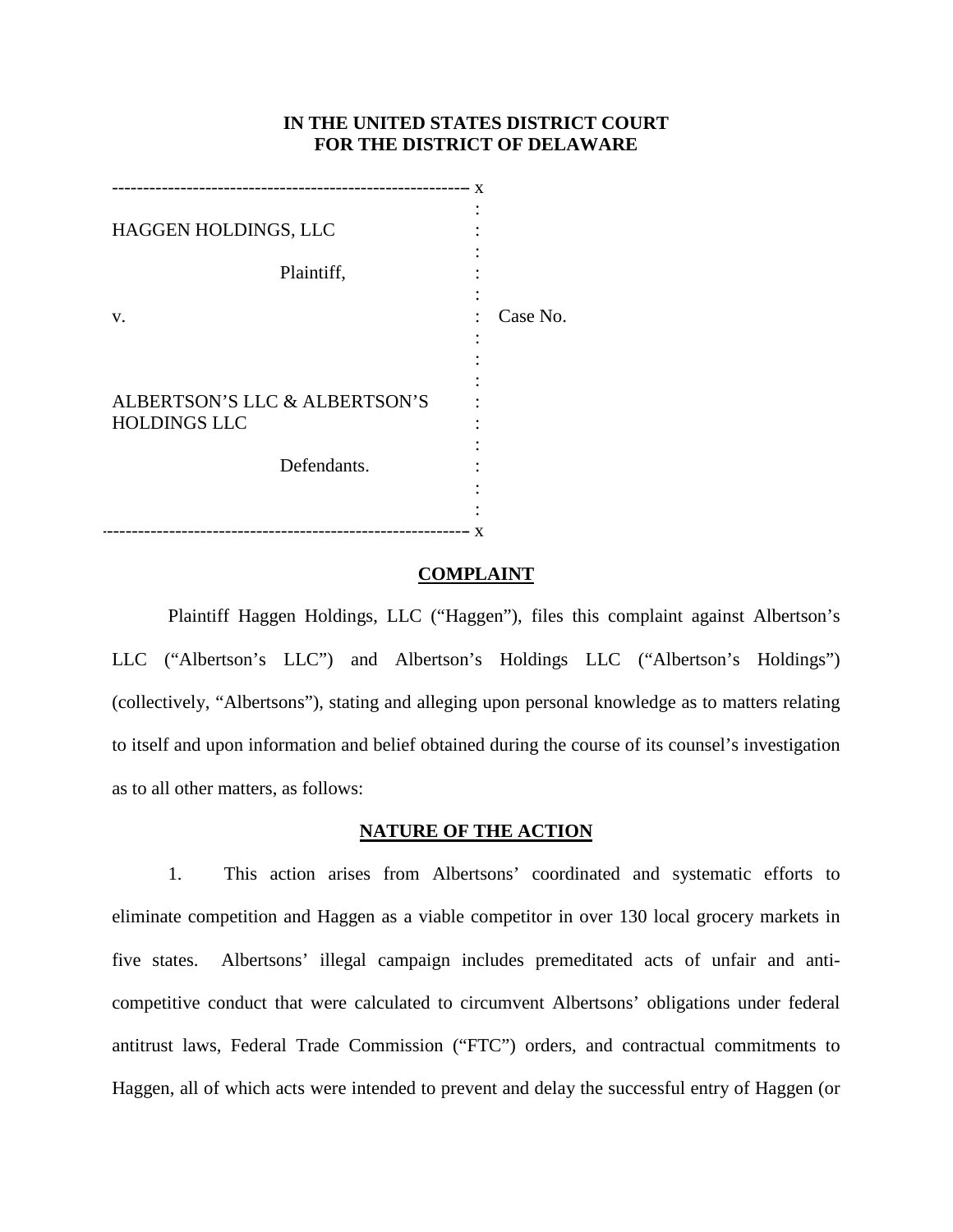any other viable competitor) into local grocery markets that Albertsons now dominates. The result of Albertsons' conduct is (i) the reduction of competition in the affected local markets, thereby reducing consumer choice and decreasing quality while increasing prices for thousands of consumers throughout California, Oregon, Washington, Nevada and Arizona; (ii) needless loss of jobs held by innocent workers; and (iii) infliction of severe brand, reputational and financial harm on Haggen.

2. Albertsons' campaign fits hand-in-glove with its recent acquisition (the "Merger") of Safeway, Inc. ("Safeway"), its largest—and in many cases, Albertsons' *only*—competitor in the affected local markets. In March 2014, Albertsons and Safeway announced that the two supermarket chains intended to merge to create one of the largest food retailers in the United States, with over 2,200 stores and \$61 billion in combined sales and the number-one or -two competitive position in over two-thirds of the markets in which it does business. The FTC's review of Albertsons' regulatory filings at the time of the announcement prompted immediate and serious concerns that the Merger could eliminate "substantial competition" and reduce the number of meaningful competitors in the affected markets. State attorneys general in California, Washington and Nevada also initiated investigations. Rather than ignoring those concerns or abandoning the Merger, Albertsons decided to sell some of the existing Albertsons and Safeway stores to competing grocers, thereby purporting to address competitive concerns in certain local markets.

3. In order to convince Haggen to purchase 146 stores, Albertsons made false representations to both Haggen and the FTC about Albertsons' commitment to a seamless transformation of the stores into viable competitors under the Haggen banner. Haggen was induced by Albertsons' false statements to seek the FTC's approval to purchase 146 stores in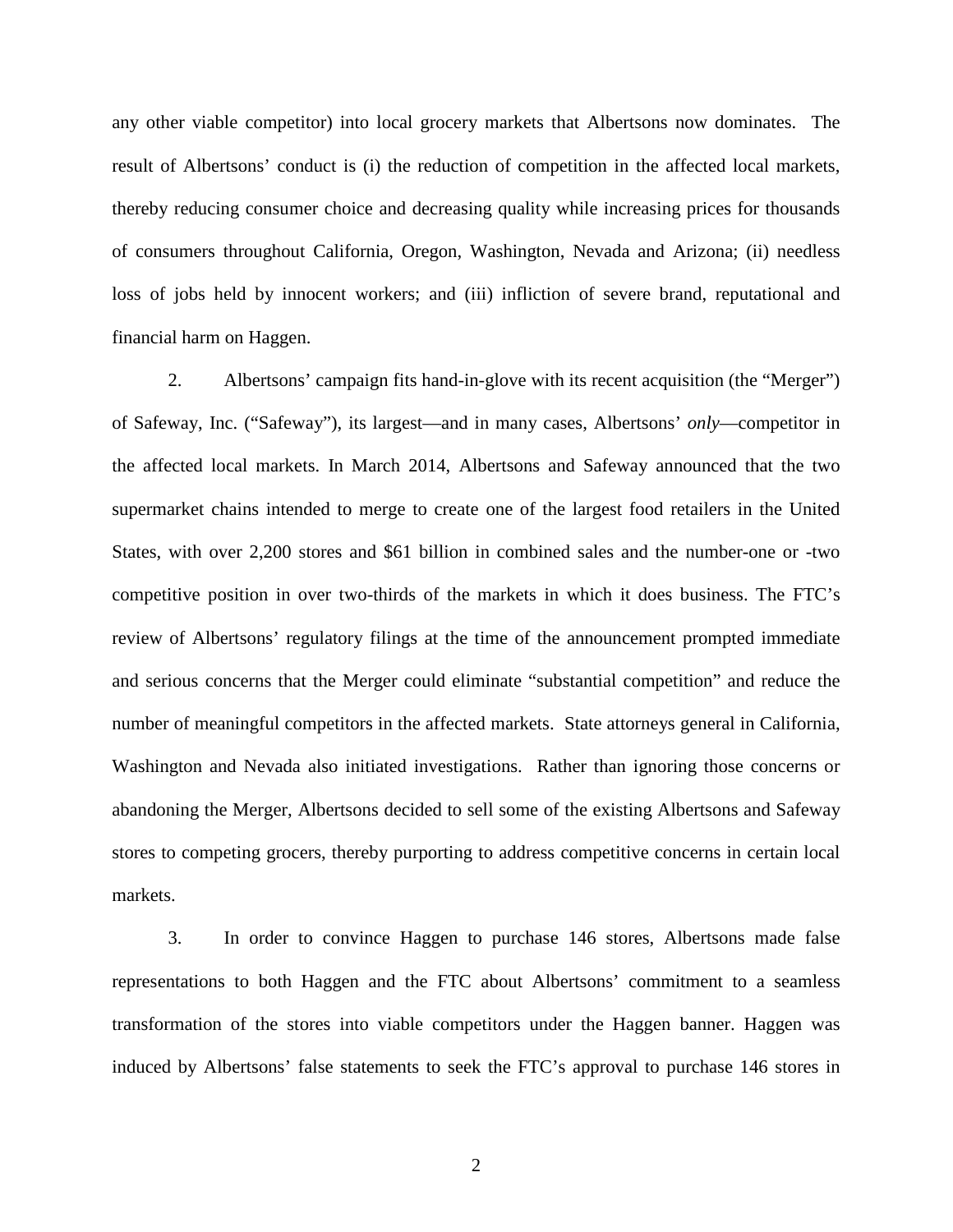five states (the "Stores"), and those false statements impacted the strategies Haggen developed for the success of *all* Stores. As noted by the FTC, Haggen was a "highly suitable" candidate for new ownership of the Stores.<sup>[1](#page-2-0)</sup> Haggen had recently introduced a new look, "Haggen – Northwest Fresh," including store remodels, re-merchandising, signage, uniforms, and privatelabel goods. Haggen was also committing almost \$100 million to convert the purchased Albertsons and Safeway stores to "Haggen –Northwest Fresh" and "Haggen – California Fresh." Haggen had a highly experienced management team and developed a robust integration plan. Haggen had an authentic grocery brand with over 80 years of history that stands for local fresh products within a traditional grocery store concept.

4. The mandate of the FTC is to protect consumers and competition. Consistent with its congressional authority, the FTC evaluated Albertsons' proposed Merger and concluded that it would create regional monopolies that would harm consumers and competition in scores of local markets. To remedy this potential harm, the FTC ordered Albertsons—and Albertsons agreed—to divest itself of 168 stores under detailed terms and conditions, as set forth in the FTC's Decision and Order dated January 27, 2015 ("January 27, 2015 Order"), and in its Final Decision and Order issued July 2, 2015 ("Final Order"). Additional safeguards were set forth in the FTC's Order to Maintain Assets issued on January 27, 2015 ("OMA"). The express purpose of these orders, as stated by the FTC, was to ensure that the divested stores would continue to operate as "ongoing, viable enterprises engaged in the Supermarket business and to remedy the lessening of competition resulting from the Acquisition …." *Id.* § II.H. Copies of the January

 $\overline{a}$ 

<span id="page-2-0"></span> $<sup>1</sup>$  A copy of the FTC's "Analysis of Agreement Containing Consent Order to Aid Public</sup> Comment, *In the Matter of Cerberus Institutional Partners V, L.P., AB Acquisition, LLC, and Safeway Inc. File No. 141 0108*," is annexed hereto as Exhibit A ("FTC Analysis"). *See also*  Federal Register, Vol. 80, No. 22 Notices, at 5753 (Feb. 3, 2015), *available online at* https://www.ftc.gov/system/files/documents/federal\_register\_notices/2015/02/150203safewayfrn .pdf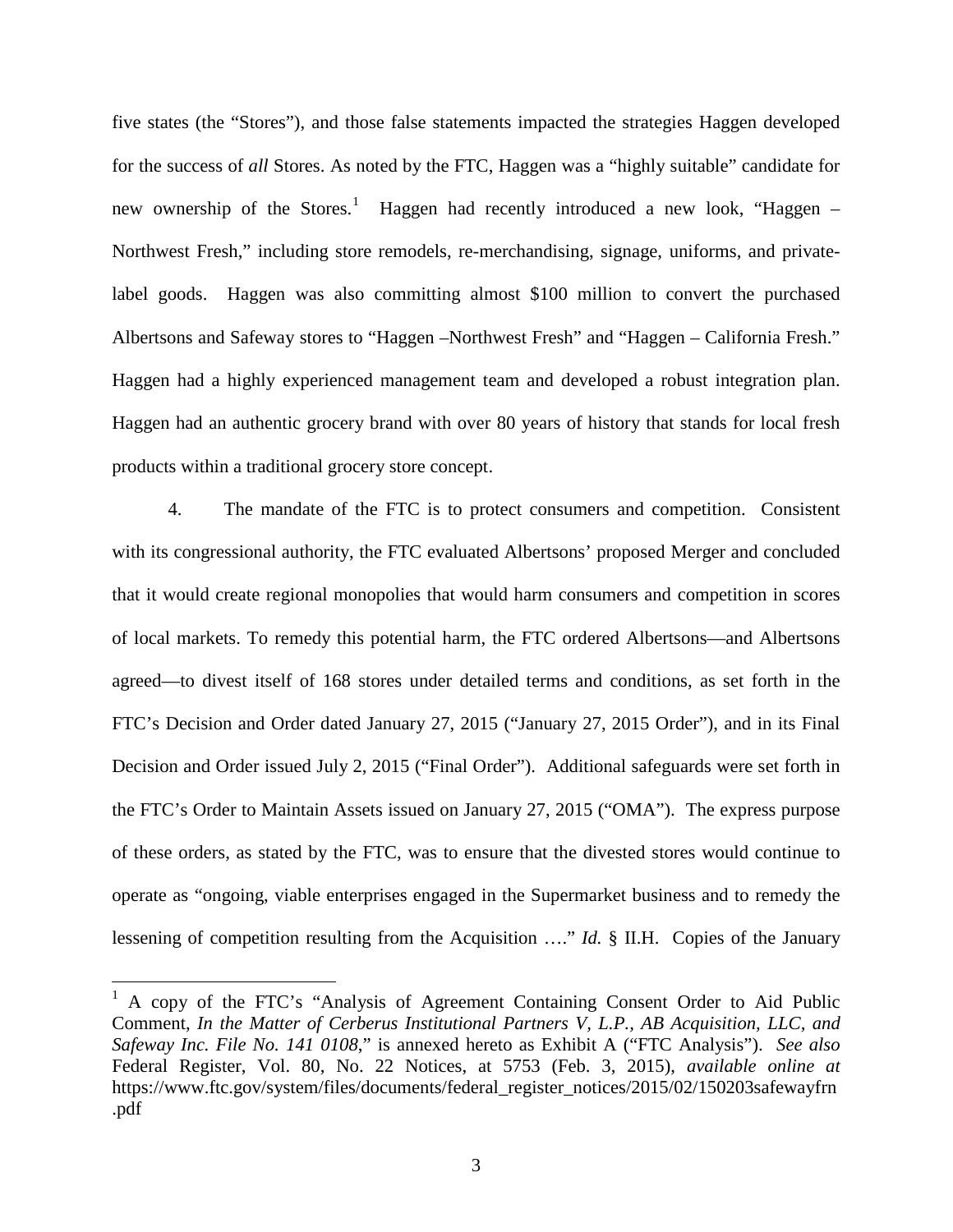Order, the OMA and the Final Order are annexed hereto as Exhibits B, C, and D, respectively. Collectively, the January 27, 2015 Order, the OMA, and the Final Order are hereinafter sometimes referred to as the "FTC Orders."<sup>[2](#page-3-0)</sup>

5. Mindful of Albertsons' "incentive not to promote competition with itself,"[3](#page-3-1) the FTC would permit Albertsons to sell stores only to buyers who demonstrated the wherewithal and commitment to convert the divested stores into formidable competitors. By affirmatively misrepresenting the manner in which it planned to implement these sales and transitions, Albertsons obtained the necessary pre-merger approvals from the FTC. Through false statements to Haggen, Albertsons secured the cooperation and commitment it needed from Haggen in order to meet the conditions that the FTC imposed on the Merger.

6. The FTC approved Haggen's purchase of the Stores, reaffirming Albertsons' obligation to divest the Stores in a manner consistent with mandated safeguards. Haggen acquired the Stores pursuant to an Asset Purchase Agreement dated December 10, 2014 (the "Purchase Agreement") for a price in excess of \$300 million.

7. During the transfer process, Albertsons launched its plan to gain market power and/or monopoly power in the Relevant Markets (as defined below), acting in a manner that was designed to (and did) hamstring Haggen's ability to successfully operate the Stores after taking ownership. In all of the Relevant Markets, Haggen was a new entrant, and Albertsons' improper conduct destroyed Haggen's ability to build essential goodwill among consumers in those markets. Albertsons also critically damaged Haggen's competitive niche, which was firmly

 $\overline{a}$ 

<span id="page-3-0"></span><sup>&</sup>lt;sup>2</sup> (Copies of the FTC Orders are also available at https://www.ftc.gov/enforcement/casesproceedings/141-0108/cerberus-institutional-partners-v-lp-ab-acquisition-llc.

<span id="page-3-1"></span><sup>3</sup> *See* U.S. Dept. of Justice, Antitrust Division, *Policy Guide to Merger Remedies* at n. 41 (Oct. 2004), *available at* http://www.justice.gov/atr/archived-antitrust-division-policy-guide-mergerremedies-october-2004.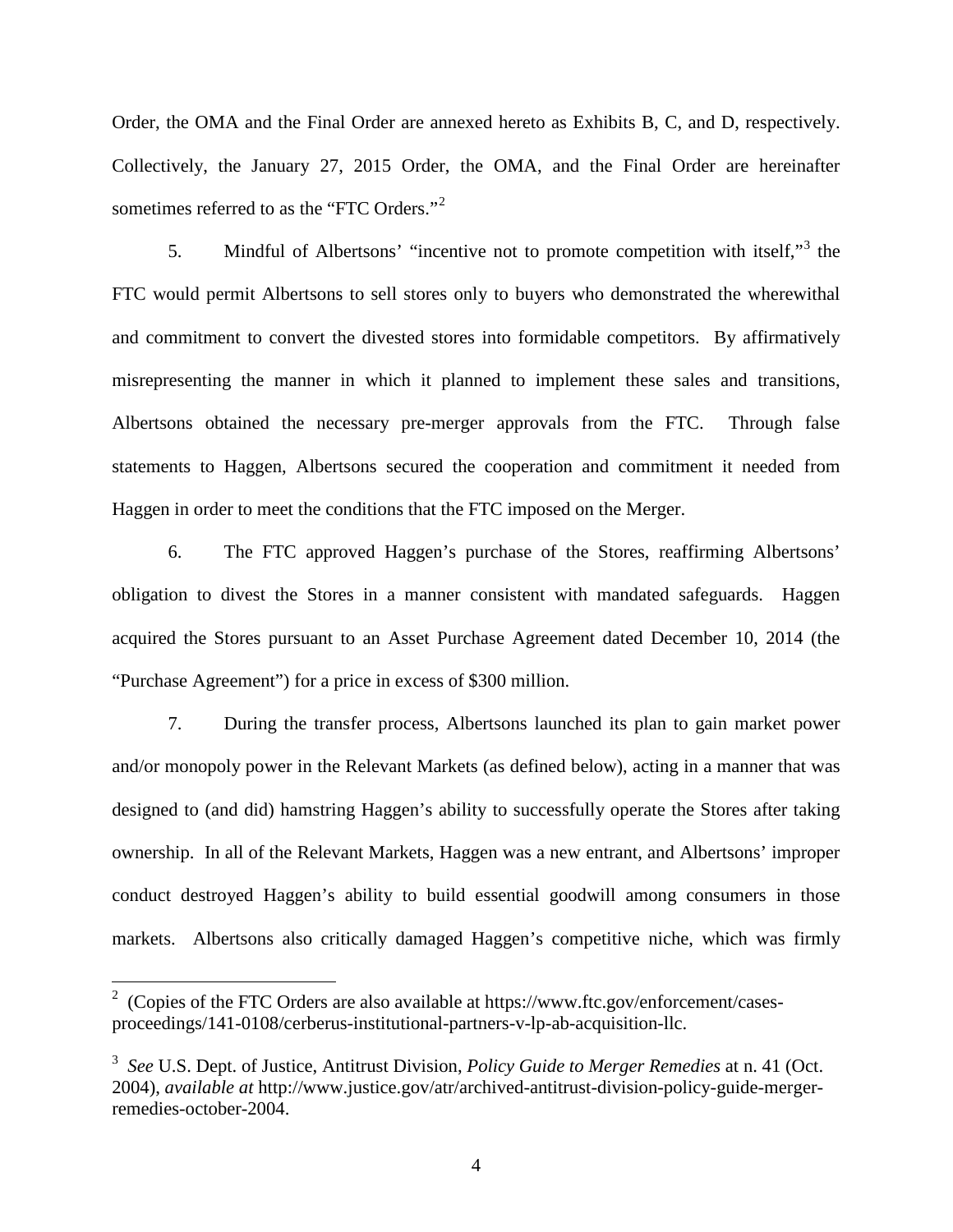grounded in Haggen's 82-year history of being a neighborhood grocer that earned the trust and respect of its shoppers by: (1) providing fair pricing and healthy competition; (2) expanding the selection of local product offerings and consistently bringing a unique and broad selection of quality products to its shelves; and (3) focusing resources on supporting local communities through employing local residents, supporting community events and contributing to food banks and other worthy causes.

8. Contrary to the FTC Orders, the parties' Purchase Agreement and the law, grocer giant Albertsons engaged in anti-competitive activity against Haggen, just as Haggen was seeking to obtain a foothold in the Relevant Markets. Recognizing that its competitor's success or failure hinged on its initial fair pricing of an appropriate inventory of products, Albertsons embarked on an unlawful scheme to undermine the very competition that the FTC sought to preserve. As the Stores were nearing the dates on which they would be transitioned to Haggen stores and thereafter, Albertsons used Haggen's confidential, proprietary business information to unfairly compete with, and ultimately destroy the profitability of, Haggen's newly acquired Stores, by among other things:

- a. Inducing Haggen to acquire the Stores under an aggressive time frame by (i) making false representations about (and failing to disclose material limitations of) the existing merchandising data system, back-office data system and infrastructure that Haggen would be relying on in converting the transferred stores to the Haggen brand, and (ii) falsely promising to provide to Haggen and to the Business Process Outsource provider the information, cooperation and training that was necessary for a seamless and successful transition;
- b. Misusing Haggen's confidential information as to the cadence, or sequence, of Store conversions and other confidential customer data (including confidential loyalty club card data) to time and coordinate advertising campaigns, discounting, remodeling and rebranding of retained stores, and other strategies to draw customers away from Haggen Stores immediately before and after conversion and lure them to nearby Albertsons and Safeway stores;
- c. Providing inaccurate data about transferred inventory that was on Store shelves, and burying relevant data in volumes of irrelevant data relating to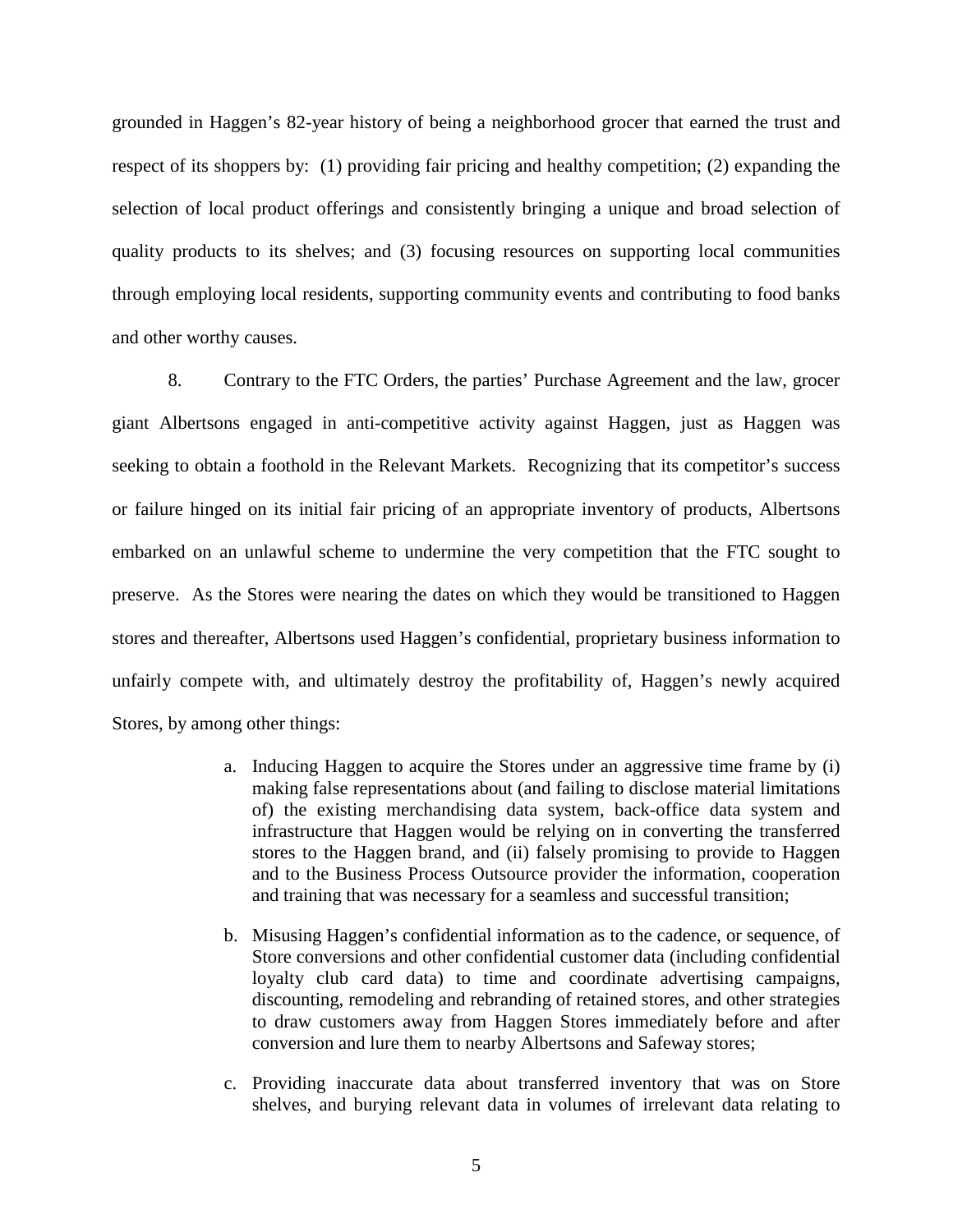phantom inventory that was *not* on Stores' shelves, which was intended to disrupt the transition and to ensure an unsatisfactory customer experience upon grand opening;

- d. Providing inaccurate, incomplete and misleading price information to Haggen about products on transferred Store shelves, causing Haggen to tag products with inflated prices and causing customers to conclude that Haggen was price gouging on products that, just 48 hours earlier, had been priced much cheaper;
- e. Sabotaging the quantity, assortment and quality of inventory transferred to Haggen, so that new consumers would be dissatisfied with Haggen and thus shop at nearby Albertsons and Safeway stores, including (i) deliberate understocking of certain inventory at Haggen-acquired stores below levels consistent with the ordinary course of business just prior to conversion, resulting in out of stocks which negatively impacted the shopping experience upon Haggen grand openings, and (ii) deliberate overstocking of perishable inventory at Haggen-acquired stores beyond levels consistent with the ordinary course of business just prior to conversion such that Haggen had to throw away significant amounts of inventory it paid for;
- f. Removing store fixtures and inventory from Haggen-acquired stores that Haggen paid for;
- g. Strategically cutting off Haggen-acquired store advertising in order to decrease customer traffic prior to and leading into the conversion; and
- h. Failing to perform routine maintenance on stores and equipment prior to conversion, ensuring that Haggen's grand opening would not meet customer expectations.

9. Albertsons' improper and exclusionary conduct has caused significant harm to competition, local communities, employees and consumers, and undermines the FTC's authority and the FTC Orders, which were meant to preserve competition in the Relevant Markets and protect consumers. Albertsons' anti-competitive actions critically damaged the operations, customer service, brand goodwill and profitability of the Stores from the outset. Haggen never intended to close any of the Stores it acquired. To the contrary, Haggen saw these Stores as an exciting opportunity to transform itself into a super-regional grocer with a presence up and down the west coast, and its plan was to bring new communities under the respected Haggen banner. As a result of Albertsons' anti-competitive conduct and unfair and deceptive practices, Haggen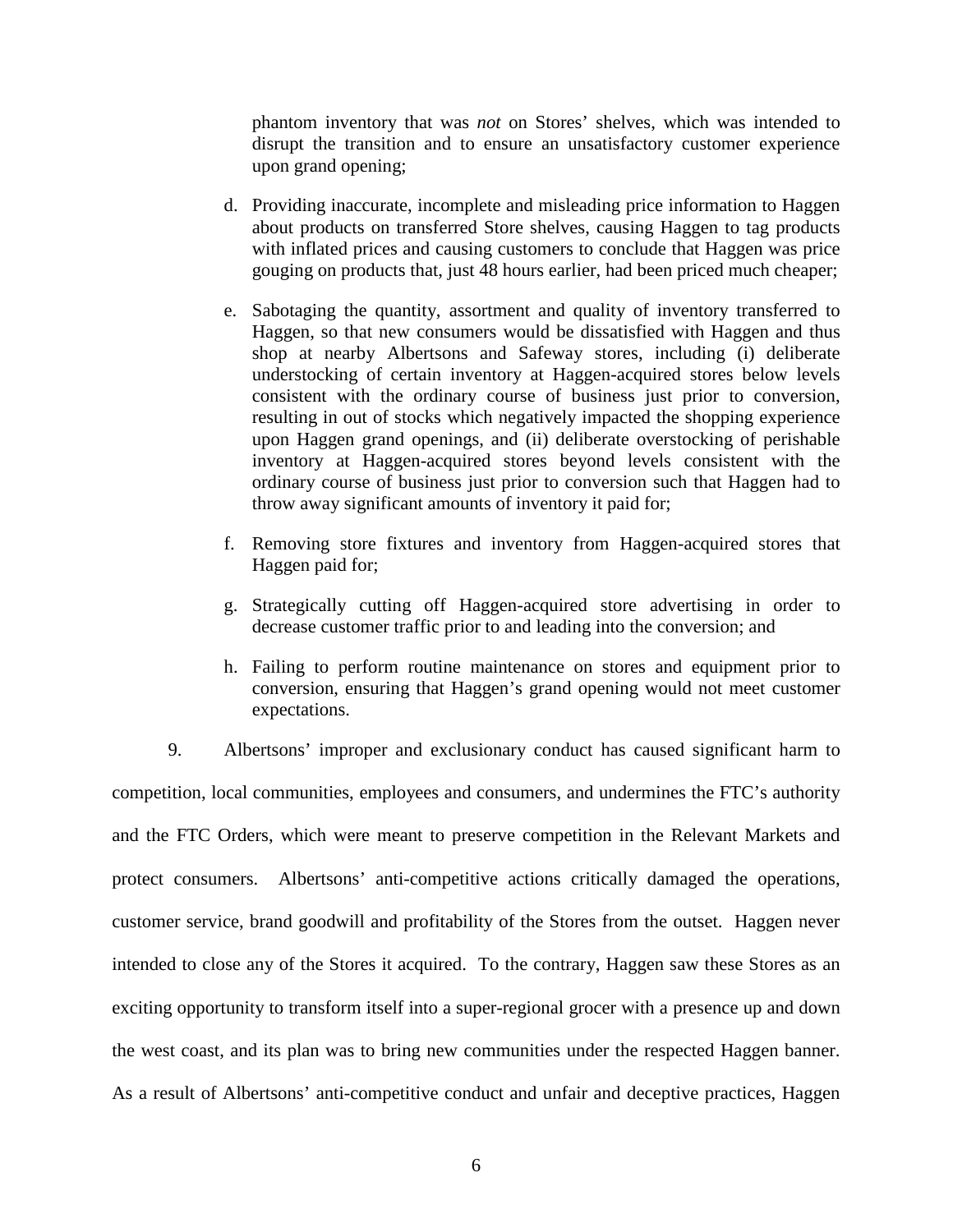was recently forced to close 26 of the Stores that it newly acquired as a part of the Albertsons' divestiture, and faces the potential closure of additional stores.

10. While these closures are attributable to Albertsons' wrongful conduct, it is Haggen who has suffered reputational harm. For example, "[n]ewspapers in California and Arizona reported customers complained about the cost of Haggen compared to other grocery stores." Whidbey News Times, Aug. 19, 2015, "Haggen to close, sell 27 stores." Likewise, in the Times of San Diego, it was noted that "[Haggen] was criticized by customers for its high prices when the stores began opening in the San Diego region earlier this year[.]" Times of San Diego, Aug. 14, 2015, "Haggen Plans 6 Store Closures, Layoffs in San Diego." The executive director of the Klamath County Chamber of Commerce was also quoted as saying that "There are now folks here who would not consider stopping in a Haggen anywhere else when they travel." Herald & News, Aug. 18, 2015, "Haggen fallout: Local leaders aim to fill void."

11. As the above shows, the damage to Haggen is widespread, including but not limited to the following losses caused directly by Albertsons' misconduct: (1) lost sales; (2) damage to reputation and brand; (3) lost goodwill and alienated shoppers; (4) increased conversion costs; (5) inventory expenditures; (6) supplier penalties; and (7) other losses suffered as a result of the closure of 26 Stores that were acquired from Albertsons. Albertsons' misconduct has also forced the diversion of personnel and resources away from the immediate task of establishing Haggen's competitive position in new local markets; instead, Haggen has had to focus on strategies to recover from Albertsons' wrongful acts, which include, sadly, Haggen's efforts to find new jobs for displaced employees who too are victims of Albertsons' actions. If Albertsons is successful in destroying Haggen as a viable competitor, Haggen's damages, which include the lost prospective value of the acquisition, may exceed \$1 billion, with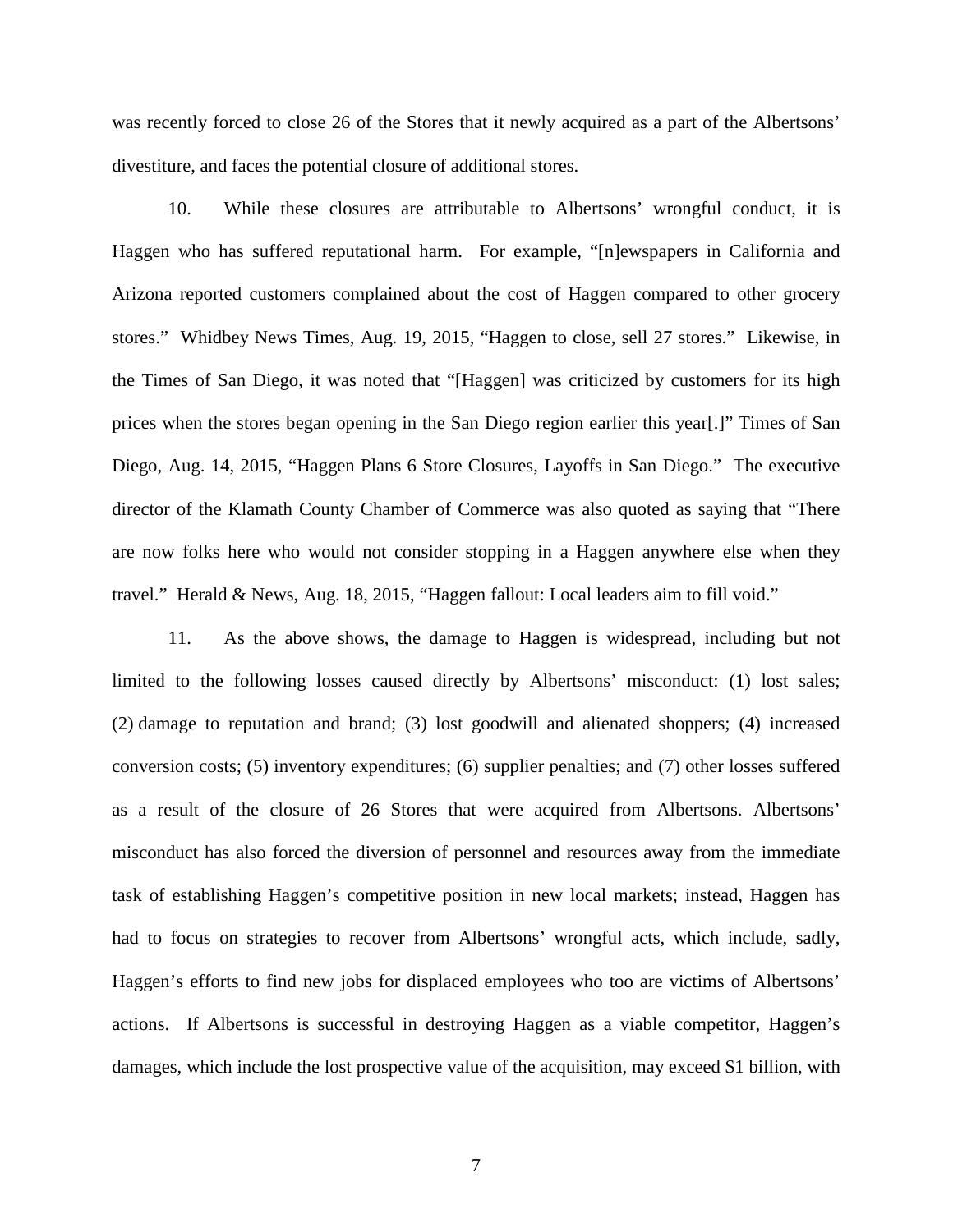the ultimate amount of damages to be determined at trial as Haggen continues to suffer injury from Albertsons' wrongful conduct. Haggen brings this lawsuit against Albertsons for violations of Section 7 of the Clayton Act and Section 2 of the Sherman Act, breach of contract, breach of the implied covenant of good faith and fair dealing, indemnification under the relevant agreement, fraud, misappropriation of trade secrets, conversion and violation of Washington's Consumer Protection Act to recover those damages.

#### **PARTIES**

12. Haggen Holdings, LLC is a Delaware limited liability company. The first store opened under the Haggen family name in 1933 in Bellingham, Washington. Since 1933, the Haggen brand and business has been built on providing shoppers the freshest and most local products with genuine service, while supporting the communities it serves. Haggen's excellence in the grocer industry has been routinely recognized by such awards as "Best Grocery Store of the Year," "Most Community Minded Company," "Large Business of the Year," and "Best Family-First Business," while Haggen has also been an upstanding member of every community in which it operates, participating in such charities as Multiple Sclerosis fundraisers, clothing drives, and fundraisers for such causes as Seattle's Children's Hospital and Haiti Earthquake victims, among many others. Haggen reaches these summits, in part, because of its unique partnerships with local farmers, ranchers, fisheries, and other businesses that supply Haggen stores with the highest quality products for its stores. In the first half of 2015, through the acquisition of the Stores, Haggen expanded from a Pacific Northwest company with locations in Oregon and Washington to a regional grocery store chain with locations in Washington, Oregon, California, Nevada and Arizona.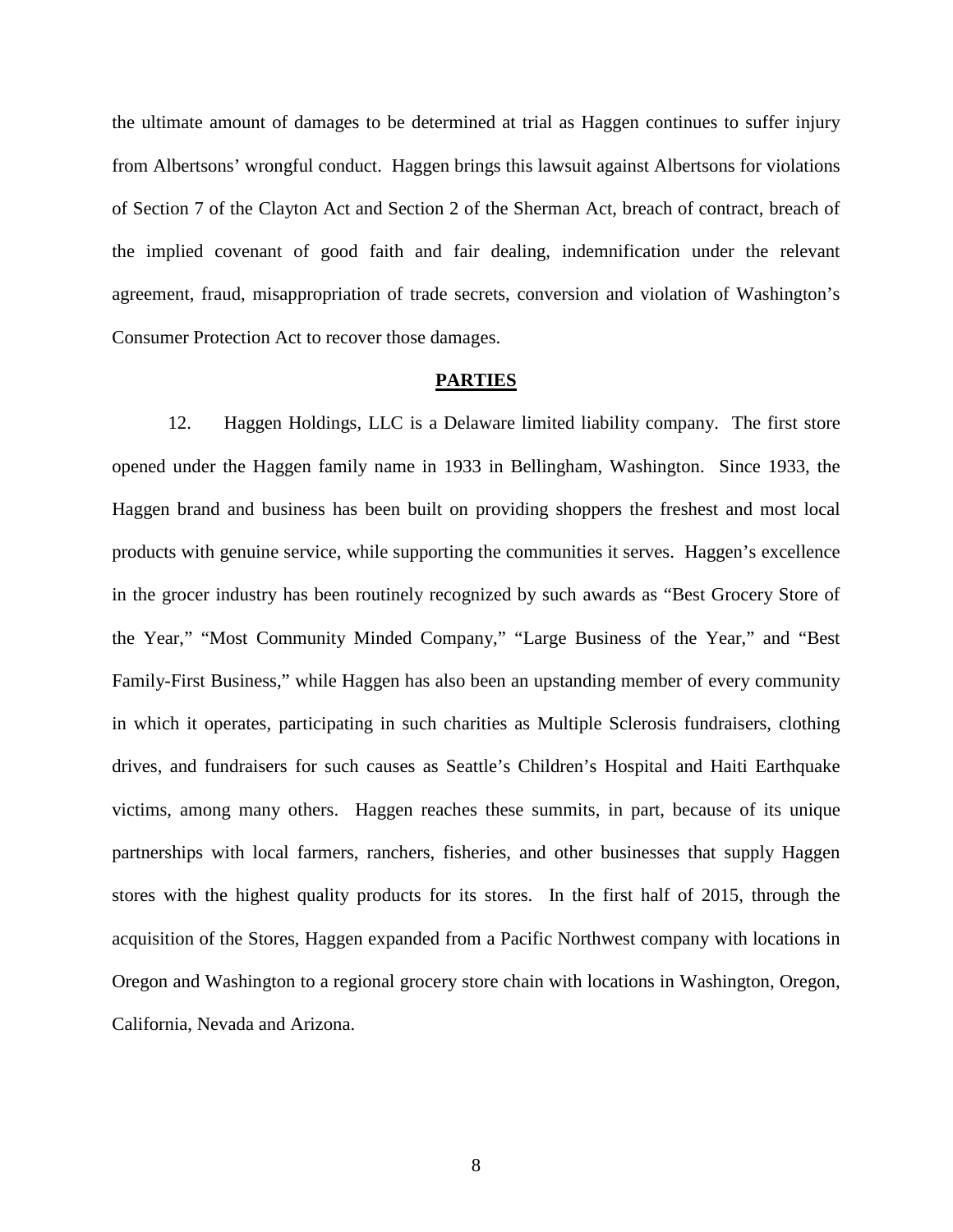13. Albertson's LLC is a Delaware limited liability company, and is one of the largest food and drug retailers in the United States. It operates over 2,200 stores across 33 states under 18 brands including Albertsons, Safeway, Vons, Jewel-Osco, Shaw's, ACME Markets, Tom Thumb, Randalls, United Supermarkets, Pavilions, Star Market and Carrs.

14. Albertson's Holdings LLC is a Delaware limited liability company and is the parent company of Albertson's LLC.

### **JURISDICTION AND VENUE**

15. This Court has federal question jurisdiction pursuant to 28 U.S.C.A. § 1331 (West) because Haggen's claims under Section 2 of the Sherman Act and Section 7 of the Clayton Act arise pursuant to federal law, and this Court has exclusive jurisdiction over those claims.

16. This Court has supplemental jurisdiction of Haggen's state law claims pursuant to 28 U.S.C.A. § 1367 (West).

17. Venue is proper in this district pursuant to 15 U.S.C.A. § 22 (West) because this action arises under the federal antitrust laws and may be brought in any district where the defendant is an inhabitant and/or where it transacts business. Albertson's LLC and Albertson's Holdings LLC are both formed under the laws of Delaware, both are signatories to the Purchase Agreement, and Albertson's LLC transacts business in Delaware through its ACME brand.

#### **FACTS COMMON TO ALL CLAIMS**

#### *A. Albertsons And Safeway Agree To Merge*

18. On March 6, 2014, AB Acquisition ("AB Acquisition"), Albertsons' parent company, and Safeway announced that they had entered into an agreement whereby AB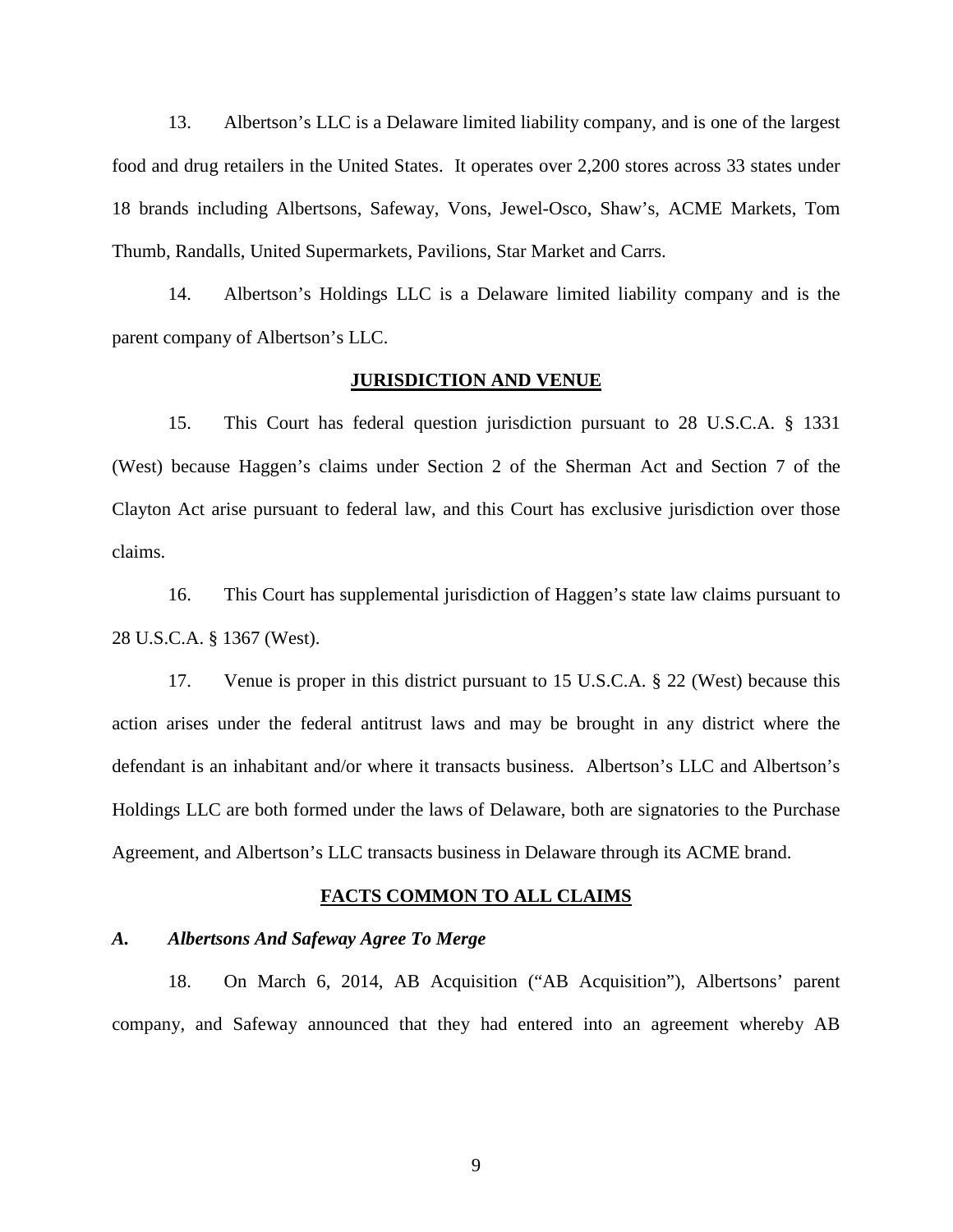Acquisition agreed to acquire all of the outstanding shares of Safeway for approximately \$9.2 billion.

19. The Merger, as initially contemplated, would have created a nationwide superfood retailer with over 2,400 stores, 27 distribution facilities and 20 manufacturing plants.

### *B. Supermarket Trade and Commerce and the Relevant Product Market*

20. For purposes of this Complaint, the relevant line of commerce is the retail sale of food and other grocery products in supermarkets.

21. For purposes of this Complaint, the term "supermarket" means any full-line retail grocery store that enables customers to purchase substantially all of their weekly food and grocery shopping requirements in a single shopping visit with substantial offerings in each of the following product categories: bread and baked goods; dairy products; refrigerated food and beverage products; frozen food and beverage products; fresh and prepared meats and poultry; fresh fruits and vegetables; shelf-stable food and beverage products; staple foodstuffs; and, to the extent permitted by law, wine, beer and/or distilled spirits.

22. Supermarkets provide a distinct set of products and services and offer consumers convenient one-stop shopping for food and grocery products. Supermarkets typically carry more than 10,000 different items, referred to as stock-keeping units (SKUs), as well as a deep inventory of those items. In order to accommodate the large number of food and non-food products necessary for one-stop shopping, supermarkets are large stores that typically have at least 10,000 square feet of selling space.

23. Supermarkets compete primarily with other supermarkets that provide one-stop shopping opportunities for food and grocery products. Supermarkets base their food and grocery prices, in part, on the prices and selection of food and grocery products sold at other nearby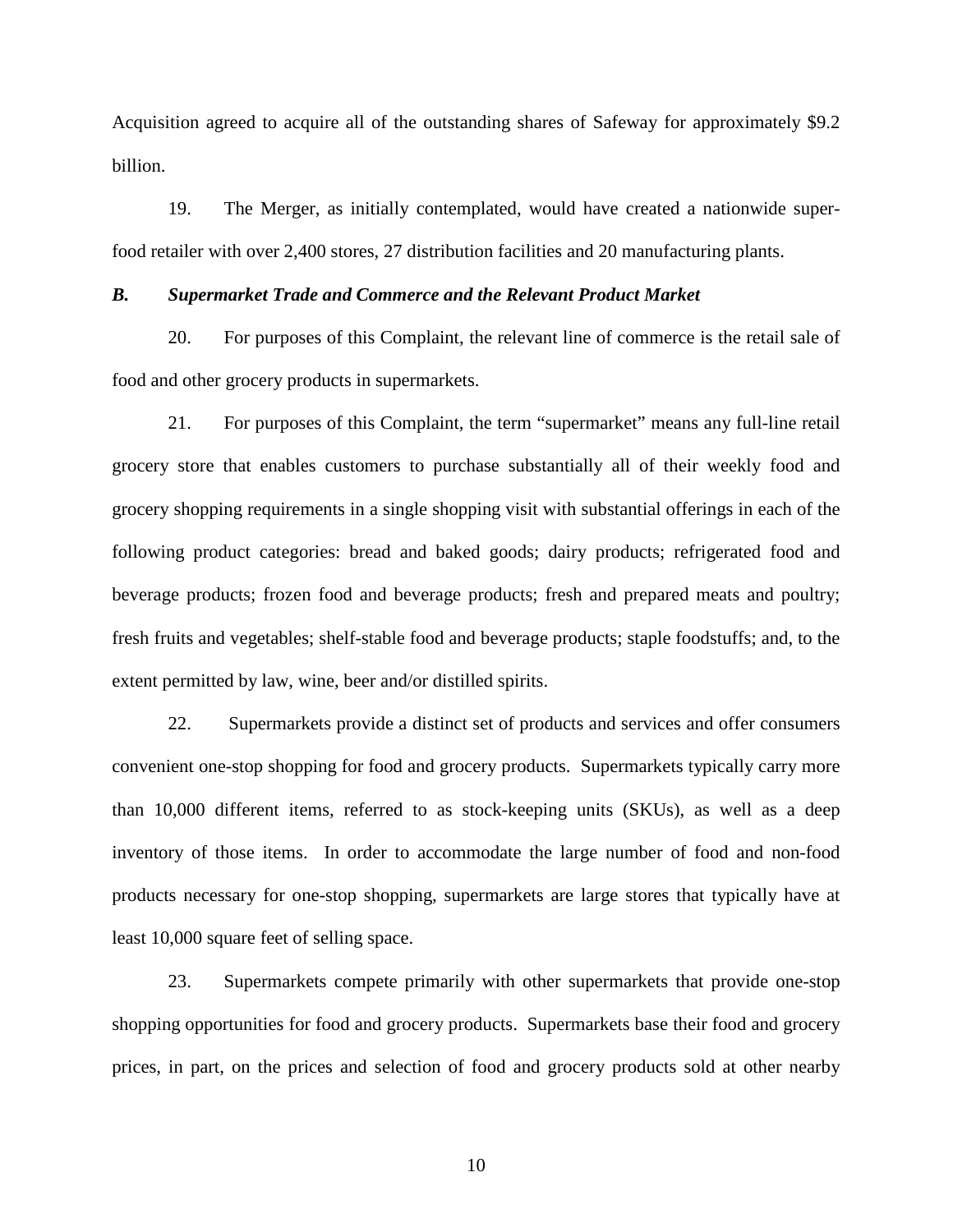competing supermarkets. Supermarkets do not regularly conduct price checks of food and grocery products sold at stores other than supermarkets and do not typically set or change their food or grocery prices in response to prices at stores other than supermarkets.

24. Although retail stores other than supermarkets may also sell food and grocery products, these types of stores—including convenience stores, specialty food stores, limited assortment stores, hard-discounters and club stores—do not, individually or collectively, provide sufficient competition to impact prices at supermarkets. These retail stores do not offer a supermarket's distinct set of products and services that provide consumers with the convenience of one-stop shopping for food and grocery products. The vast majority of consumers shopping for food and grocery products at supermarkets would not likely start shopping at other types of stores, or significantly increase grocery purchases at other types of stores, in response to a small but significant price increase by all supermarkets in a relevant geographic market.

25. Significant barriers to entry exist in the market for supermarkets, including the time and costs associated with conducting necessary market research, selecting an appropriate location for a supermarket, obtaining necessary permits and approvals, constructing a new supermarket or converting an existing structure to a supermarket and generating sufficient sales to have a meaningful impact on the market.

### *C. Relevant Geographic Markets*

26. Customers shopping at supermarkets are motivated by convenience and, as a result, competition for supermarkets is local in nature. Generally, the overwhelming majority of consumers' grocery shopping occurs at stores located very close to where they live.

27. The relevant geographic markets for this action, defined consistently with the FTC's market definitions, include areas that range from a two- to ten-mile radius around each of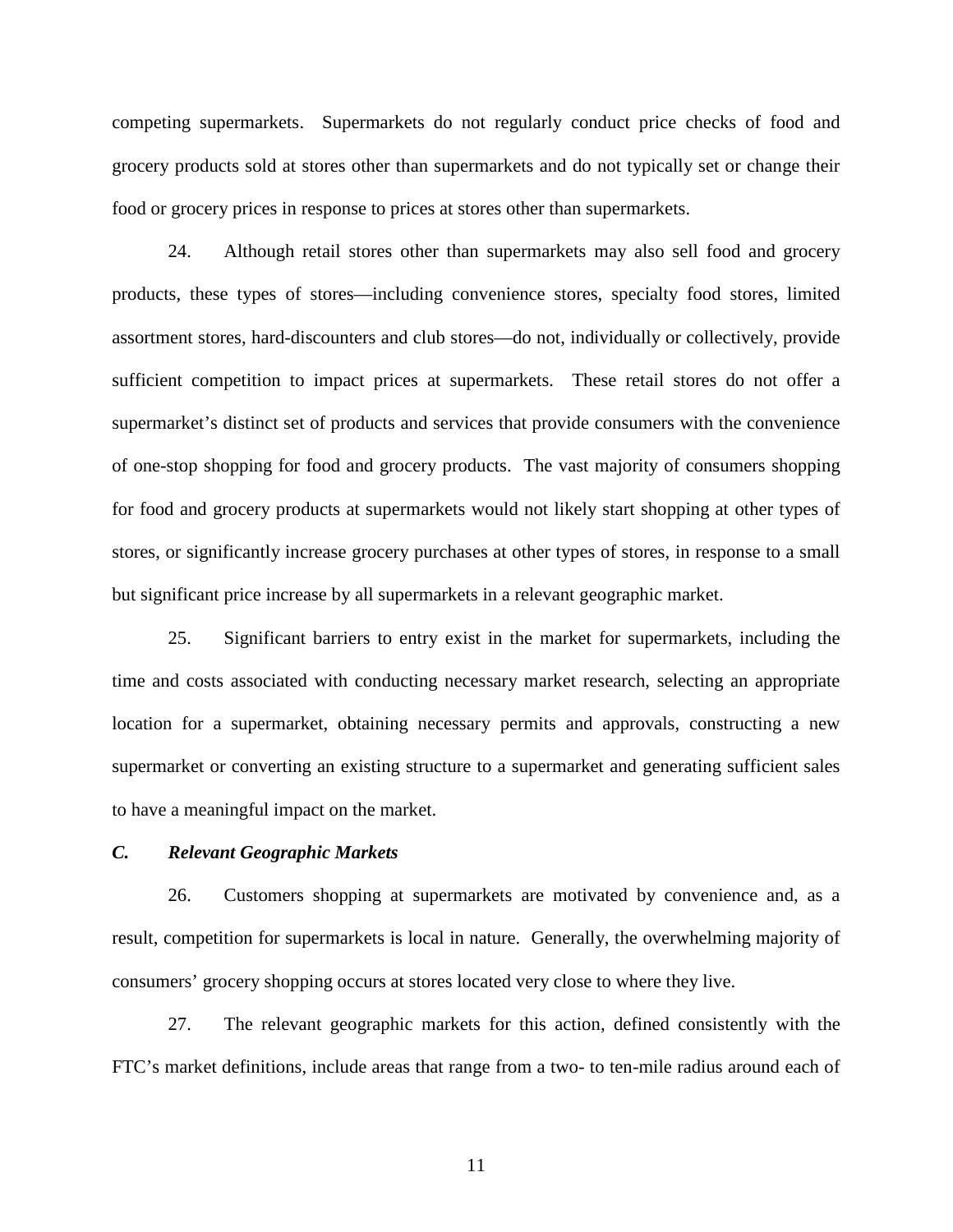the supermarkets acquired from Defendants (depending on factors such as population density, traffic patterns, and unique characteristics of each market), in each of the following locations: Anthem, AZ; Carefree, AZ; Flagstaff, AZ; Lake Havasu, AZ; Prescott, AZ; Prescott Valley, AZ; Scottsdale, AZ; Tucson (Eastern), AZ; Tucson (Southwest), AZ; Alpine, CA; Arroyo Grande/Grover Beach, CA; Atascadero, CA; Bakersfield, CA; Burbank, CA; Calabasas, CA; Camarillo, CA; Carlsbad (North), CA; Carlsbad (South), CA; Carpinteria, CA; Cheviot Hills/Culver City, CA; Chino Hills, CA; Coronado Island, CA; Diamond Bar, CA; El Cajon, CA; Hermosa Beach, CA; Imperial Beach, CA; La Jolla, California; La Mesa, CA; Ladera Ranch, CA; Laguna Beach, CA; Laguna Niguel, CA; Lakewood, CA; Lemon Grove, CA; Lomita, CA; Lompoc, CA; Mira Mesa (North), CA; Mira Mesa (South), CA; Mission Viejo/Laguna Hills, CA; Mission Viejo (North) CA; Morro Bay, CA; National City, CA; Newbury Park, CA; Newport Beach, CA; Oxnard, CA; Palm Desert/Ranch Mirage, CA; Palmdale, CA; Paso Robles, CA; Poway, CA; Rancho Cucamonga/Upland, CA; Rancho Santa Margarita, CA; San Diego (Clairemont), CA; San Diego, (Hillcrest/University Heights), CA; San Diego (Tierrasanta), CA; San Luis Obispo, CA; San Marcos, CA; San Pedro, CA; Santa Barbara, CA; Santa Barbara/Goleta Heights, CA; Santa Clarita, CA; Santa Monica, CA; Santee, CA; Simi Valley, CA; Solana Beach, CA; Thousand Oaks, CA; Tujunga, CA; Tustin (Central), CA; Tustin/Irvine, CA; Ventura, CA; Westlake Village, CA; Yorba Linda, CA; Boulder City, NV Henderson (East), NV; Henderson (Southwest) NV; Summerlin, NV; Ashland, OR; Baker County, OR; Bend, OR; Eugene, OR; Grants Pass, OR; Happy Valley/Clackamas, OR; Keizer, OR; Klamath Falls, OR; Lake Oswego, OR; Milwaukie, OR; Sherwood, OR; Springfield, OR Tigard, OR; West Linn, OR; Bremerton, WA; Burien, WA; Everett, WA; Federal Way, WA; Gig Harbor, WA; Lake Forest, WA; Lake Stevens, WA; Lakewood, WA; Liberty Lake, WA; Milton, WA; Monroe,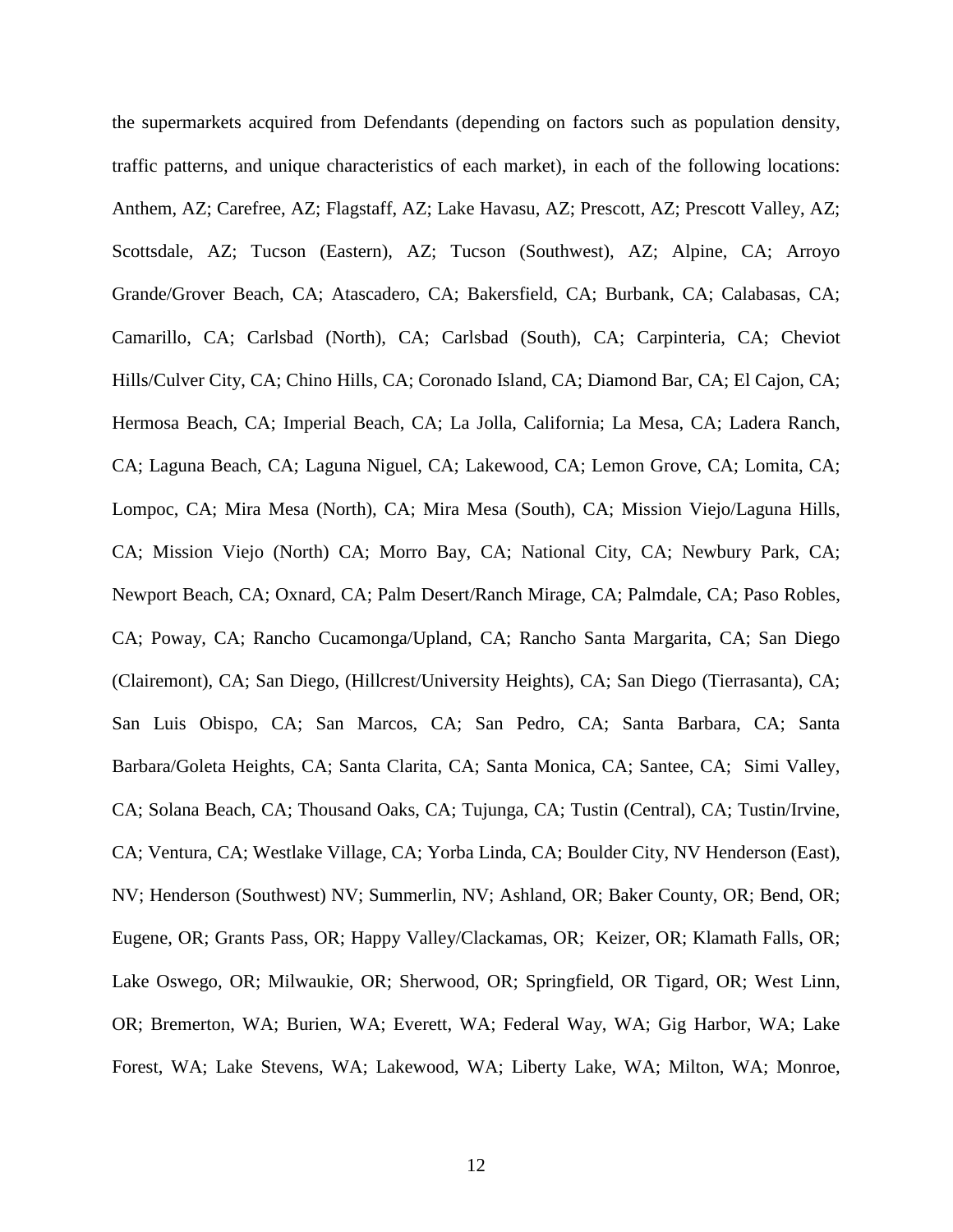WA; Oak Harbor, WA; Olympia (East), WA; Port Angeles, WA; Port Orchard, WA; Puyallup, WA; Renton (New Castle), WA; Renton (East Hill-Meridian), WA; Sammamish, WA; Shoreline, WA; Silverdale, WA; Snohomish, WA; Tacoma (Eastside), WA; Tacoma (Spanaway) WA; Walla Walla, WA; Wenatchee, WA and Woodinville, WA (the "Relevant Markets").

# *D. Recognizing that its Merger would have substantial anticompetitive effects in the Relevant Markets, Albertsons makes false statements to induce Haggen to purchase dozens of stores that Albertsons and Safeway needed to unload in order to consummate the Merger*

28. Shortly after the Merger was announced in 2014, the FTC received extensive objections and comments that the Merger would substantially harm consumer choice and prices in the Relevant Markets. The FTC therefore investigated the Merger.

29. Recognizing that the FTC would likely require it to divest stores as part of the Merger, and that even after such a divestiture it could make a substantial profit if its Merger were approved, Albertsons entered into negotiations with Haggen regarding the purchase of 146 Stores.

30. Albertsons' success in divesting itself of the Stores hinged on its ability to convince a prospective buyer—and the FTC—that the store transition would be supported by a highly integrated electronic infrastructure platform in a very compressed time period. Albertsons therefore needed to convince Haggen that it could secure the transition by using a "proven" Business Process Outsourcing ("BPO") service provider with strong transition capabilities in order to combine a vast array of functional areas, including Customer Service; Finance / Accounting / Tax / Treasury; Payroll / Benefits / Compensation; Asset Protection & Food Safety; Logistics / Procurement / DSD; Pharmacy; Digital / Social Media; Merchandising / Pricing; Marketing / Ad Planning; Store Shelf Management; Front-End POS Systems; Vendor Management; Store Ordering; and Labor Management.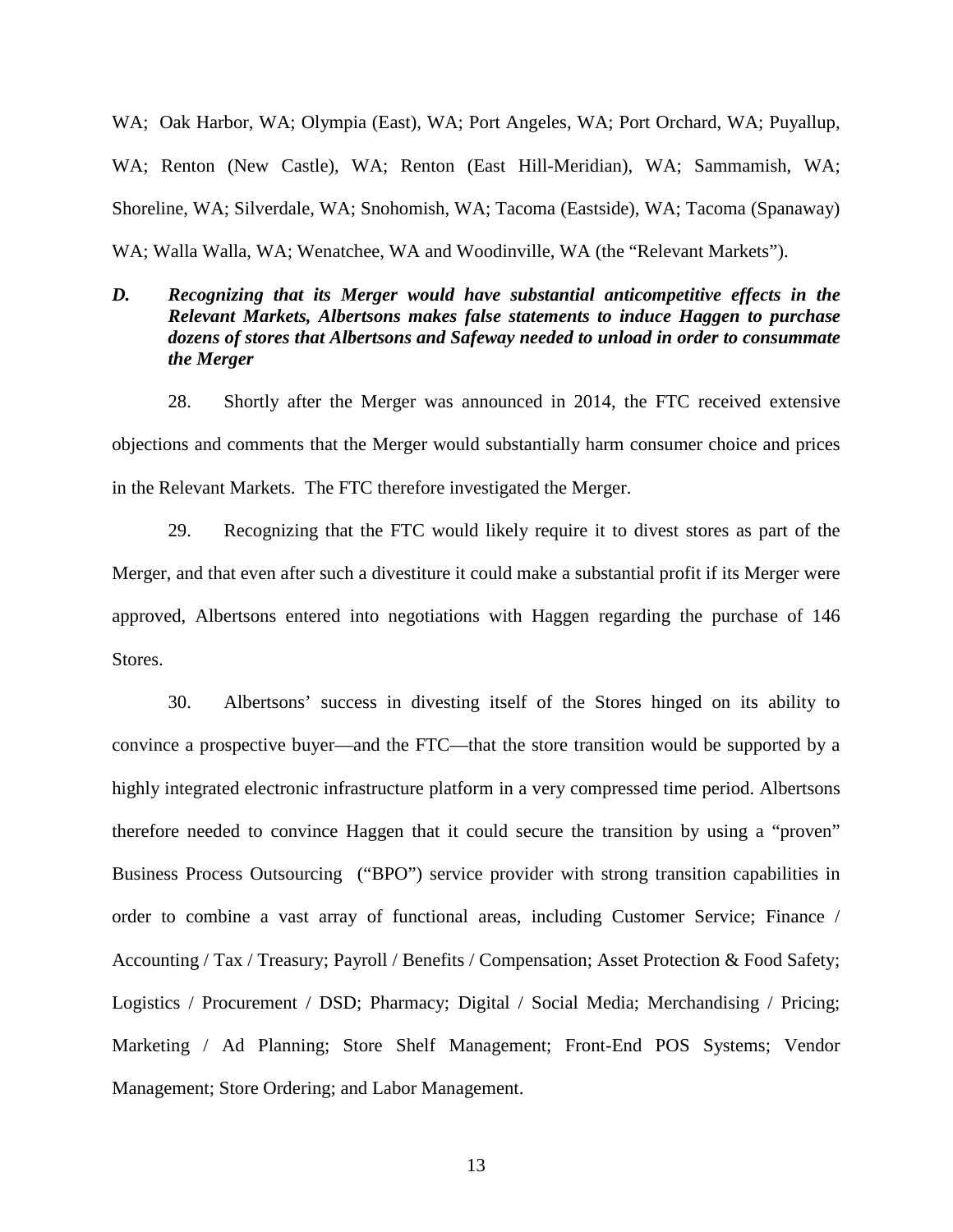31. On November 4, 2014, at the invitation of Albertsons, Haggen executives attended a meeting at Albertsons' headquarters in Boise, Idaho. Also in attendance were representatives of the BPO provider that supported 107 of the 146 Stores (*i.e.,* the stores that operated under the Albertsons' banner pre-conversion) (the "November 2014 Meeting").

32. The purpose of the November 2014 Meeting was to convince Haggen that, through the transition and after conversion, Haggen could operate all 146 Stores (*i.e.,* both the Albertsons and Safeway stores) under a common suite of business processing systems (the "Business Processing Suite"). Albertsons represented to Haggen that the Business Processing Suite was already in place at the 107 Albertsons stores, and Albertsons promised to provide the cooperation and support to Haggen and to the BPO that was needed to "stand up" the Business Processing Suite at all Haggen Stores and provide for a seamless and successful transition at both the Albertsons and Safeway stores.

33. The capability of the BPO provider to deliver the Business Processing Suite, and Haggen's ability to effect a successful conversion to the Business Processing Suite, depended on Albertsons' cooperation with and support of the BPO provider and Haggen. Without limitation, it was Albertsons' duty, responsibility and obligation to authorize, initiate, allow and take all commercially reasonable steps to cause the efficient flow of relevant, necessary and "active" data to Haggen; to avoid and/or prevent the flow of irrelevant, extraneous, misleading and/or outdated data to Haggen; to explain the difference between relevant/necessary/active data and irrelevant/extraneous/misleading/outdated data; and to identify relevant/necessary/active data.

34. Albertsons' promise to provide the necessary cooperation and support, made to Haggen at the November Meeting and thereafter, was false, and Albertsons had no intention to keep its promise at the time it was made.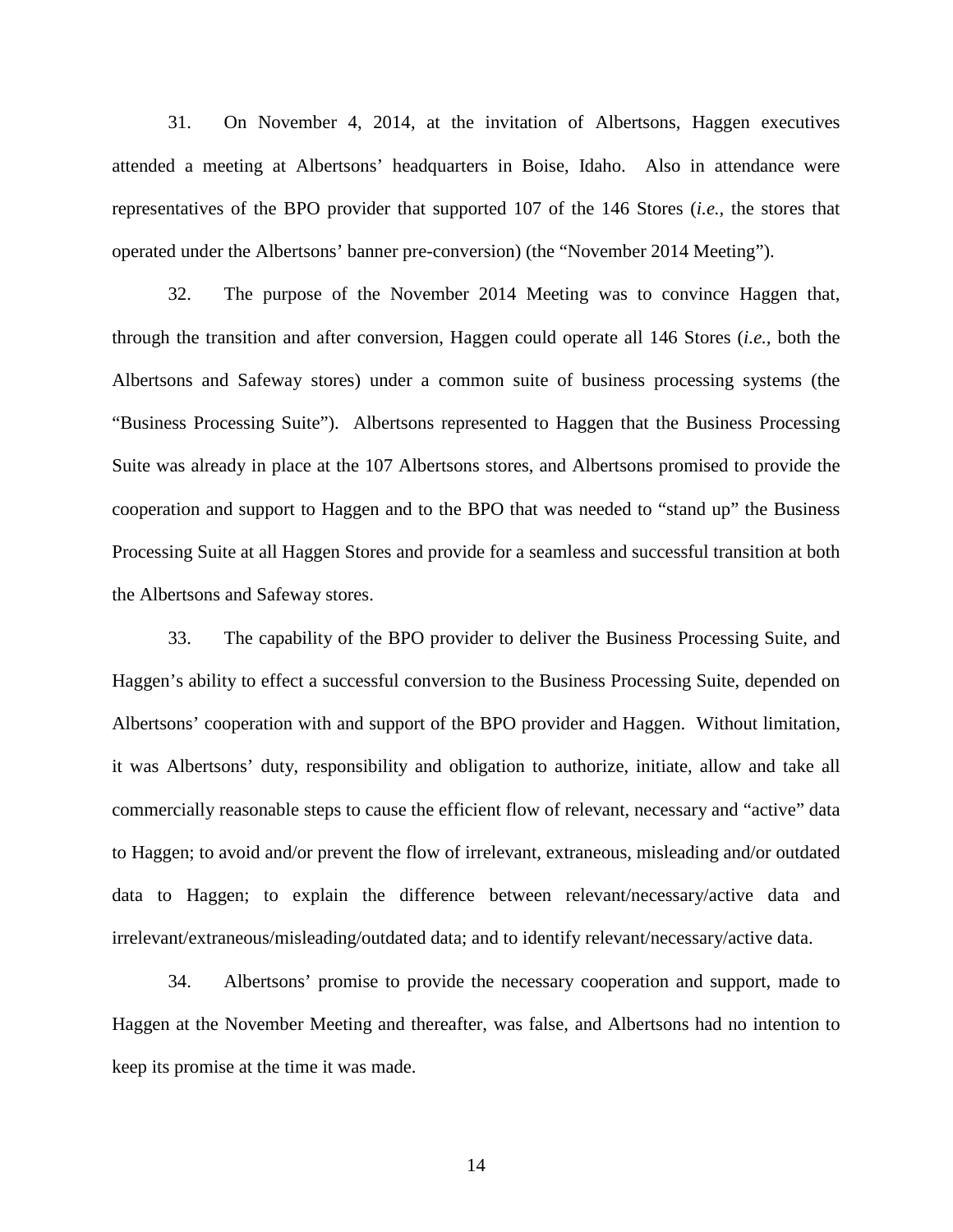35. Albertsons knew and understood that "no immediate price change" was a key part of Haggen's transition strategy, and Albertsons knew and understood that Haggen's successful transformation of the Stores depended on the successful implementation of this short-term pricing strategy.

36. Despite this knowledge, and in complete disregard of the promises it made to Haggen, Albertsons had no intention of providing, identifying and explaining relevant/necessary/active data, and it had every intention of providing irrelevant/extraneous/misleading/outdated data. Nor did Albertsons intend to provide the level of cooperation, support and training necessary for the BPO provider to provide essential and accurate pricing information and for Haggen to implement and operate the system.

37. Had Haggen known Albertsons' true intentions, Haggen would never have purchased the Stores, nor would the FTC have permitted such a purchase.

38. Albertsons was similarly misleading with respect to certain "underperforming" stores included among the Stores purchased by Haggen. For example, by e-mail dated November 17, 2014, counsel for Albertsons represented that while those stores were not then profitable, "these stores will get a boost from the rebranding/grand re-opening by new ownership as well as any planned investments" Haggen would make. Albertsons made similar representations to the FTC only a few days prior, on or about November 14, 2014, where it emphasized that Haggen will "have an even better chance at improving the profitability of these stores" because "[r]e-branding and re-grand opening of stores will give the stores a fresh start in the eyes of consumers." Albertsons shared this presentation and, on other occasions, shared the substance of this presentation, with Haggen. At no time did Albertsons disclose to Haggen or the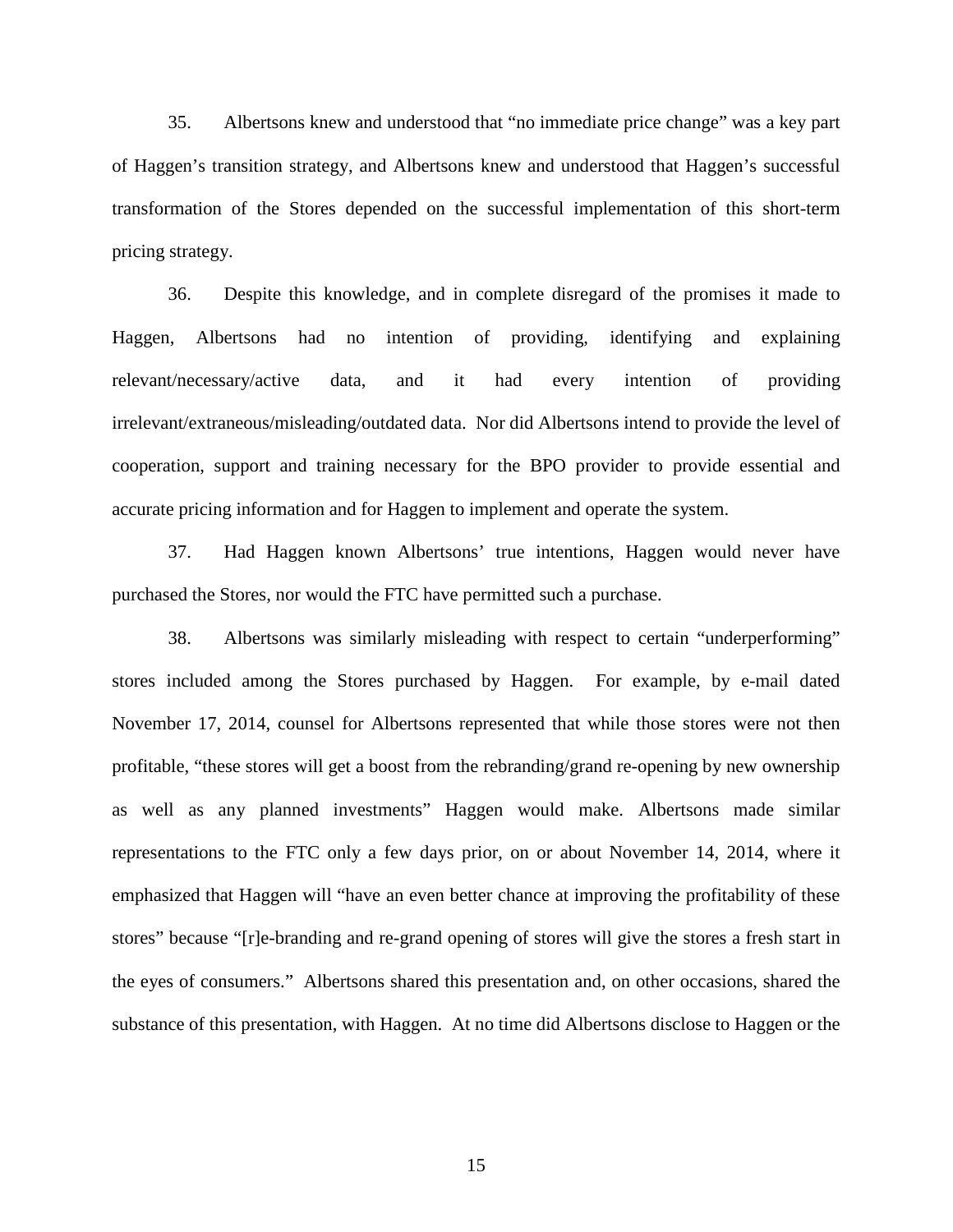FTC that it intended to take the anti-competitive steps alleged herein to undermine the grand openings and deprive Haggen of the promised "boost" and "fresh start" from rebranding.

39. Less than one month later on December 10, 2014, in reliance on these and other similar representations, Haggen entered into the Purchase Agreement with Albertsons, with a purchase price in excess of \$300 million, plus inventory, pursuant to which Haggen would acquire the 146 Stores subject to FTC approval.

# *E. The FTC Holds That The Merger As Proposed Is Anti-Competitive And Orders Divestiture And Maintenance of Assets In Order To Preserve Competition In The Relevant Markets*

40. On January 27, 2015, the FTC filed a complaint alleging that the Merger was likely to substantially lessen competition for the retail sale of food and other grocery products in supermarkets in the geographic markets where Albertsons would acquire stores.

41. Specifically, the FTC found that under the 2010 Department of Justice and FTC Horizontal Merger Guidelines and relevant case law, the Merger was presumptively unlawful because, in certain of the Relevant Markets, the Merger would create, enhance or facilitate the exercise of market power. Thus it was likely that the Merger, if consummated as planned, would eliminate competition by: (a) eliminating direct and substantial competition between Albertsons and Safeway; (b) increasing the likelihood that Albertsons would unilaterally exercise market power; and (c) increasing the likelihood of, or facilitating coordinated interaction between, the remaining participants in each of the markets where the Merger would eliminate Safeway as an independent competitor of Albertsons, including the Relevant Markets. The FTC also found that the ultimate effect of the Merger would be to increase the likelihood that the prices of food, groceries or services would increase, while the quality and selection of food, groceries or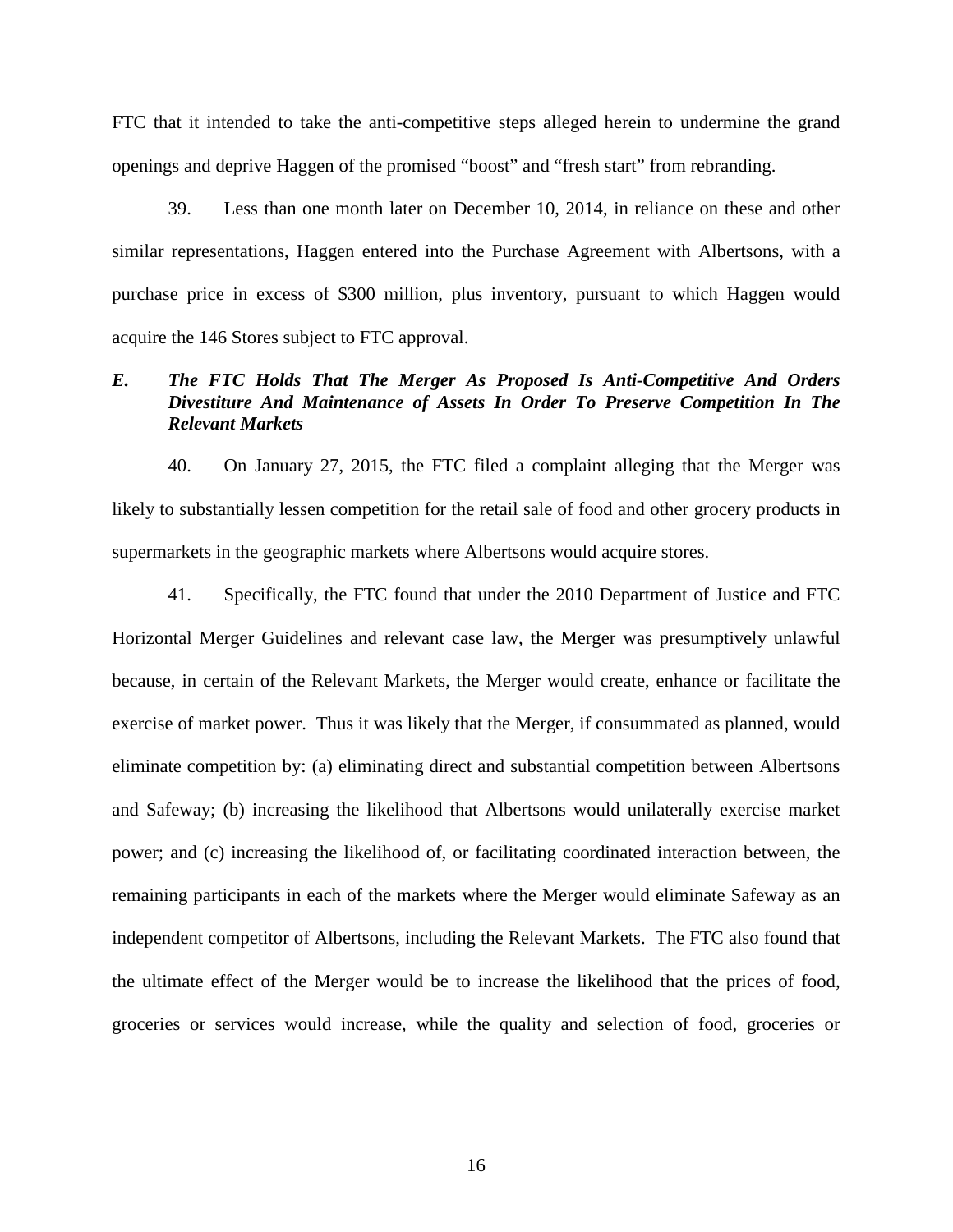services would decrease, in the Relevant Markets. A copy of the January 27, 2015 FTC Complaint is annexed hereto as Exhibit  $E<sup>4</sup>$  $E<sup>4</sup>$  $E<sup>4</sup>$ .

42. In order to alleviate the anti-competitive effects of the Merger, the FTC issued the January 27, 2015 Order, ordering Albertsons and Safeway to divest 168 stores, as listed in Schedules A through D of that Order. (Exhibit B). With express reference to and incorporation of the Purchase Agreement as a "Remedial Agreement," (*id.* § II.D.), the FTC Orders directed Albertsons to divest the Stores to Haggen in accordance with all terms and conditions of Purchase Agreement. *Id.* § II.A.3. Exhibits B and D. Also on January 27, 2015, the FTC issued its Order to Maintain Assets. Exhibit C.

43. In its published Analysis of the January 27, 2015 Order, the FTC specifically noted its view that Haggen was a "highly suitable purchaser and was well positioned to enter the Relevant Markets and prevent the likely competitive harm" that otherwise would have resulted from the Merger. (FTC Analysis, Exhibit A).<sup>[5](#page-16-1)</sup> At the time, neither Haggen nor the FTC anticipated that Albertsons would actively seek to undermine the Stores as they transitioned to Haggen.

44. The FTC imposed safeguards, terms and conditions (the "FTC Safeguards") on the Merger between Albertsons and Safeway, the express purpose of which was "to ensure the continuation of the Assets To Be Divested as ongoing, viable enterprises engaged in the Supermarket business and to remedy the lessening of competition resulting from the Acquisition …." (January 27, 2015 Order and Final Order § II.H.) (Exhibit B and D). The FTC Safeguards

 $\overline{a}$ 

<span id="page-16-0"></span><sup>&</sup>lt;sup>4</sup> A copy is also available at https://www.ftc.gov/enforcement/cases-proceedings/141-0108/cerberus-institutional-partners-v-lp-ab-acquisition-llc.

<span id="page-16-1"></span><sup>5</sup> *See also* Federal Register, Vol. 80, No. 22 Notices, at 5753 (Feb. 3, 2015), *available online at* https://www.ftc.gov/system/files/documents/federal\_register\_notices/2015/02/150203safewayfrn .pdf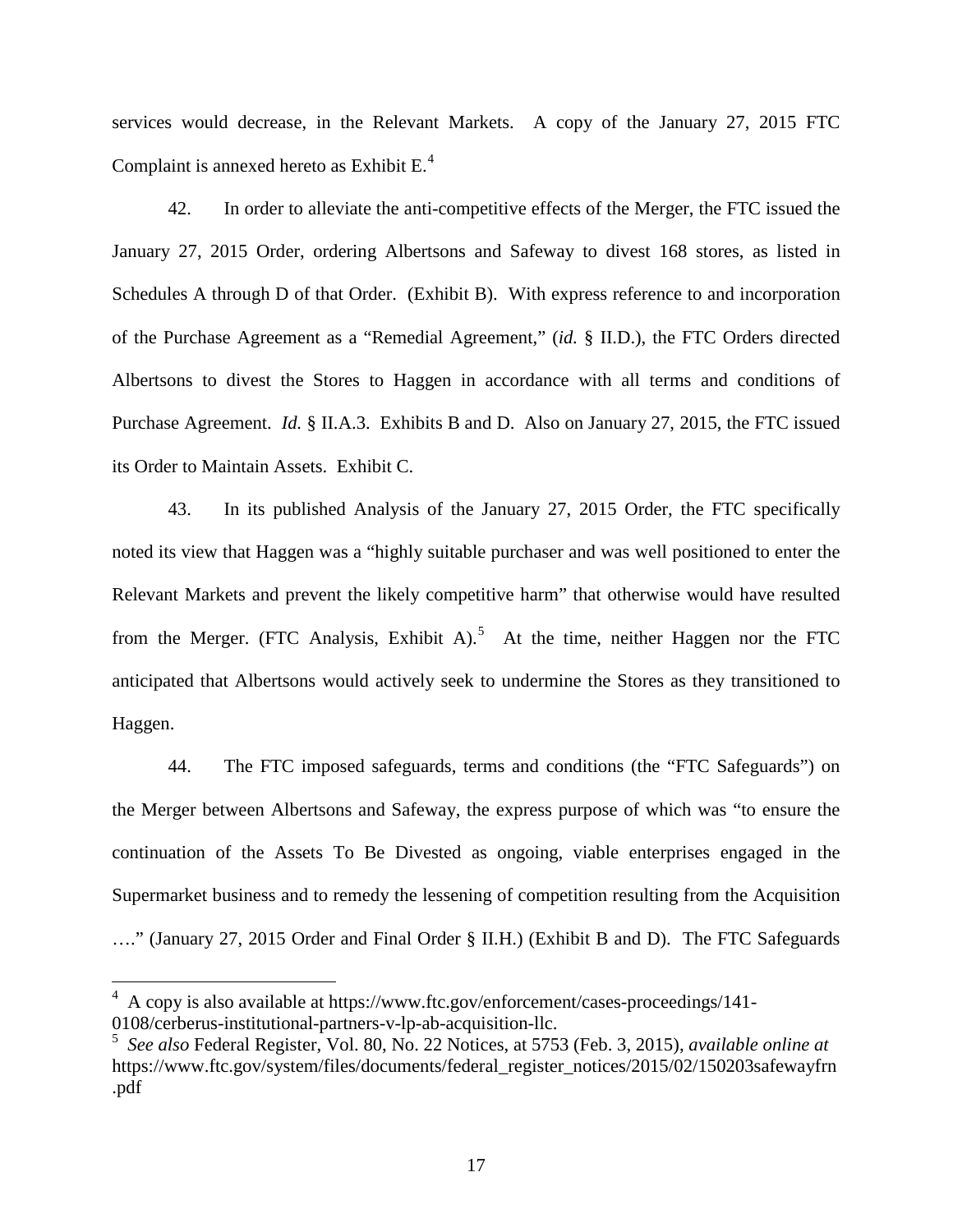include those set forth explicitly in the FTC Orders, as well as obligations set forth by the parties in the Purchase Agreement, each of which the FTC incorporated by reference into the FTC Orders. (January 27, 2015 Order and Final Order § II.D.1) ("All Remedial Agreements approved by the commission … shall be deemed incorporated by reference into this Order, and any failure by Respondents to comply with the terms of any such Remedial Agreement(s) shall constitute a violation of this Order."). (Exhibits B and D.)

45. Without limitation, the FTC Safeguards in the January 27, 2015 Order and the Final Order required that Albertson's LLC:

- (i) "Take such actions as are necessary to *maintain the full economic viability, marketability, and competitiveness* of the Assets To Be Divested, to *minimize any risk of loss of competitive potential* for the Assets To Be Divested, and to *prevent the destruction, removal, wasting, deterioration, or impairment* of the Assets To Be Divested, except for ordinary wear and tear," (§ II.D.1);
- (ii) "Not sell, transfer, encumber, *or otherwise impair* the Assets To Be Divested (other than *in the manner prescribed* in this Decision and Order) nor *take any action that lessens the full economic viability, marketability, or competitiveness* of the Assets To Be Divested," (§ II.F.)

(Exhibits B and D) (emphasis added).

46. Without limitation, the FTC Safeguards in the Order to Maintain Assets required that Albertson's LLC:

- (i) "shall maintain the viability, marketability, and competitiveness of the Assets to be Divested" (OMA § II.A);
- (ii) "shall not cause the wasting or deterioration of the Assets To Be Divested," *id.*;
- (iii) "shall conduct or cause to be conducted the business of the Assets To Be Divested in the regular and ordinary course and in accordance with past practice (including regular repair and maintenance efforts)," *id.*;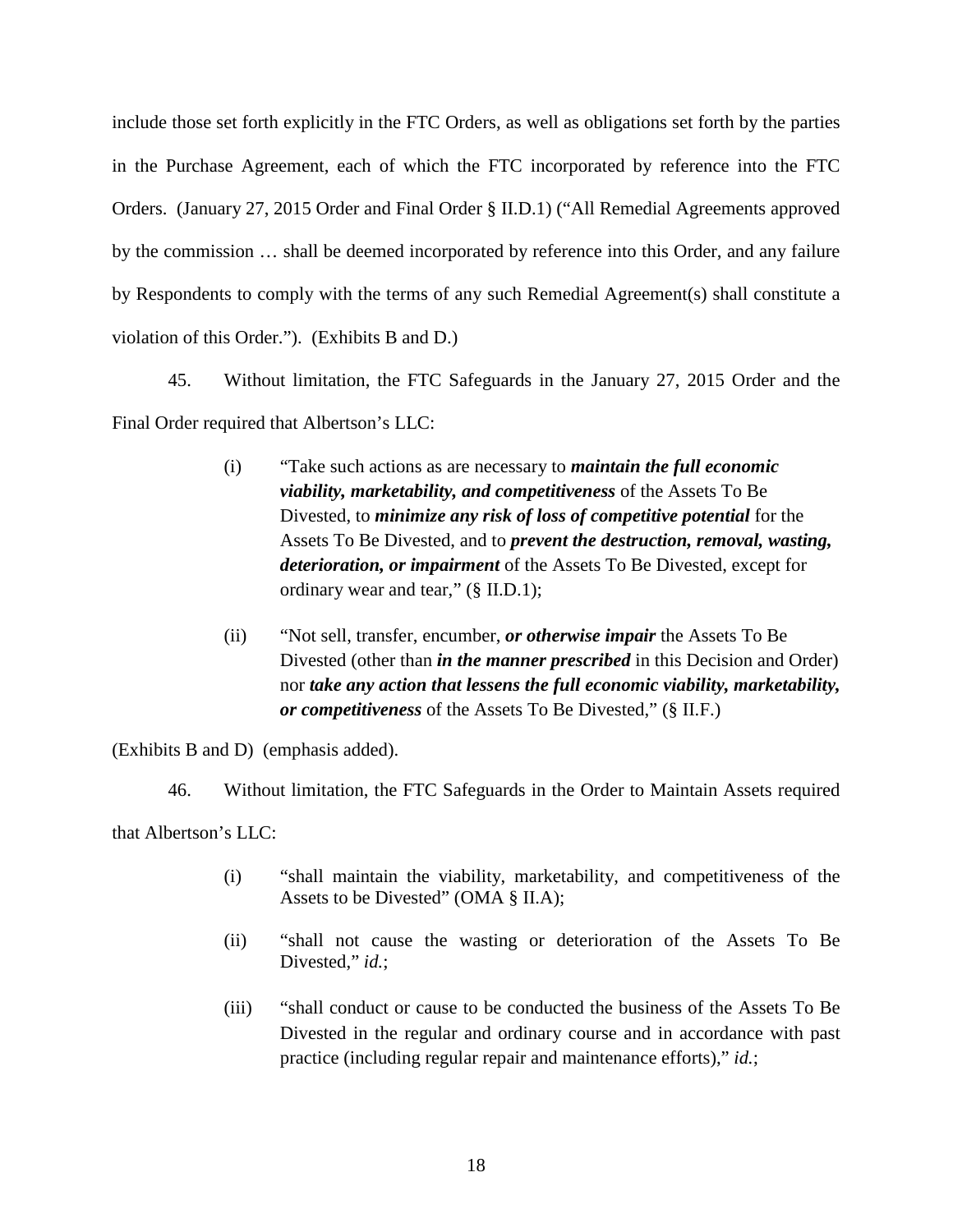- (iv) "shall use best efforts to *preserve the existing relationships* with suppliers, *customers,* employees, and others having business relations with the Assets To Be Divested in the ordinary course of business and in accordance with past practice," *id.*;
- (v) "shall continue to *maintain the inventory* of each Supermarket To Be Maintained at levels and selections consistent with those maintained by Respondents at such Supermarket in the ordinary course of business consistent with past practice," (OMA § II.B.);
- (vi) "shall use best efforts to keep the organization and properties of each Supermarket To Be Maintained intact, including current business operations, physical facilities, working conditions, staffing levels, and a work force of equivalent size, training, and expertise associated with the Supermarket To Be Maintained," *id.*;
- (vii) "shall not transfer store managers from any Supermarket To Be Maintained to any store that is not part of the Assets To Be Divested," *id.*;
- (viii) Shall "[m]aintain all operations and departments, and not reduce hours, at each Supermarket To Be Maintained" (OMA § II.B.1);
- (ix) Shall not "*transfer inventory* from any Supermarket To Be Maintained, other than in the ordinary course of business consistent with past practice,"  $(OMA § II.B.2.);$
- (x) Shall "[m]ake any payment required to be paid under any contract or lease when due, and otherwise pay all liabilities and satisfy all obligations associated with each Supermarket To Be Maintained, in each case in a manner consistent with past practice," (OMA § II.B.3.);
- (xi) Shall "[m]aintain the books and records of each Supermarket To Be Maintained," (OMA § II.B.4.);
- (xii) Shall not "display any signs or conduct any advertising (e.g., direct mailing, point-of-purchase coupons) that indicates that any Respondent is moving its operations at a Supermarket To Be Maintained to another location, or that indicates a Supermarket To Be Maintained will close," (OMA § II.B.5.);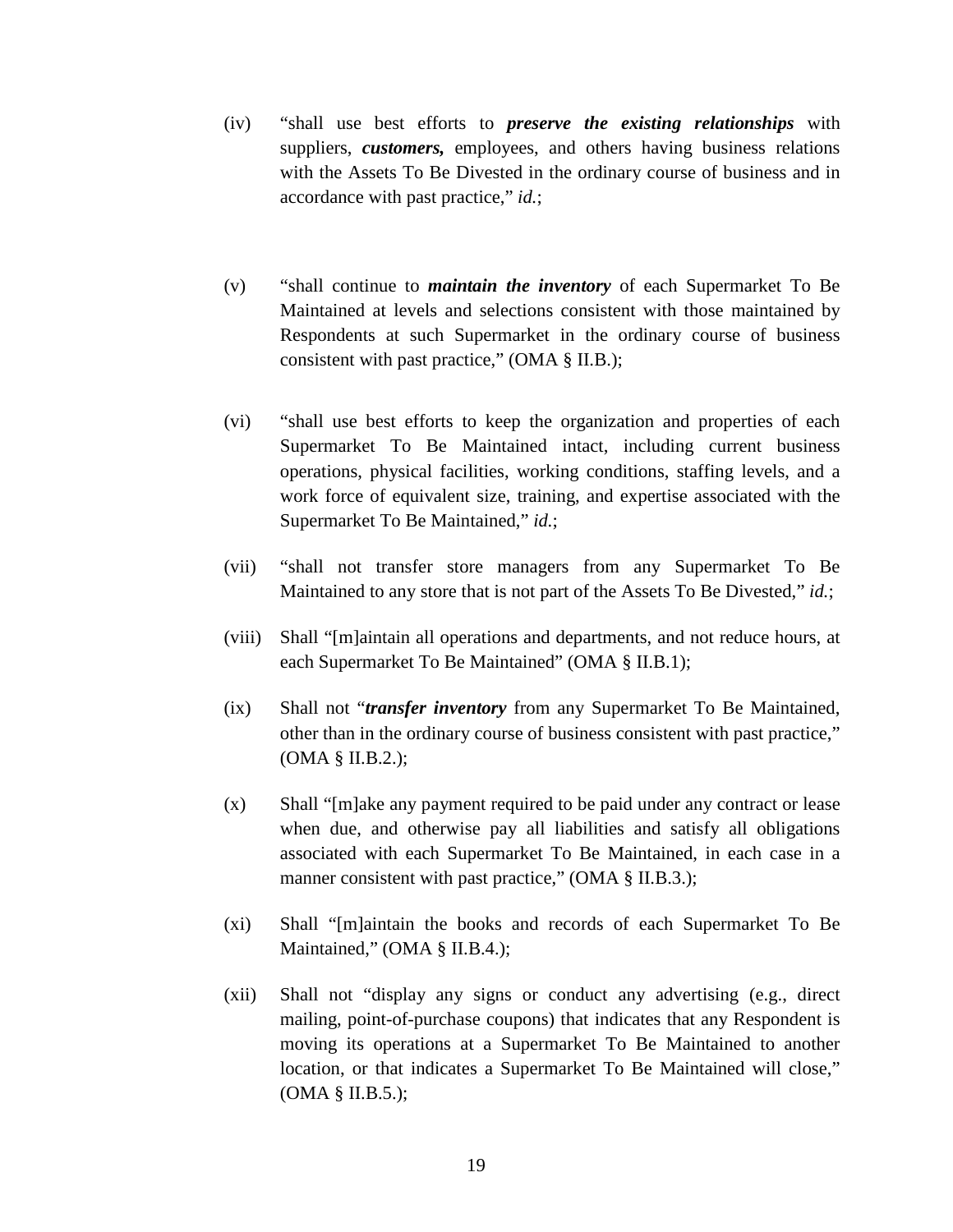- (xiii) Shall "[n]ot conduct any 'going out of business,' 'close-out, 'liquidation,' or similar sales or promotions at or relating to any Supermarket To Be Maintained," (OMA § II.B.6.); and
- (xiv) Shall "[n]ot change or modify in any material respect the existing pricing or *advertising practices, programs, and policies* for each Supermarket To Be Maintained, other than changes in the ordinary course of business consistent with current practice for Supermarkets of the Respondents not being closed, relocated, or sold," (OMA § II.B.7.)

(Exhibit C) (emphasis added).

47. Similar to the covenants imposed by the FTC's Order to Maintain Assets, the Purchase Agreement also required Albertsons to maintain each Store in its existing condition through the respective closing and to refrain from taking any steps that would undermine the profitability and competitive capability of the Stores. Albertsons agreed that, prior to Haggen's acquisition of each Store, Albertsons would operate the Store, "in all material respects, only in the Ordinary Course of Business." (Purchase Agreement § 21.4.) At a minimum, with respect to each Store, the Purchase Agreement required Albertsons:

- (i) to maintain operations, customary hours of operation and departments;
- (ii) to exercise good faith in pricing merchandise consistent with the Sellers' normal pricing strategy;
- (iii) to *maintain customary overall levels of Inventory*;
- (iv) to perform customary repair and maintenance in accordance with the Sellers' past practices and *not to transfer any equipment* to other Albertsons stores;
- (v) not to enter into any material amendment to any of the Store Leases;
- (vi) to maintain qualified and experienced managers and workforce and not to transfer store managers and pharmacists to other Albertsons stores;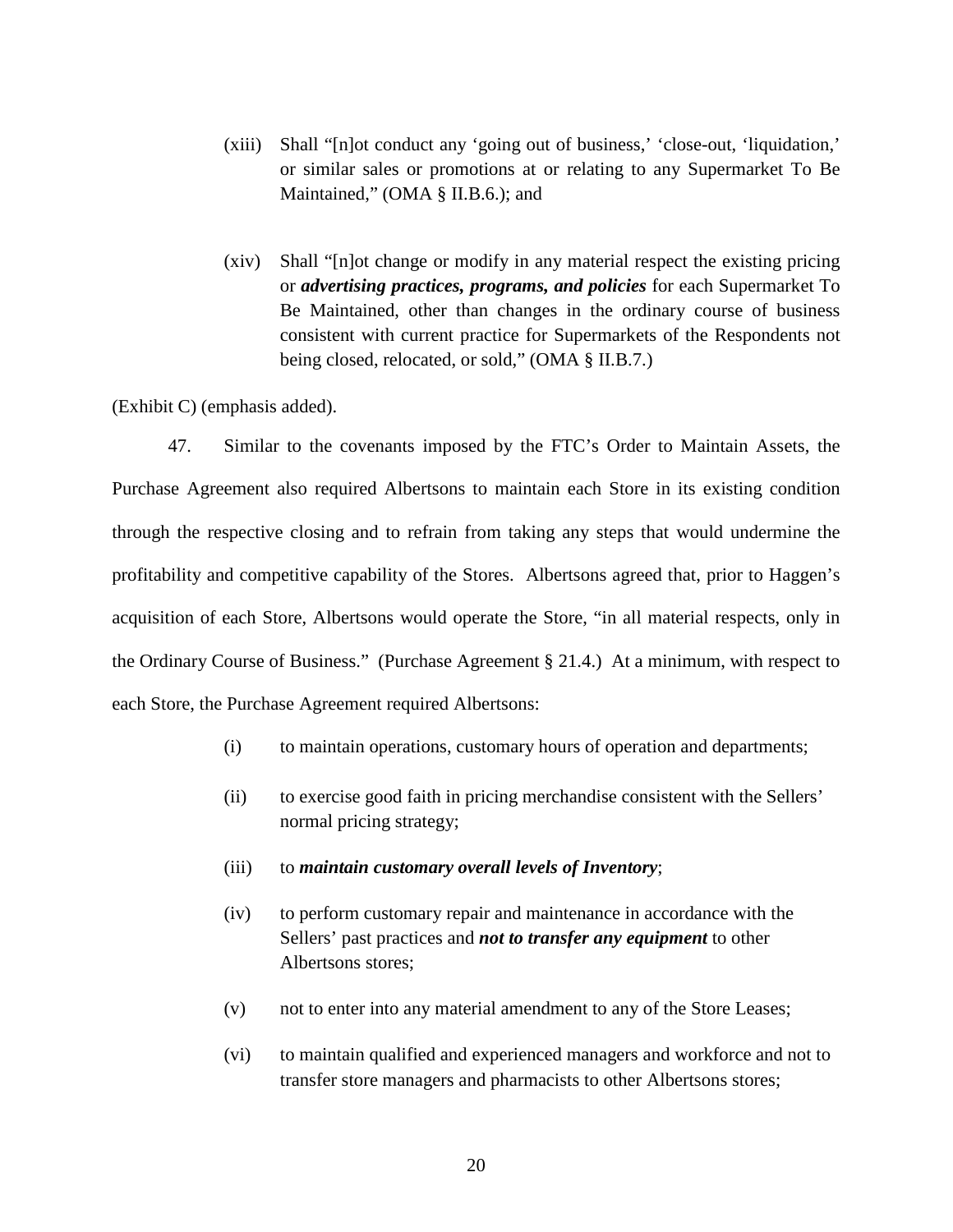- (vii) not to display any signs or *conduct any advertising (including direct mailing, point-of-purchase coupons, etc.) that indicates Albertsons or Safeway is moving* its operations to another location or that a Store will close;
- (viii) not to conduct any "going out of business", "close-out", liquidation or similar sales promotions;
- (ix) *not to change or modify in any material respect the existing advertising practices, programs and policies* for any Store Property; and
- (x) to use commercially reasonable efforts to *preserve the existing relationships with each Store Property's suppliers, customers and employees*.

48. In addition, the Purchase Agreement required Albertsons to cooperate in good faith and to take "all commercially reasonable actions" to ensure that the Stores would be commercially viable competitors as countenanced by the Purchase Agreement and the FTC Orders. (Purchase Agreement §§ 18.2, 24.15.)

49. The Purchase Agreement between Haggen and Albertsons contained a "Confidentiality" provision whereby the parties agreed that all information received by either party would be treated as confidential. (Purchase Agreement § 21.2.)

50. Albertsons knew that its compliance with the "Confidentiality" provision was critical. Particularly because Haggen was a new entrant to all of the Relevant Markets, it was imperative to keep the timing of Haggen's market entry confidential in order to prevent unfair competition or predatory practices, such as competitors targeting consumers with coupons or increasing advertising just as a Store was transitioning.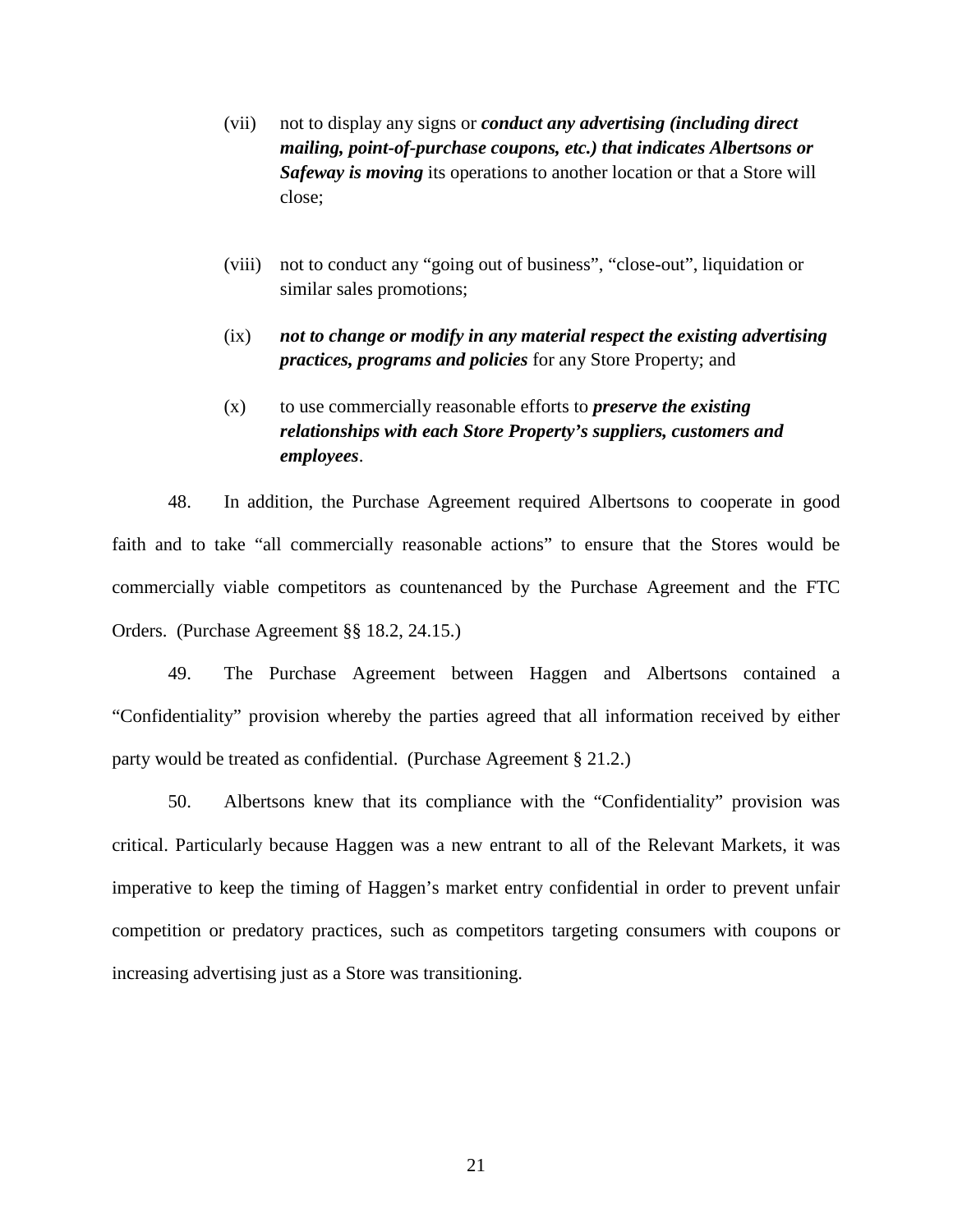# *F. Albertsons Misuses Confidential Information About Store Transfer Dates To Engage In Anti-Competitive Conduct*

51. In order to effectuate the Purchase Agreement, Haggen created a schedule whereby each Store would transfer from Albertsons to Haggen (the "Store Closing Cadence"). The first Store Closing Cadence was attached as an Exhibit to the Purchase Agreement. (Purchase Agreement Ex. 2.3.3.) Weeks in advance of the first conversion in continuing updates thereafter, Haggen provided Albertsons with an updated and more detailed Store Closing Cadence for Albertsons' review on a strictly confidential basis.

52. The Store Cadence set forth not only the sequence in which all 146 Stores would be converted, but it also provided detail as to the conversion schedule for each Store. For example, the Store Closing Cadence revealed that the Albertsons store in Oak Harbor Washington would "go dark" at 6 p.m. on Tuesday, March 3, 2015; that Haggen would take ownership on March 4 at 12:01 a.m.; that the store would be closed for a total of two days; and that the grand reopening of the store under the Haggen banner would occur on March 6 at 9:00 a.m.

53. The FTC Orders and Purchase Agreement prohibited Albertsons from displaying any signs or conducting any advertising (*e.g.,* direct mailing, point-of-purchase coupons) to indicate that any Store would close or was moving its operations to another location (OAM § II.B.5; Purchase Agreement § 21.4(a)(vii)), and Albertsons was further prohibited from conducting any "going out of business," "close-out," "liquidation," or similar sales or promotions. (OMA § II.B.6.; Purchase Agreement § 21.4(a)(viii)). Haggen did not advertise or promote the opening of a Haggen store in advance of the grand opening. Thus, only those who had access to the confidential Store Closing Cadence (*i.e.,* Haggen and Albertsons) had knowledge of the schedule and related details.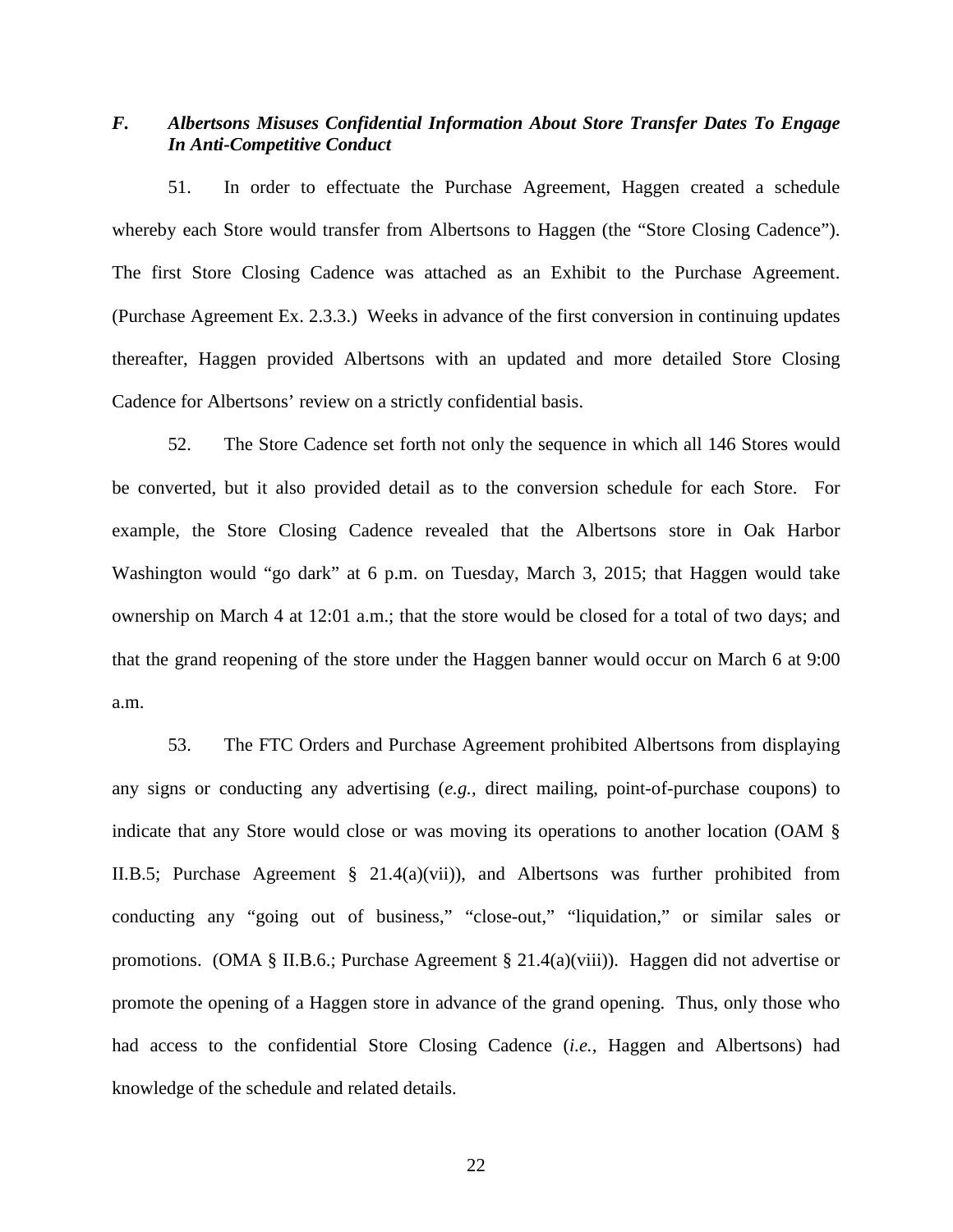54. During the transition process, in order to effectuate transfer of ownership, Albertsons would close a Store at around 6 p.m. on the "Closing Date," as that term is defined in the Purchase Agreement. Haggen would then bring in a conversion team to handle any necessary construction, place orders, change all price tags and signage, train the employees and otherwise prepare the Store for reopening as a Haggen Store two days later. A typical team would include dozens of workers and specialists with the range of skills and talents necessary to address all aspects of store operation, preparedness, and improvement, all of which had to meet Haggen's traditional high standards. For conversion construction and build-out alone, Haggen budgeted over \$59 million collectively to be spent on the transitioned Stores during this fortyeight hour window on store improvements and updates, literally from floor to ceiling. Another \$22 million was budgeted and spent for IT, and more than \$20 million for additional expenditures.

55. The Store transitions took place over a fifteen-week period, which meant that, in some weeks, Haggen was undertaking more than a dozen conversions, with many of them occurring simultaneously. Success required seamless coordination and sequencing of all aspects of operation in each Store, and it depended on Albertsons' compliance with all requirements under the FTC Orders and the Purchase Agreement.

56. Only Haggen and Albertsons had advance knowledge of when the Stores would go dark and when they would re-enter the market as Haggen stores. Other competitors in the market had no such knowledge. This advance knowledge gave Albertsons an unfair advantage and opportunity to develop strategies to undermine the grand opening of the new Haggen stores and hinder Haggen's market entry. It is for this very reason that the FTC Orders and Purchase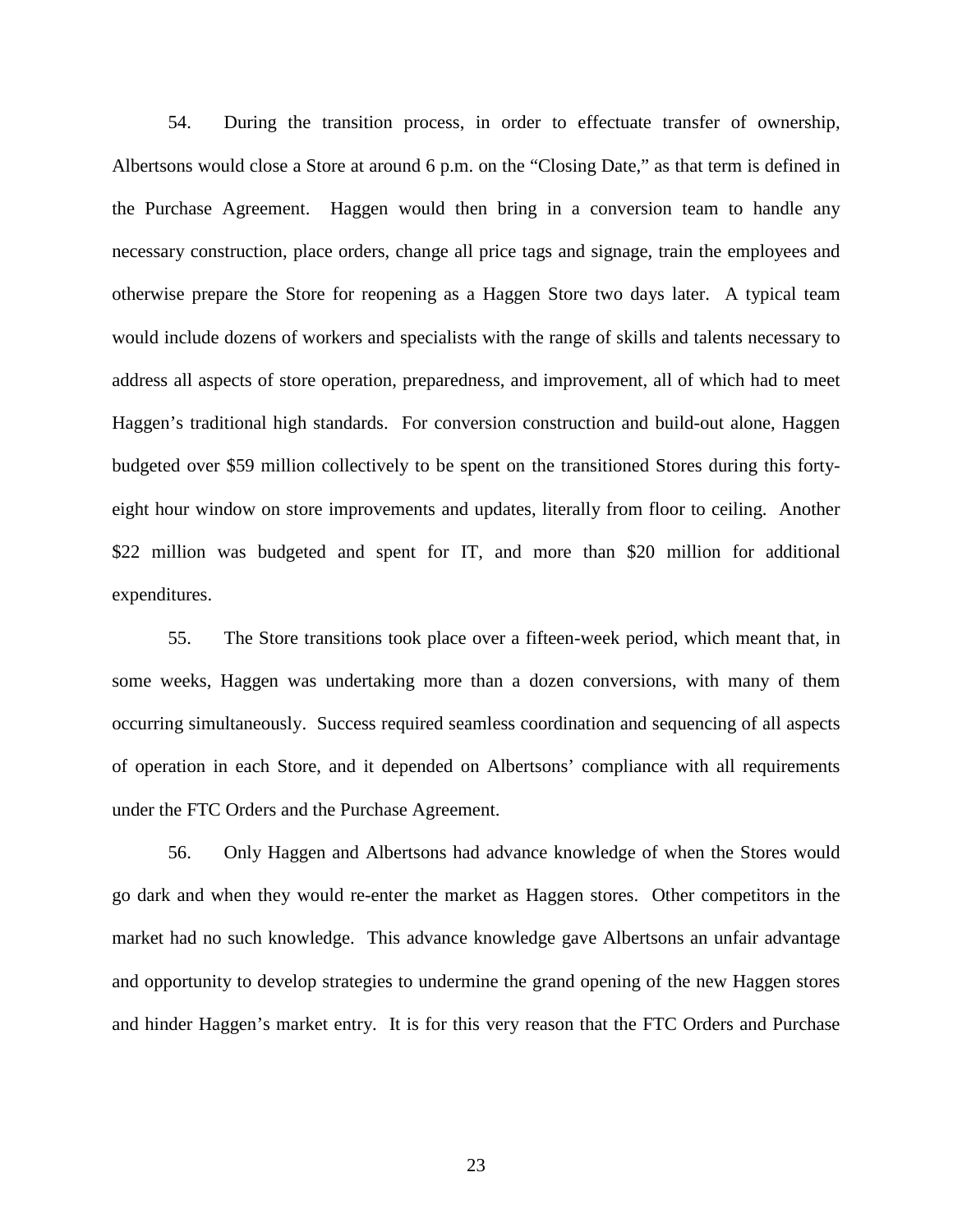Agreements prohibited Albertsons from exploiting that knowledge to Haggen's detriment and, ultimately, to the detriment of consumers who would benefit from Haggen's successful entry.

## *i. Albertsons Misuses the Confidential Store Closing Cadence to time aggressive and unprecedented marketing campaigns to undermine Store grand openings.*

57. Albertsons used its knowledge of when Haggen would enter the Relevant Markets – the confidential, proprietary Store Closing Cadence – to undercut and erode consumer loyalty to the Stores slated for transition to Haggen. For example, Albertsons circulated coupons for "\$10 off a \$50 purchase" or "\$20 off a \$75 purchase" before and after Haggen entered the market in at least Bakersfield, CA; Goleta CA; Santa Barbara; CA; Newbury Park; CA; San Diego, CA; San Luis Obispo; CA; Mission Viejo, CA; Laguna Beach; CA; Simi Valley, CA; and Torrance CA.

58. Albertsons' conduct violated the Purchase Agreement, including without limitation Section 21.2(c), and multiple provisions in the FTC Orders, including without limitation Albertsons' obligation to "use best efforts to preserve the existing relationships with … customers" of the Stores. (OMA § II.A.) (Exhibit C).

59. This timed, targeted and aggressive couponing activity by Albertsons occurred in additional markets beyond the ones enumerated above and was widespread throughout the Haggen closings. Albertsons timed the coupons to correspond with Haggen's Store Closing Cadence by first dropping the coupon at or just prior to a conversion and then repeating the drop in several weeks when the first coupon was expiring. The coordination and execution of these campaigns required significant advance planning at the corporate office level. Therefore, only Albertsons (who was privy to the confidential Store Closing Cadence), was able to plan and execute these campaigns at Stores across the Relevant Markets.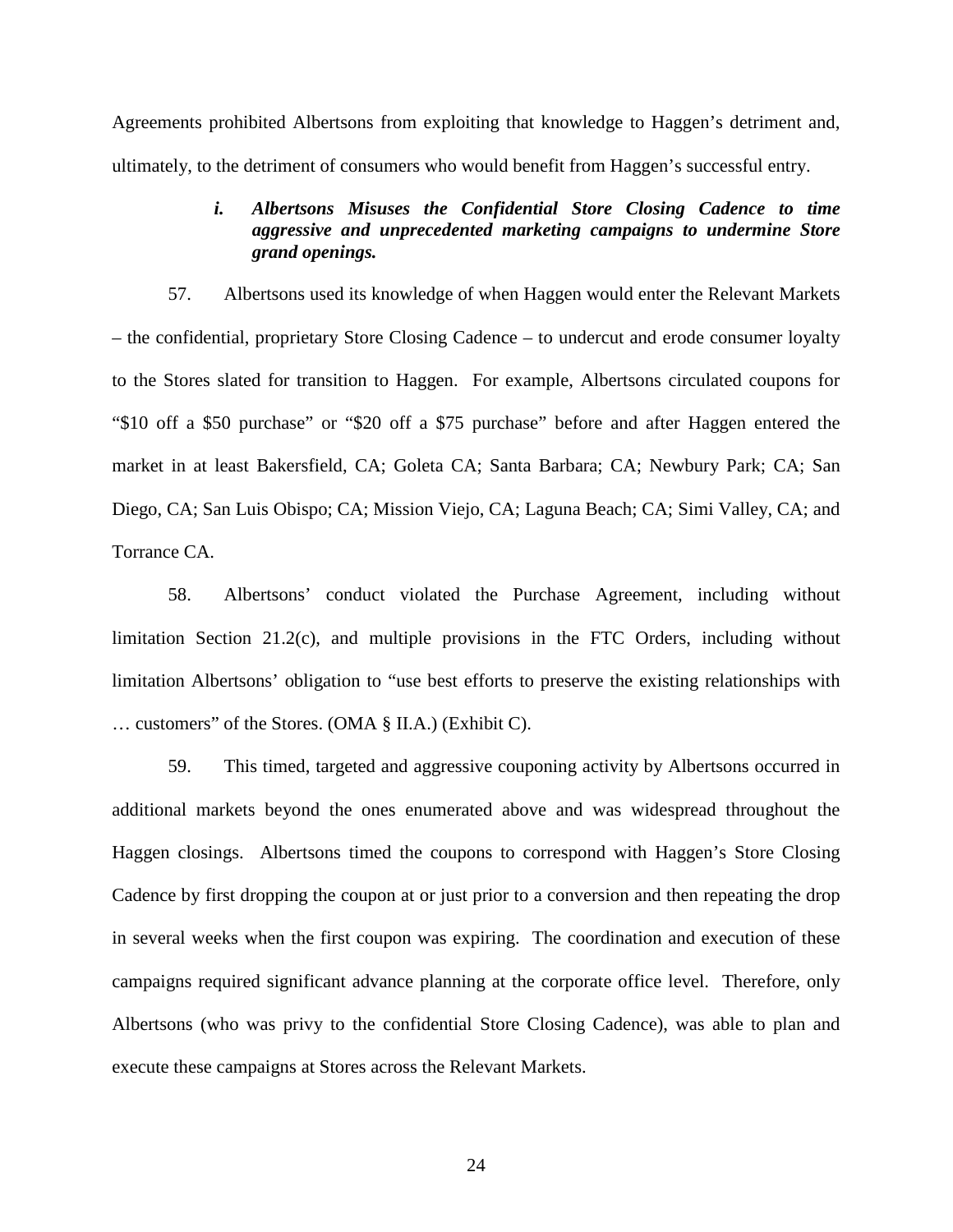60. Circulating coupons prior to Haggen entering the market drove traffic to Albertsons stores that would be competing with Haggen before Haggen even had a chance to enter the Relevant Markets and build brand awareness among consumers. Albertsons also circulated deep-discount coupons immediately after closure or placed post-conversion expiration dates on coupons that it circulated immediately prior to the conversion. When customers presented those coupons to the Haggen store, Haggen was put in the "no-win" posture of either honoring an Albertsons-issued coupon that eroded all profit, or refusing to honor the coupon and alienating customers.

61. Albertsons wrongfully used Haggen's Store Closing Cadence to undermine customer loyalty to the soon-to-be-converted Stores. Albertsons did not offer these extreme discounts in the ordinary course of business but instead intentionally designed them to coincide with the timing and location of a Haggen transition. This was done to increase the likelihood that consumers would continue to visit the competing Albertsons' store due to Albertsons' artificially "lower" pricing for certain products. Those "lower" prices were based not on fair competition and a legitimate business plan, but solely on the misuse of Haggen's proprietary information.

### *ii. Albertsons Misuses the Confidential Store Cadence to Cut Off Store Advertising and decrease customer traffic Prior to Conversion*

62. Pursuant to the Order to Maintain Assets (OMA § II.B.7) and the Purchase Agreement (§ 21.4(b)), Albertsons was required to maintain existing advertising practices, programs and policies at each Store through conversion to Haggen ownership.

63. Prior to transitioning the Stores to Haggen ownership and in the ordinary course of business, it was Albertsons' custom and practice to send advertisements for inclusion in a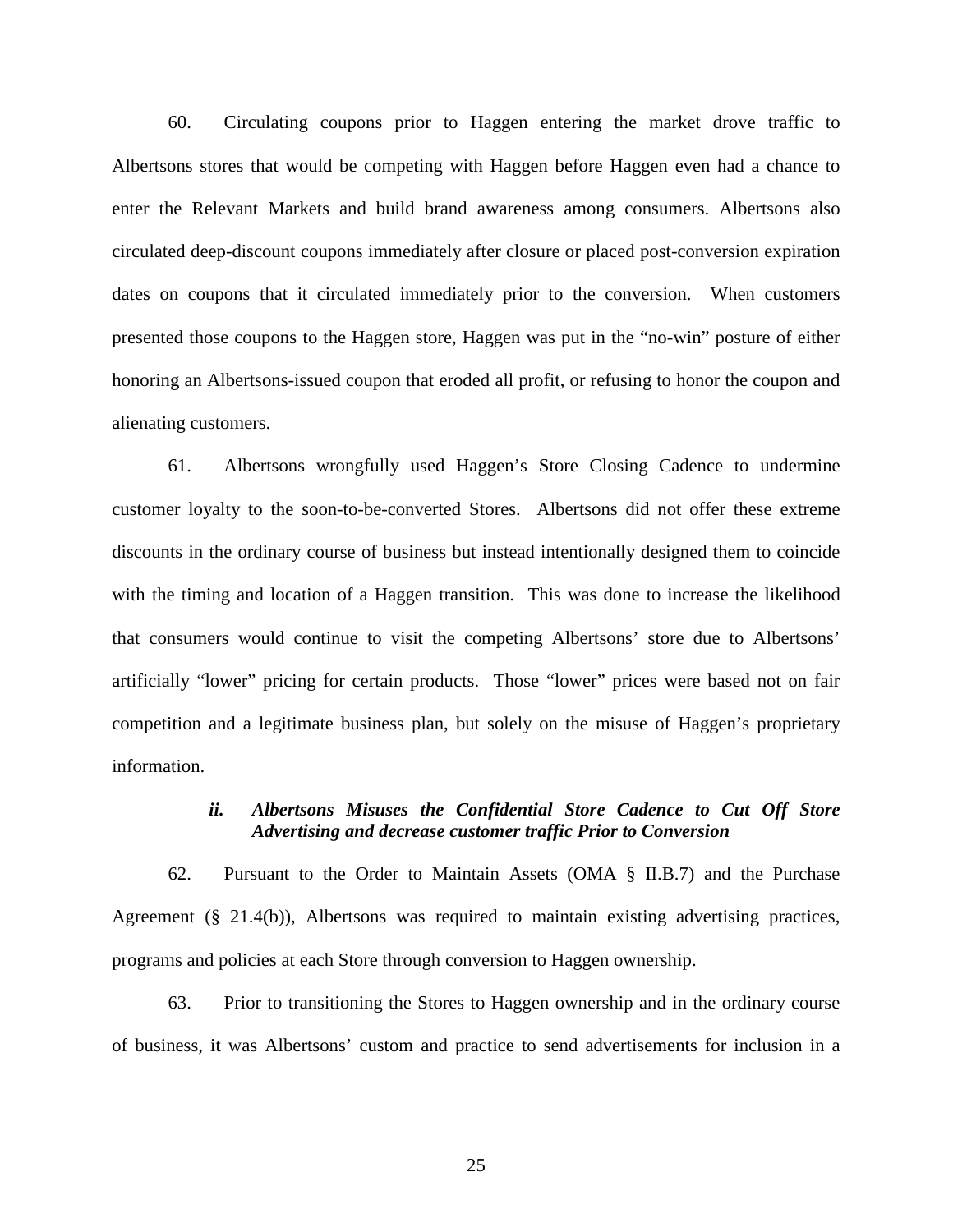larger grocery store advertising packet that was sent to customers in the zip code for a particular store location. In addition, each Store would receive advertisements to place inside the Store.

64. However, manipulating its knowledge of Haggen's Store Closing Cadence, Albertsons instructed its advertising agency to cease advertising two weeks or more prior to conversion at many Stores.

65. For example, at Store # 2203, located in Mission Viejo, CA, Albertsons failed to send advertisements to customers of the soon-to-be converted Store no less than three weeks prior to conversion, and Albertsons also failed to provide any advertisements for in-Store use.

66. At Store # 6028, located in Henderson, NV, Albertsons stopped sending any advertisements two weeks prior to conversion.

67. Only through its access to and improper exploitation of Haggen's Store Closing Cadence did Albertsons know the timing required to curtail the customary and required advertisements.

68. As a result, customers who had been receiving ads for a store location for several years no longer received those ads for the converted Store. They received nothing and/or they received ads for the nearest competing stores that Albertsons retained. In either case, the message to consumers was the same: Albertsons was leaving the Store. This adversely impacted customer traffic, sales and profitability at the converted Stores both before and after conversion, which is contrary to the FTC Order and Order to Maintain Assets, the Purchase Agreement, and fair competition.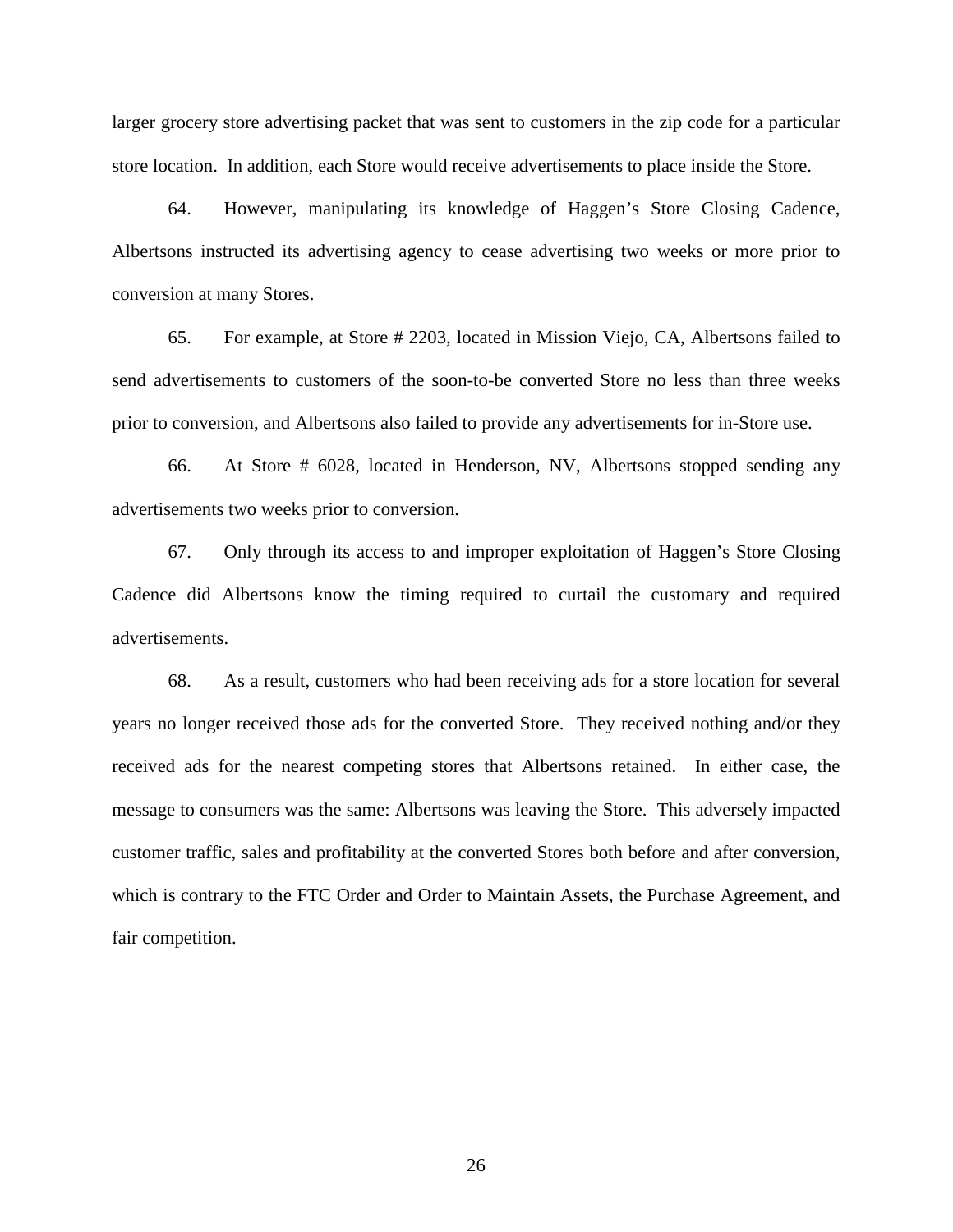#### *iii. Albertsons Diverts Haggen Inventory To Albertsons Stores*

69. Pursuant to the Order to Maintain Assets (OMA § II.B.) and the Purchase Agreement  $(\S 21.4(a)(iii))$ , Albertsons was required to maintain inventory at levels and selections that were consistent with the ordinary course of business at each Store.

70. However, at multiple Store locations, Albertsons manipulated to its benefit Haggen's Store Closing Cadence by charging inventory to a converted Store just prior to conversion, but then delivering or transferring that inventory to Albertsons' stores that were not converted.

71. For example, Store # 2203, located in Mission Viejo, CA, was billed for several truckloads of inventory that were never received. The ordered inventory was instead diverted and delivered to an Albertsons' store which was not being acquired by Haggen.

72. In Las Vegas, NV, only days prior to conversion of the Store, a Store manager ordered inventory prior to conversion that was meant for Haggen. However, Albertsons diverted the shipment to an Albertsons' store that was not changing ownership and billed the Haggen Las Vegas, NV Store for the inventory that it never received.

## *iv. Albertsons Misuses the Confidential Store Cadence to Time The Remodeling And Rebranding Of Its Retained Stores to Prevent Haggen From Breaking Into The Relevant Markets*

73. Misusing the Store Closing Cadence in another fashion, Albertsons intentionally timed large-scale remodeling and rebranding projects for certain of its closest competing retained stores to closely coincide with Haggen Store openings.

74. For example, Albertsons had detailed and confidential knowledge that the Albertsons store in Oak Harbor Washington would "go dark" at 6 p.m. on Tuesday, March 3, 2015 and that it would reopen under the Haggen banner at exactly 9:00 a.m. on March 6.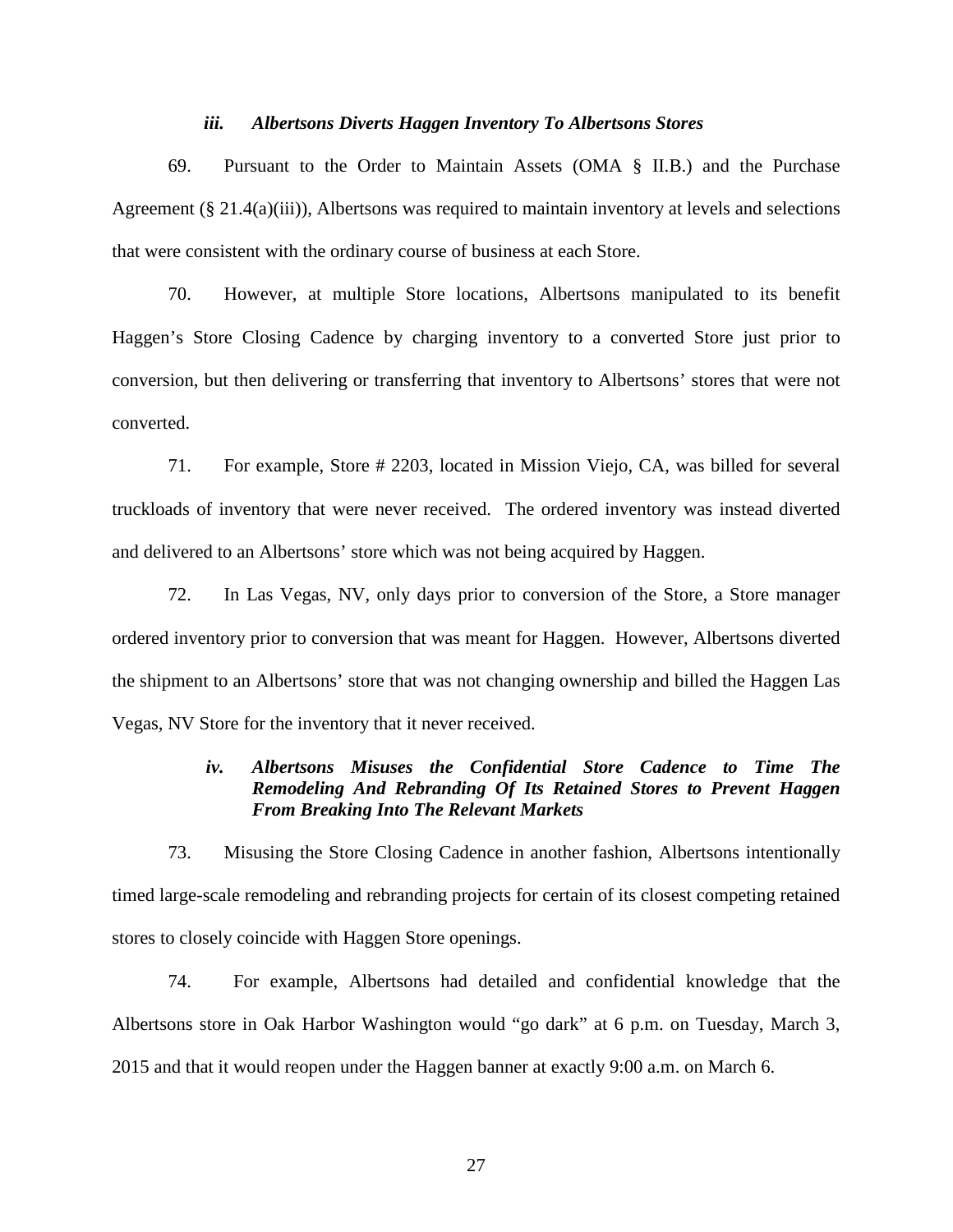75. Albertsons used its advance knowledge of Haggen's Store Closing Cadence to plan a large-scale remodeling project for its closest competing retained Albertsons store on Southwest Erie Street, less than  $\frac{1}{2}$  mile away from the transitioning Haggen Store. Albertsons began the extensive remodeling at the same time as Haggen's conversion of the Safeway store.

76. Albertsons not only remodeled its competing store, but also rebranded and remerchandised that store to reopen as a Safeway by early April 2015, preying on the community's familiarity with Safeway.

77. Through this targeted remodel and rebranding, Albertsons intended to (and did successfully) divert consumer traffic in the Oak Harbor community away from Haggen to Albertsons. The FTC Orders and the Purchase Agreement recognized that preserving "existing relationships with … customers" was needed if Haggen was to successfully enter the Relevant Markets, including Oak Harbor. (OMA § II.A, Exhibit C; Purchase Agreement § 21.4.) Rather than honor this commitment, Albertsons misused the Store Cadence and took extreme measures to ensure that customers of the old Safeway had no interest in the new Haggen Store, but instead flocked to the old Albertsons down the street, which Albertsons had reopened as a Safeway.

78. Albertsons similarly used knowledge of Haggen's Store Closing Cadence to time the remodeling and/or rebranding of other retained stores to undermine Haggen's conversion of the Stores and prevent Haggen from successfully entering new markets.

### *v. Albertsons Overstocks Inventory Beyond Levels Consistent With The Ordinary Course of Business*

79. Although the FTC's Orders (OMA § II.B.) (Exhibit C) and Purchase Agreement required Albertsons to maintain Store inventory at levels and selections consistent with the ordinary course of business and past practice, Albertsons overstocked Haggen Stores with certain inventory as of the Closing Date.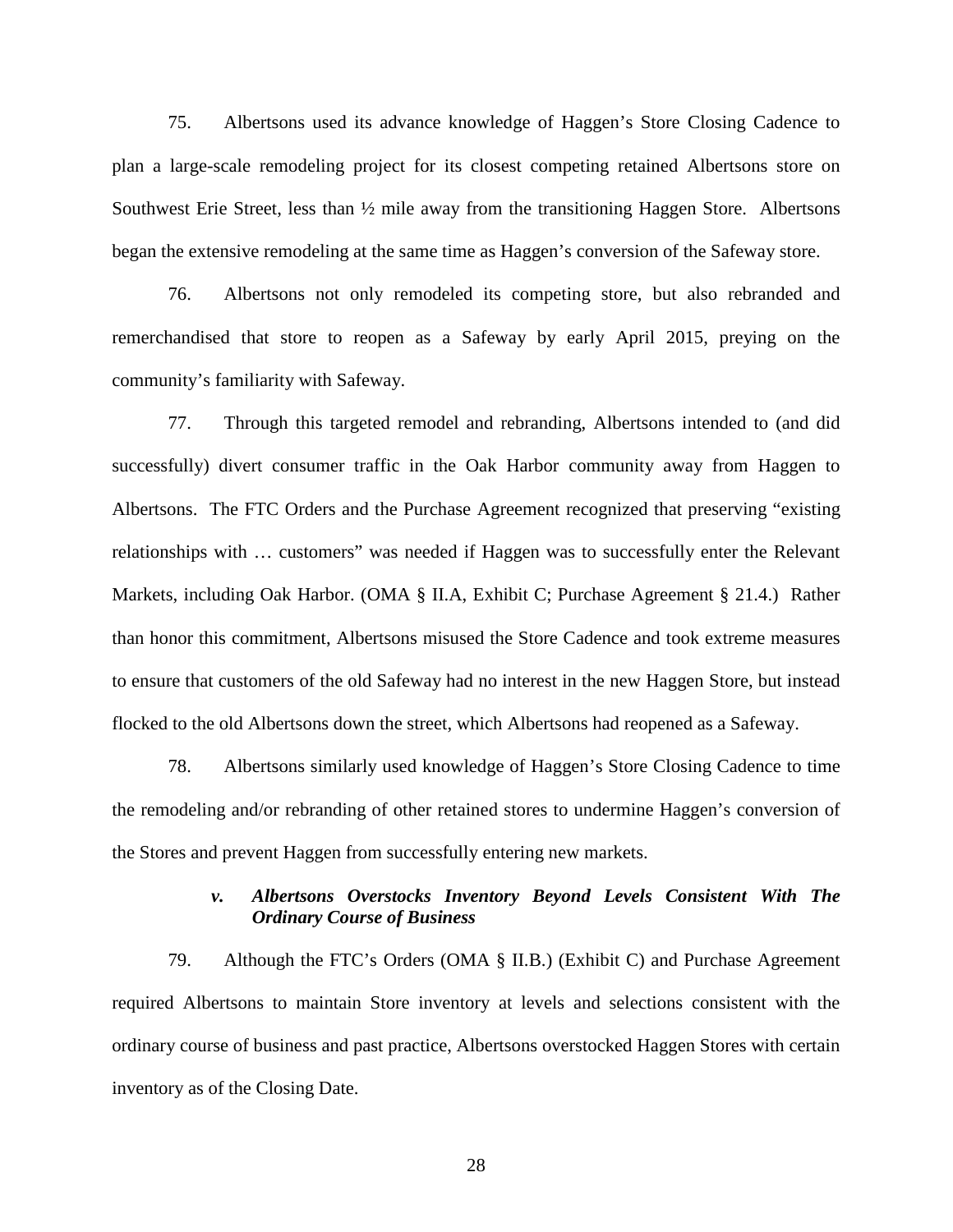80. For example, at Store #2152, located in Arroyo Grande, CA, Albertsons ordered the Store managers to overstock the perishable inventory of meat and produce although the Store would be closing for roughly two days for conversion. Similarly, at Store #2131, located in Pasa Robles, CA, and at Store #2210, located at Los Osos, CA, Albertsons ordered the meat department to "cut the cooler"on the last day, resulting in the entire meat inventory being cut on the day of conversion. Ground beef, ribeyes, and New York strips were cut in the back room, none of which ever made it to the sales floor. Albertsons knew that this perishable inventory would expire quickly, prior to or during conversion, causing an immediate and preventable loss to Haggen.

81. At Store #2160, located in Diamond Bar, CA, Albertsons' supervisors arrived at 2 p.m. on the day of conversion, just four hours before the store went "dark," and directed store employees to fill produce tables. Albertsons overstocked six hundred cases of perishable floral items at an estimated value of \$50,000. Nabisco, Keebler and private label items on shelves and in storage were out of code (out of date).

82. At Store # 2161, located in Los Angeles, CA, two weeks prior to conversion, Albertsons caused the Store to receive multiple shipments of over-the-counter medicine that were out of code (*i.e*. expired). Haggen was forced to write off the expired medicine, causing an immediate and preventable loss to Haggen.

83. At Store # 2137, located in Yorba Linda, CA, Albertsons ordered excess inventory prior to transitioning the Store, which was then billed to Haggen. The Store closing was scheduled for March 26, 2015; however, the inventory invoices were dated March 27, 2015. Haggen was forced to write off that inventory, causing an immediate and preventable loss to Haggen.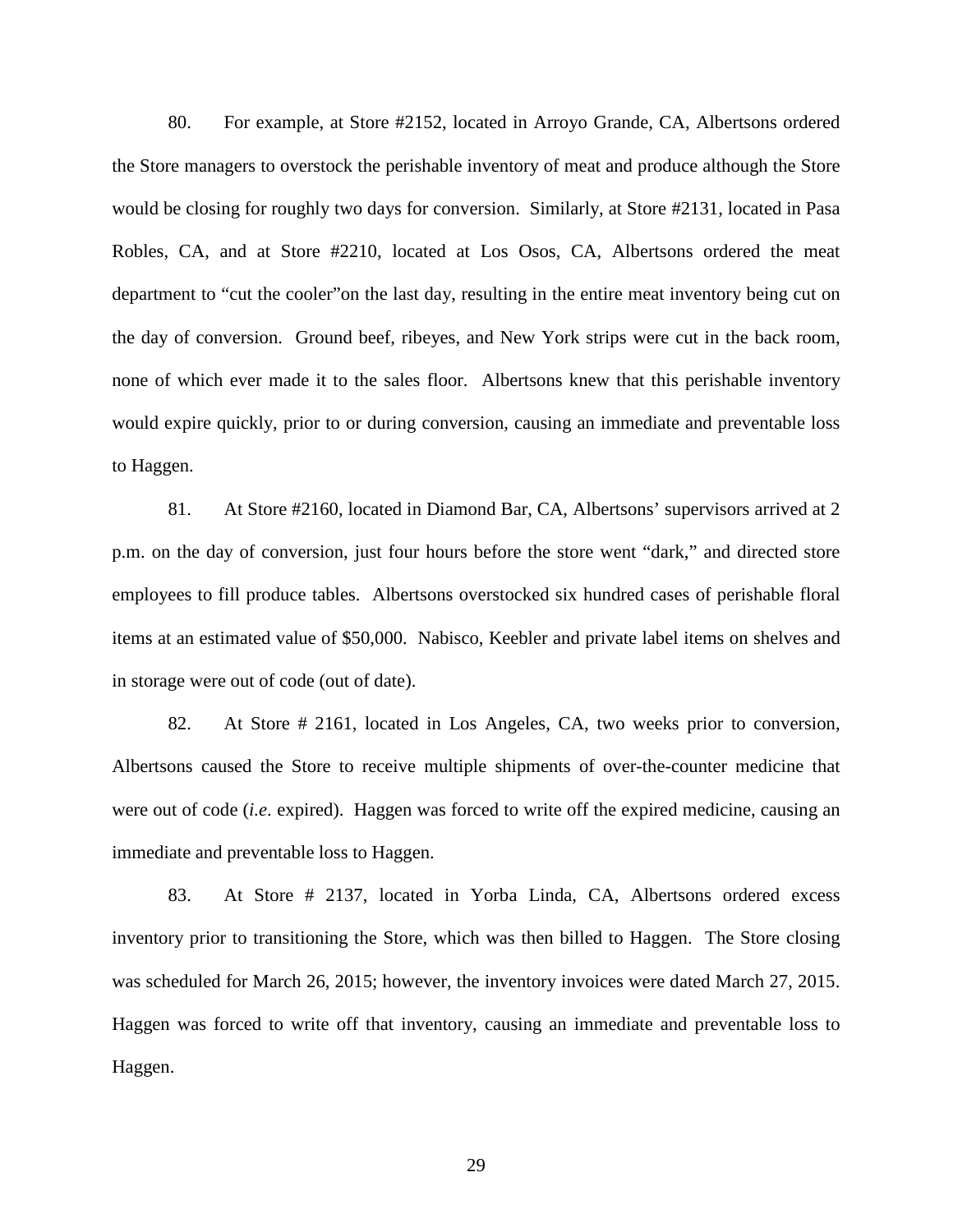84. Just prior to transitioning of Store # 2333, located in El Cajon, CA, Albertsons instructed the bakery manager to purchase and/or bake two times her normal inventory levels. Likewise, at Store # 2131, located in Pasa Robles, CA, Albertsons ordered the bakery department to "bake off everything in the freezer." As Albertsons intended, most of that excess inventory expired prior to the transitioning to Haggen of Store # 2333, causing an immediate and preventable loss to Haggen.

85. In March 2015, at Store # 2140 and Store #2148, both located in Bakersfield, CA, Haggen entered the Stores to find the meat freezers loaded with 256 *cases* of frozen turkeys that were left over from Thanksgiving and Christmas holidays. Rather than stock the meat freezer with useable and sellable merchandise that Haggen's customers would purchase, Albertsons stocked it with out-of-season and ultimately unsellable merchandise.

86. At Store # 2199, located in Simi Valley, CA, Albertsons ordered the store manager to increase production of perishable items in the bakery and in produce immediately prior to conversion, although the items would be unsellable after conversion. Haggen was forced to write off that inventory, causing an immediate and preventable loss to Haggen.

87. Albertsons' calculated and intentional overstocking of inventory affected at least 25 of the Stores.

88. As a result of Albertsons' malicious and unfair actions, Haggen was forced to either destroy the inventory or otherwise take a loss.

89. In addition, because Albertsons' malfeasance strained Haggen's resources during the conversion process (as Albertsons intended), in some instances, Haggen was not able to fully complete its expiration audits. This resulted in (as Albertsons knew it would) customers complaining to Haggen about out-of-date (or very nearly out of date) products on the Store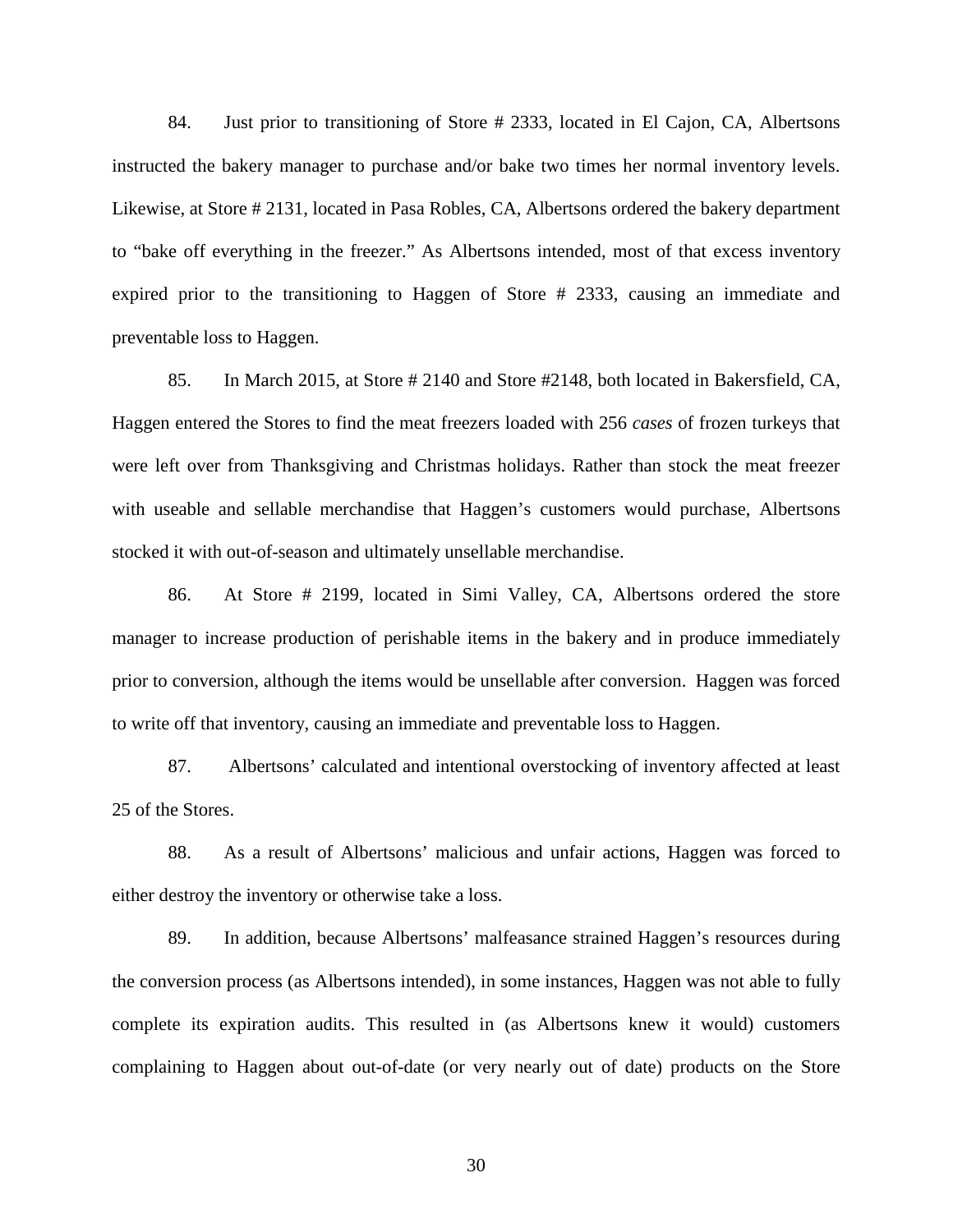shelves. As Haggen was a new entrant to the Relevant Markets, Albertsons' malfeasance left consumers with a negative impression of Haggen, which ultimately impacted the profitability of the Stores and the Haggen brand.

90. Additionally, Albertsons' malfeasance created substantial distraction and diverted the attention of store-level and senior Haggen management, as Albertsons intended, during critical junctures in the conversion process, which hurt employee morale and created confusion among employees at each Store.

### *vi. Albertsons Deliberately Understocks Inventory Below Levels Consistent With The Ordinary Course of Business*

91. Additionally, Albertsons failed to maintain the required inventory levels at certain Stores transitioning to Haggen, allowing those Stores to become understocked in quantity and selection.

92. For example, at Store # 422, located in Shoreline, Washington, prior to conversion, Albertsons failed to maintain ordinary levels of inventory and, upon taking ownership, Haggen discovered that inventory conditions were highly substandard with entire sets of stock missing from the shelves. Within ten days after the transition of Store # 422, Haggen was forced to purchase approximately \$208,000 of new inventory to sufficiently stock the Store, which represented almost 24% of the total inventory value at Store #422.

93. As a result of Albertsons' intentional understocking of inventory, Haggen was forced to place emergency orders in order to compensate for the lack of inventory. Further, Haggen was forced to divert employees away from training and programming in order to address inventory issues. Haggen also was forced to hire, at substantial cost to itself, a third-party vendor in order to get inventory onto Store shelves.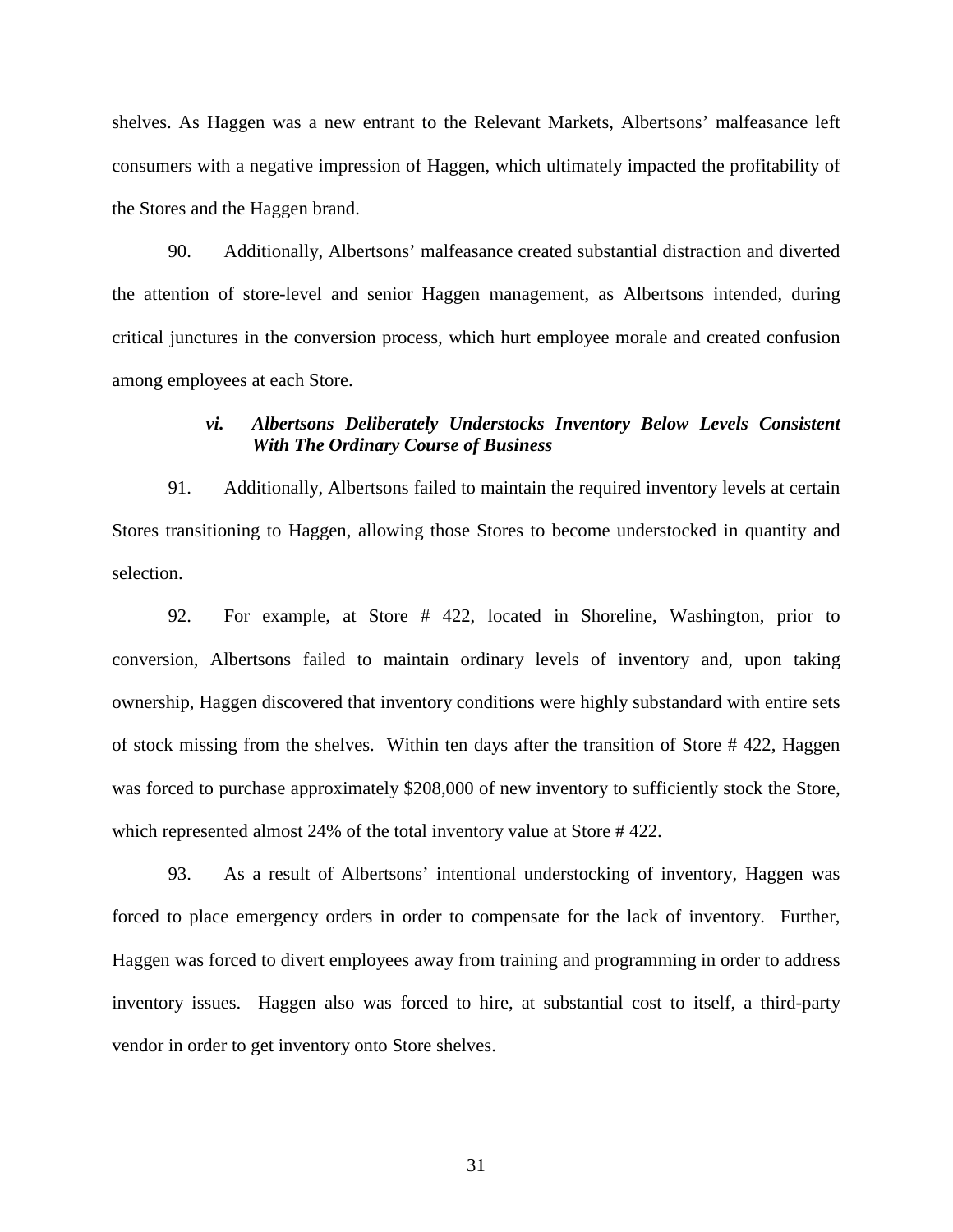94. As a result of Albertsons' intentional understocking of inventory, many consumers who were encountering Haggen for the first time were left with the false impression that the Stores were not well operated, which inevitably drove consumer traffic away from Haggen and towards Albertsons.

95. The inventory issues further damaged Haggen because all of the money used to resolve inventory issues depleted Haggen's marketing budget for the Stores.

96. Similar to the Stores that were affected by overstocking of inventory levels, Albertsons' malfeasance created substantial distraction and diverted the attention of store-level and senior Haggen management, as Albertsons intended, during critical junctures in the conversion process, which hurt employee morale and created confusion among employees at each Store.

#### *vii. Albertsons Improperly Removes Store Fixtures and Inventory*

97. During the conversion process, Haggen discovered that Albertsons intentionally removed and discarded inventory and equipment in violation of the FTC's Order to Maintain Assets and the Purchase Agreement.

98. For example, at Store # 2048, located in Goleta, CA, Haggen discovered that Albertsons and its subsidiaries intentionally removed and discarded inventory and equipment outside of Albertsons' inventory counting system. As a result, Haggen was obligated to pay Albertsons for such inventory, without such inventory being present at Store # 2048, causing an immediate and preventable loss to Haggen.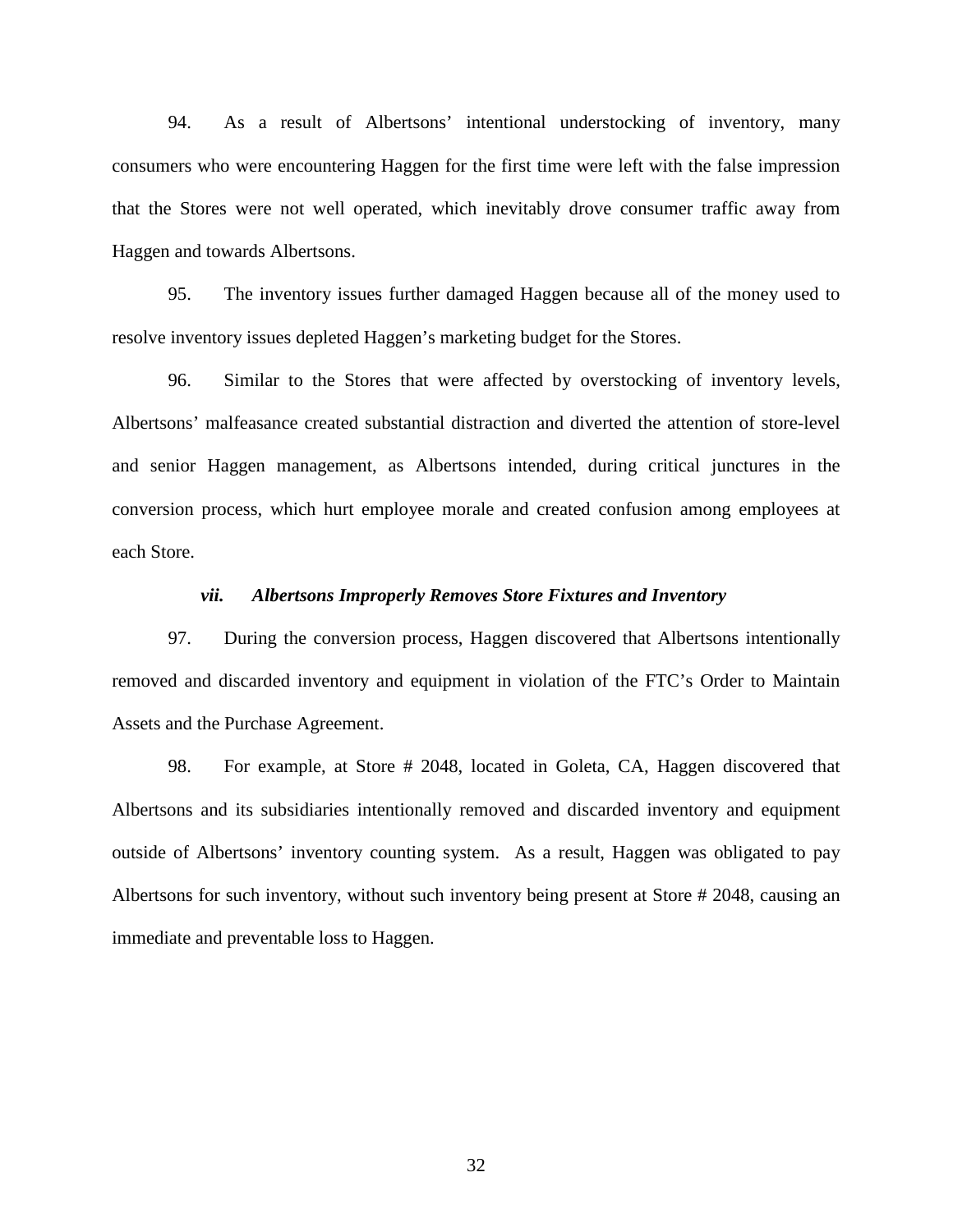### *viii. Albertsons Fails to Perform Routine Maintenance on Stores and Equipment*

99. Under the FTC Orders (OMA § II.A.) and the Purchase Agreement (§ 21.4(iv)), Albertsons was required to perform customary repair and maintenance on Stores and equipment in accordance with past practices.

100. Albertsons failed to perform regular and customary maintenance in numerous respects, ranging from (without limitation) plumbing problems at Stores to non-functioning deli equipment. For example, at Store #2160 (Diamond Bar, CA), Haggen found filthy dairy containers and produce wet racks that had not been cleaned in months; mold in fish cases; service meat containers that did not hold temperature; broken refrigerators that had been converted to dry storage rather than repaired; forklift safety issues, including steering problems and dead batteries; broken plumbing; nonworking coolers in dairy, frozen, and produce; and more. At Store #2131 (Pasa Robles, CA), Haggen found broken meat scales and overall poor sanitation in the meat department and deli, with mold in all display cases; two broken ovens; a walk-in cooler with a broken door that was held closed with a trash can; roof leaks in deli and grocery backrooms, and more. Each of these failings caused Haggen to incur additional repair costs. In addition, not all of Albertsons' maintenance failures were fixable within the short window of time that Albertsons knew had been allotted for the conversion process. For example, Albertson put a hold on repairs at Store #2140, located in Bakersfield, CA prior to conversion, leaving (among many other problems) a non-functioning cake printer in the bakery department, which forced Haggen—a store that is renowned for its bakery—to decline cake orders or fill them from another store. Albertsons' failure to perform routine maintenance, therefore, further diminished customers' first impression upon entering a Haggen store after conversion, which was Albertsons' intended effect.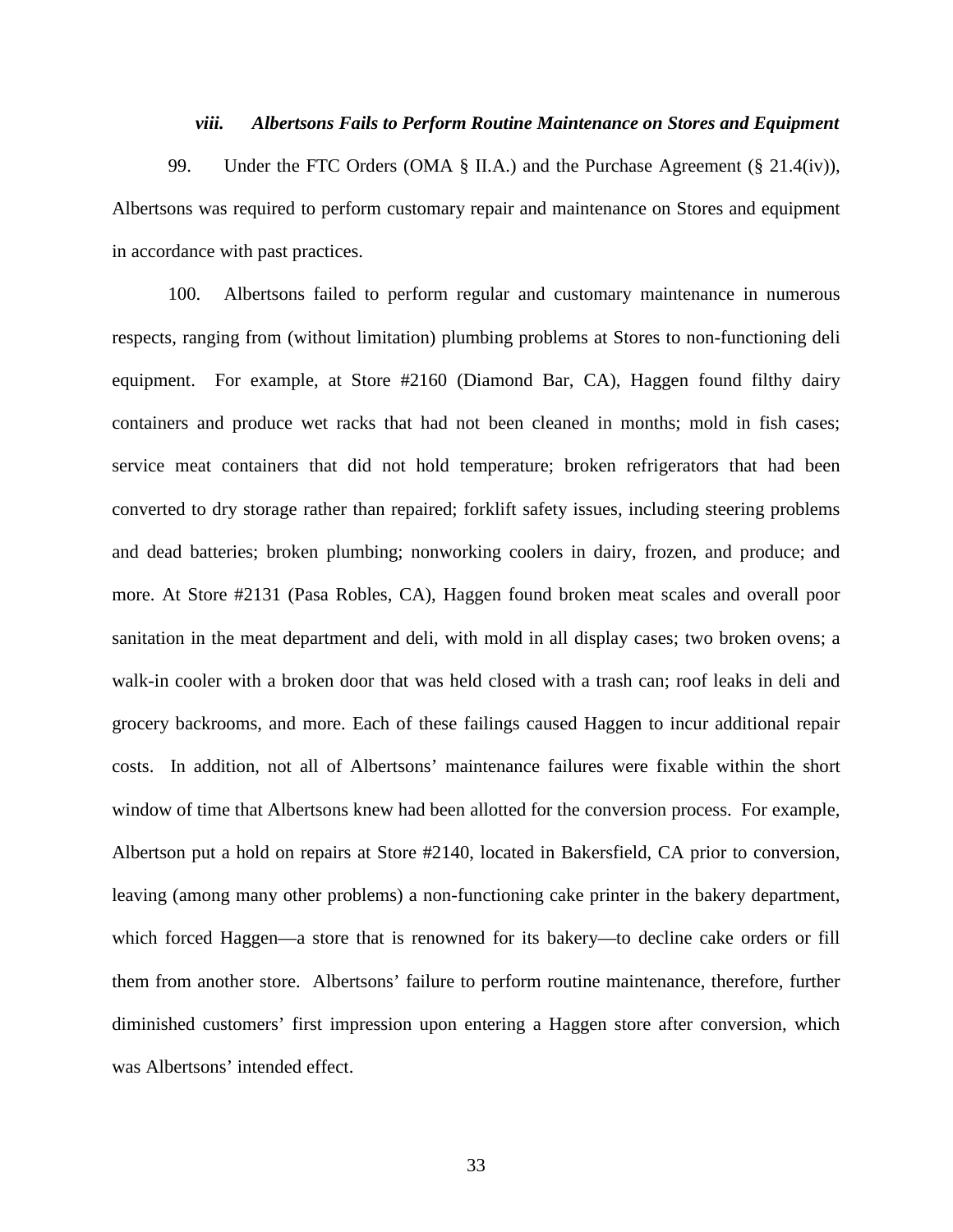101. Albertsons also removed cleaning materials and supplies from Stores that interfered with efforts to spruce up Stores for grand opening. For example, on the very day of conversion at Store #2169, Albertsons removed two pallets of supplies, including floor wax, strippers, chemical cleansers, and toilet paper.

102. The above alleged conduct sets forth only some of the anticompetitive measures that Albertsons timed to the Store Cadence. Albertsons even removed shopping carts from some locations prior to conversion—*anything* to upset a customer's first experience at a Haggen store.

# *G. Albertsons Deliberately Provides Haggen With False, Misleading And Incomplete Retail Pricing Data, Undermining Haggen's Pricing Strategy at Grand Opening*

103. As part of the conversion process, Albertsons was required to cooperate with the BPO provider and provide to Haggen its current retail pricing files on transferred inventory, primarily so that Haggen could implement its consumer-friendly "no immediate pricing change" strategy upon entry to the Relevant Markets. The retail files were also important to ensure that products would scan at the tag price upon Haggen's reopening of the Stores.

104. As part of its plan to undermine Haggen's entry into the Relevant Markets, Albertsons failed and/or refused to cooperate with the BPO provider. It either refused to provide the price information, or it provided false, misleading and incomplete pricing files to Haggen.

105. Albertsons' conduct prevented Haggen from meeting customer expectations; instead, many customers experienced "sticker shock" upon their first visit to a Haggen Store just as Albertsons planned and intended.

106. For example, in many instances, Albertsons represented that it was providing the active or current retail prices, but Haggen later discovered that these prices were not the prices that Albertsons had charged in the ordinary course of business at the Stores prior to conversion. In fact, the customary practice of Albertsons had been to offer those products for sale with a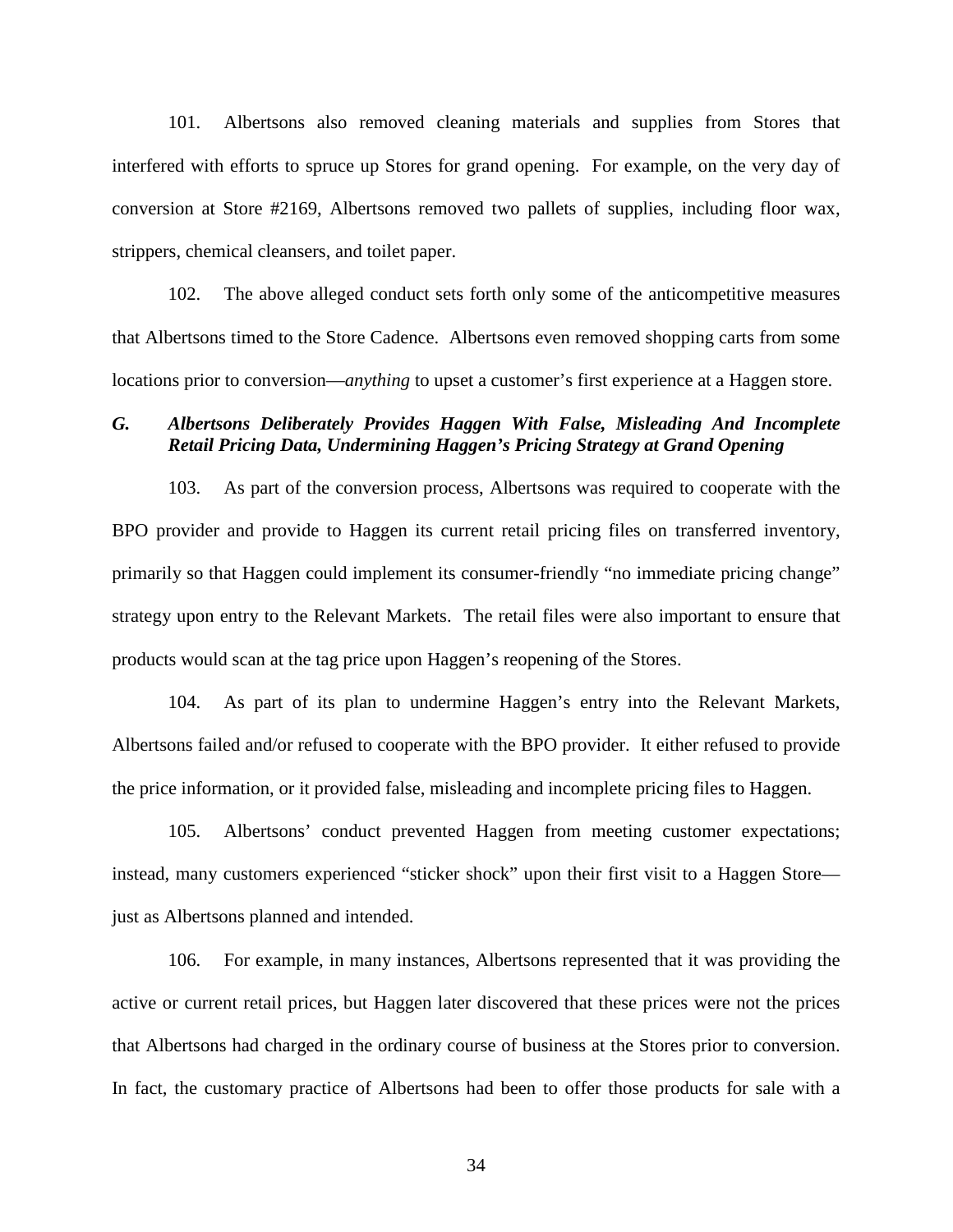long-term price reduction, or a much lower *de facto* base retail price, which Albertsons concealed from Haggen.

107. The practical result of this deception was a consumer walking into a brand new Haggen store and finding the same item on the same shelf, but now priced higher than it was immediately prior to store conversion. Albertsons achieved its goal of driving away Haggen shoppers by creating an inaccurate first impression that Haggen was far more expensive than Albertsons' own nearby stores.

108. In addition, the pricing files frequently did not match the physical Store inventory. As an example, Albertsons provided retail pricing data for a Store that included nearly double the amount of items actually stocked in that Store. Alternatively, in some cases, the pricing files would be missing for thousands of items actually transferred to Haggen and physically stocked in a Store. These errors were not, and could not be, discovered by Haggen until after Haggen closed on the Store and began the conversion and retagging process.

109. The pricing files were provided to Haggen in such an unusable condition that it was impossible for Haggen to finalize new tags for all items during its short conversion windows.

110. Albertsons refused Haggen's request to enter Stores just prior to closing to conduct its own pricing audit based on the physical stock in the Store. As a result, Haggen had to rely on Albertsons' inaccurate and adulterated pricing files.

111. Albertsons' anti-competitive conduct caused significant damage to Haggen's image, brand, and ability to build goodwill during its grand openings to the public.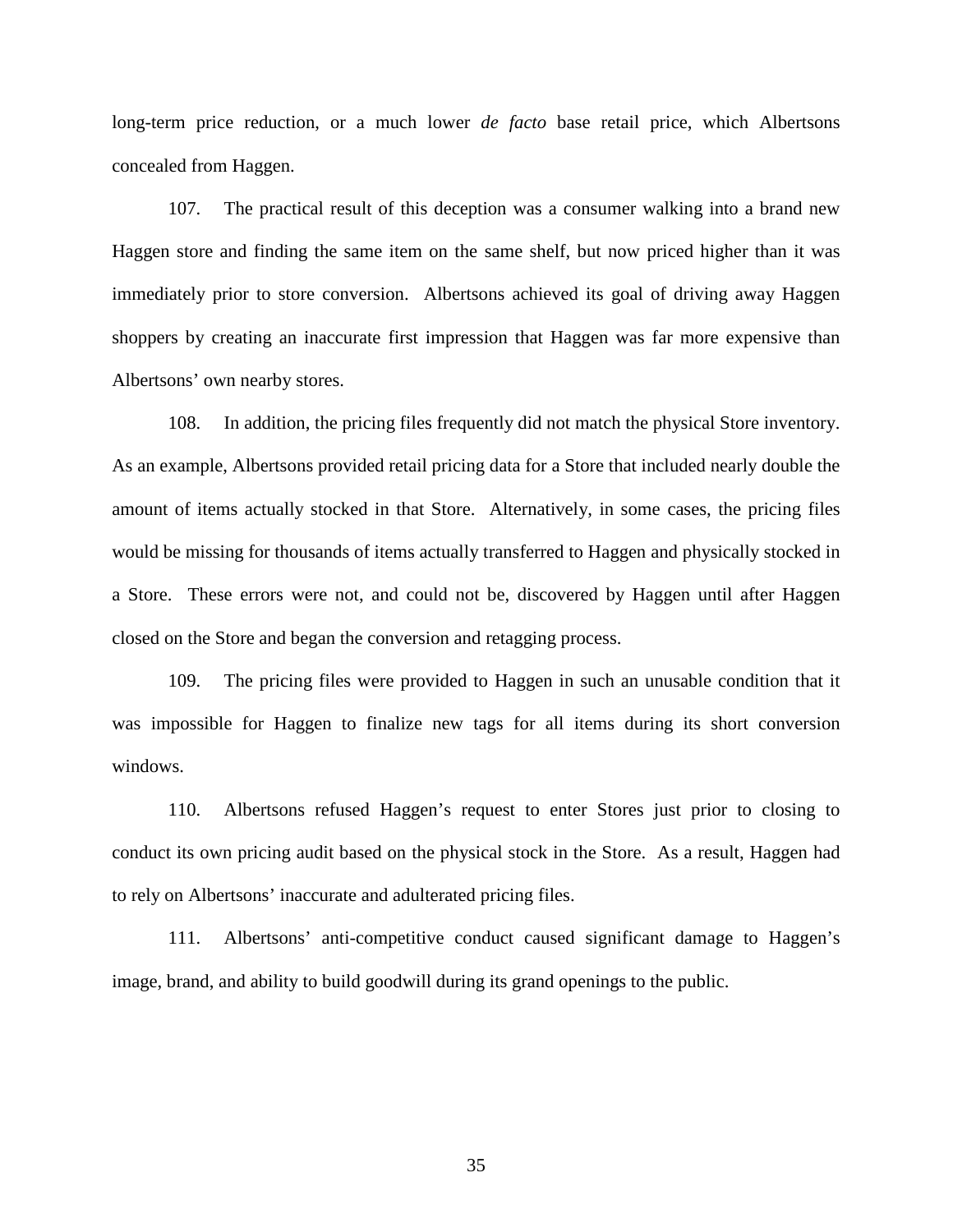# *H. Albertsons' Conduct Causes Haggen To Close 27 Stores, with Further Potential Future Closings, Injuring Competition In Those Markets And Damaging Both Haggen And Consumers*

112. As a result of Albertsons' anti-competitive conduct and breaches of the Purchase Agreement (described below), on August 14, 2015, Haggen announced that it was closing 27 stores, 26 of which were Stores Haggen had acquired from Albertsons.

113. Albertsons' anti-competitive conduct has directly and proximately harmed competition in the Relevant Markets where Haggen was forced to close Stores by eliminating a direct competitor to Albertsons, thereby clearing the way for Albertsons to raise the prices of food, groceries or services, and decrease the quality and selection of food, groceries and services, exactly as predicted by the FTC in the absence of an effective remedy to the Merger. Albertsons' actions, which have or will result in the acquisition of substantial market or monopoly power, will therefore tend to reduce competition or create a monopoly, which is exactly the type of antitrust harm to competition and consumers that the FTC sought to avoid by ordering divestiture of the Stores.

114. Additionally, Albertsons' anti-competitive conduct has directly and proximately harmed competition in the remaining Relevant Markets by diminishing Haggen's ability to constrain the prices charged by Albertsons, by diminishing Haggen's market share, damaging its brand, and deterring customers from patronizing Haggen Stores, such that Albertsons now has a dangerous probability of obtaining monopoly power in the remaining Relevant Markets which will allow it to raise the prices of food, groceries or services, and decrease the quality and selection of food, groceries and services.

115. Due to the substantial barriers to entry and expansion into each of the Relevant Markets, the effects of Albertson's conduct in marginalizing or eliminating entirely Haggen as a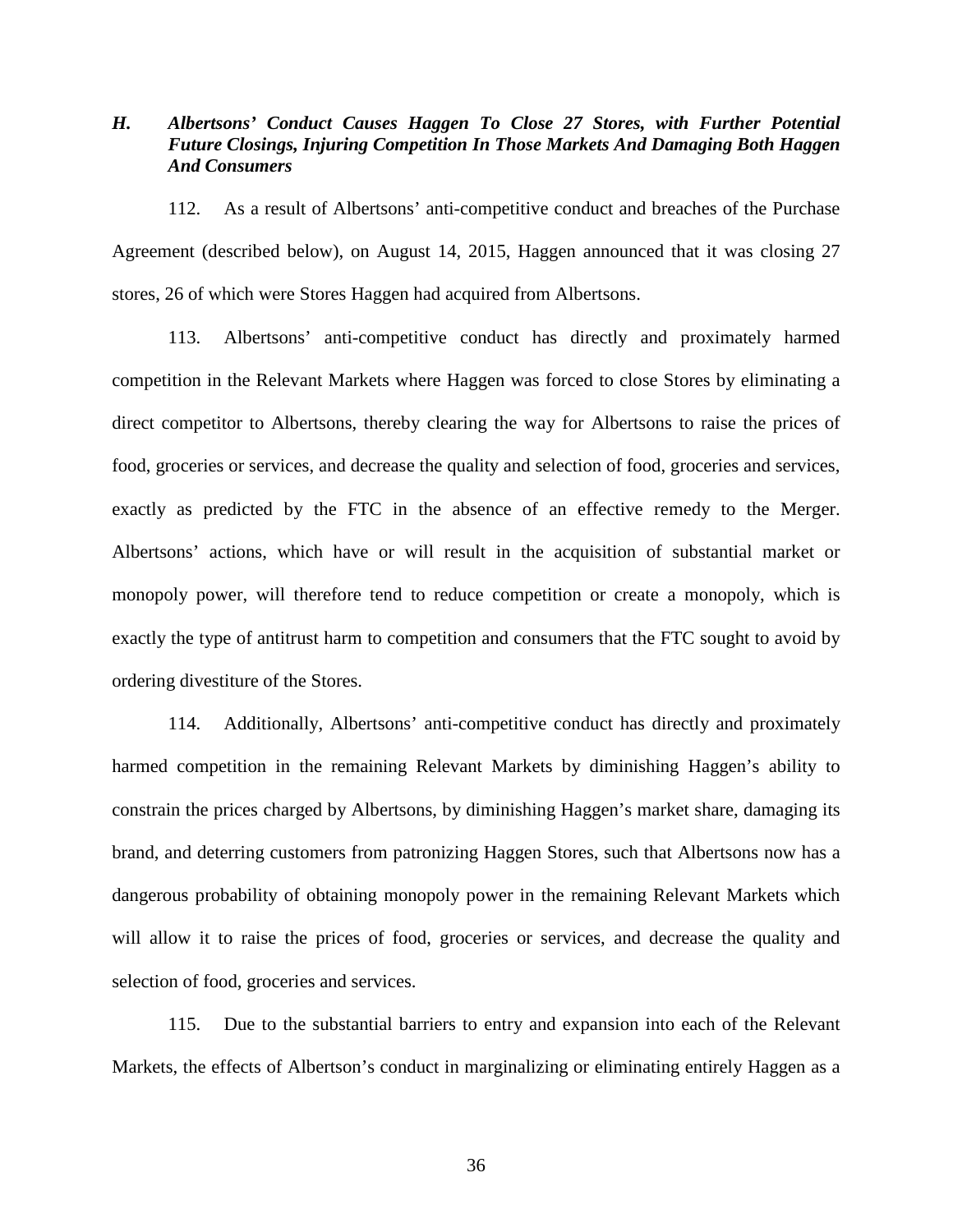viable competitor in those markets will harm competition and consumers. In those Relevant Markets where Haggen has been forced to close Stores due to Albertsons' anti-competitive conduct, the substantial barriers to entry that protect Albertsons' competitive position in each of those markets ensure that a vital competitive constraint on Albertsons will be eliminated, and will not be replaced for many years.

116. The measurements of market concentration under the Herfindahl-Hirschman Index ("HHI") as set forth in the FTC Complaint, as well as the specific HHI calculations set forth in Exhibit A to the FTC Complaint, are fully applicable to the Relevant Markets and are expressly incorporated herein by reference. (Exhibit E, ¶¶ 17-19 and Ex. A).

### *I. Haggen Provides Advance Notice to Albertsons of Its Wrongdoing and Albertsons Races to File in State Court*

117. In an attempt to address some of the parties' disputes without the need for litigation, pursuant to Section 21.4(b) of the Purchase Agreement, on June 29, 2015, Haggen provided Albertsons with notice of Albertsons' breaches of the Purchase Agreement (the "June 29, 2015 Notice"). A copy of the June 29, 2015 Notice is annexed hereto as Exhibit F.

118. Pursuant to the Purchase Agreement, the June 29, 2015 Notice was delivered to Albertsons within thirty days of learning of Albertsons' breaches of the Purchase Agreement. Haggen was unable to provide notice earlier due to Albertsons' active concealment of its misconduct and/or Albertsons' misleading directions to Haggen at the store level.

119. In any event, such notice would have been futile, since Haggen's successful entry into the market depended on a favorable first impression with consumers at grand opening.

120. Without responding to Haggen's June 29, 2015 Notice, Albertsons raced to the courthouse and filed identical complaints in California and Delaware alleging that Haggen had breached the Purchase Agreement and committed fraud.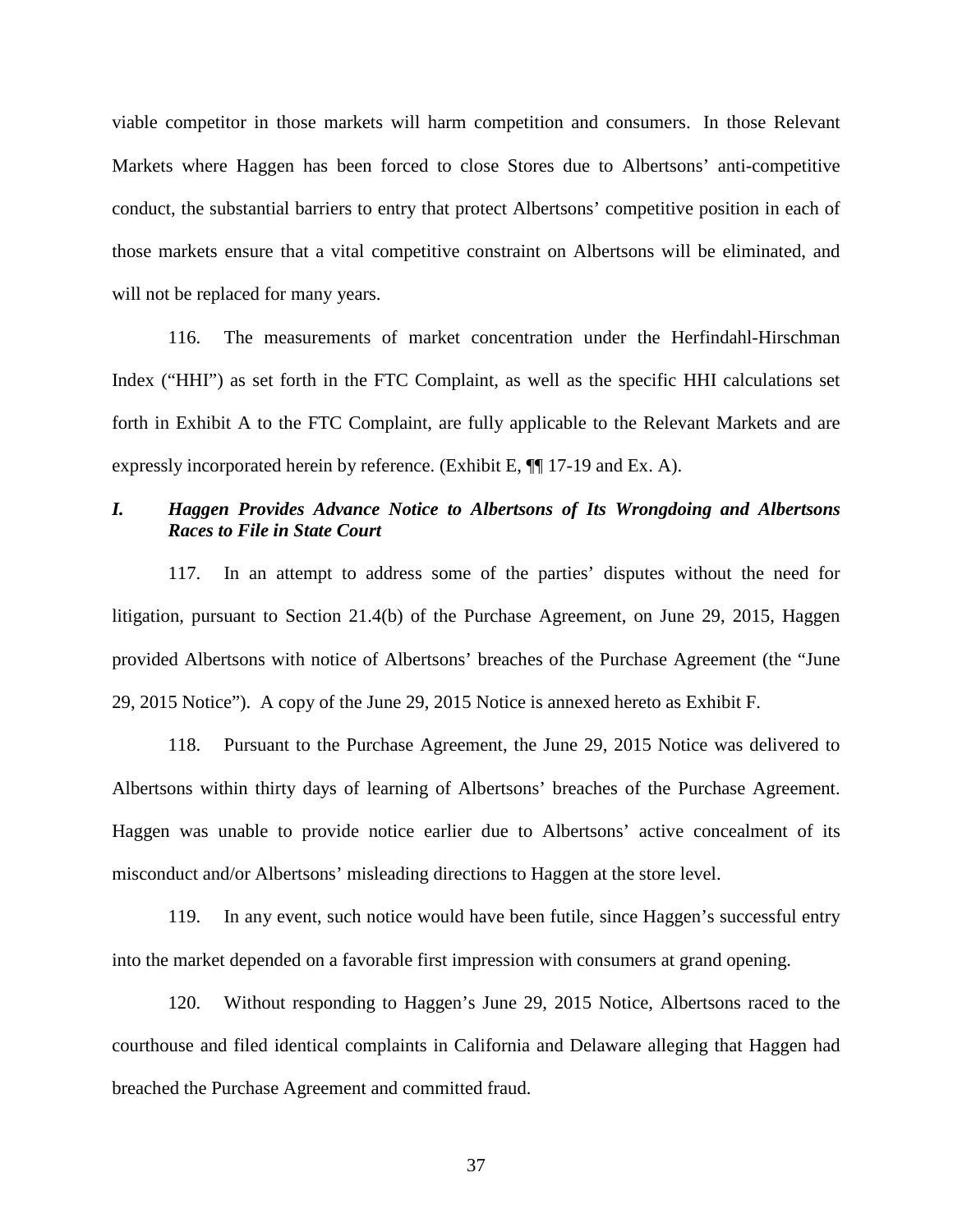121. On August 21, 2015, Albertsons voluntarily dismissed without prejudice its California complaint.

122. Haggen has retained the undersigned counsel to represent it in this action and is obligated to pay its counsel a reasonable fee for services rendered and expenses incurred on its behalf.

### **COUNT I (Violation of Section 7 of the Clayton Act, 15 U.S.C.A. § 18 (West))**

123. Haggen repeats and realleges each and every allegation contained in paragraphs 1 through 122 as if set forth fully herein.

124. The FTC Safeguards charted a virtual roadmap by which Albertsons could consummate the Merger without violating the antitrust laws. Albertsons ignored that roadmap. Instead, it consummated the Merger as it saw fit, engaging in the anticompetitive, unfair and unlawful conduct alleged above in each of the Relevant Markets, which simultaneously harms, or tends to harm, Haggen and consumers in the Relevant Markets.

125. Each of the anticompetitive, unfair and unlawful acts alleged above was made possible by Albertsons' violation of the FTC Orders, the Purchase Agreement, and the FTC Safeguards, and by its consummation of the Merger in violation of Section 7 of the Clayton Act.

126. Albertsons' unlawful acts destroyed or substantially lessened the economic viability, marketability and competitiveness of the Stores, depriving consumers in each of the Relevant Markets of the benefits of substantial competition from a new market entrant. Albertsons' conduct has forced Haggen to close 27 stores and release hundreds of employees. Stores in remaining markets are competing well below projected levels, and due to Albertsons' conduct are less able to constrain the exercise of market or monopoly power by Albertsons.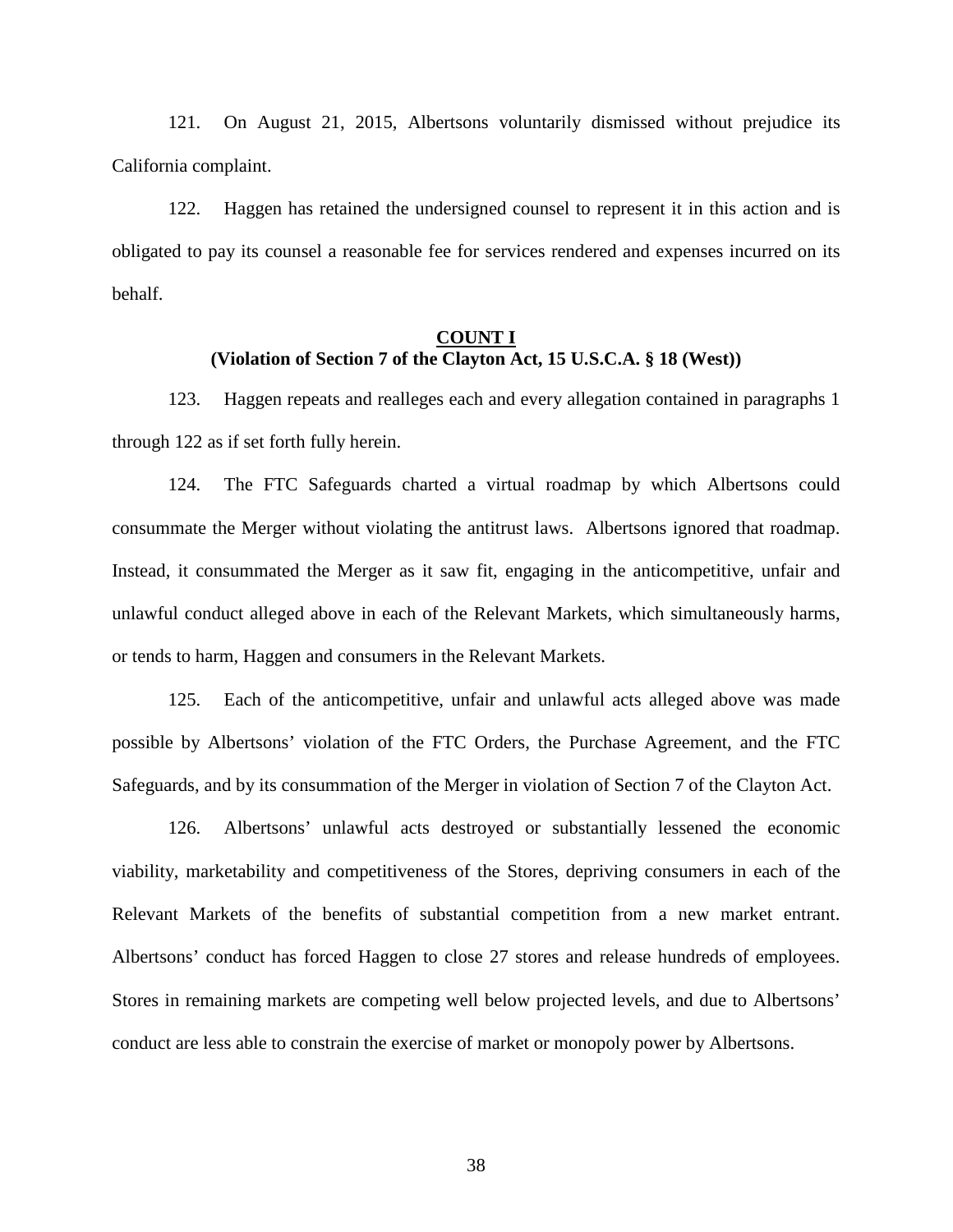127. Substantial barriers to entry make the timely entry of other new competitors into each of the Relevant Markets unlikely. Without limitation, and as more fully alleged above, these barriers include the time and costs associated with conducting necessary market research, selecting an appropriate location for a supermarket, obtaining necessary permits and approvals, constructing a new supermarket or converting an existing structure to a supermarket, and generating sufficient sales to have a meaningful impact on the market.

128. The effect of the Merger as implemented and consummated by Albertsons, and the effect of the unlawful conduct made possible by the Merger, is to substantially lessen competition for the retail sale of food and other grocery products in supermarkets in the Relevant Markets in the following ways, among others:

- a. by eliminating direct and substantial competition between pre-Merger Albertson's LLC and Safeway;
- b. by delaying and/or hampering the entry of Haggen into the Relevant Markets, thereby eliminating and/or lessening direct and substantial competition between Albertsons and Haggen;
- c. by increasing the likelihood that Albertsons will unilaterally exercise market power.

129. The ultimate effect of the Merger, and of the unlawful conduct made possible by the Merger, is to increase the likelihood that the prices of food, groceries, or services will increase, and that the quality and selection of food, groceries, or services will decrease, in the Relevant Markets, due to the diminution or elimination of competition between Haggen and Albertsons in the Relevant Markets.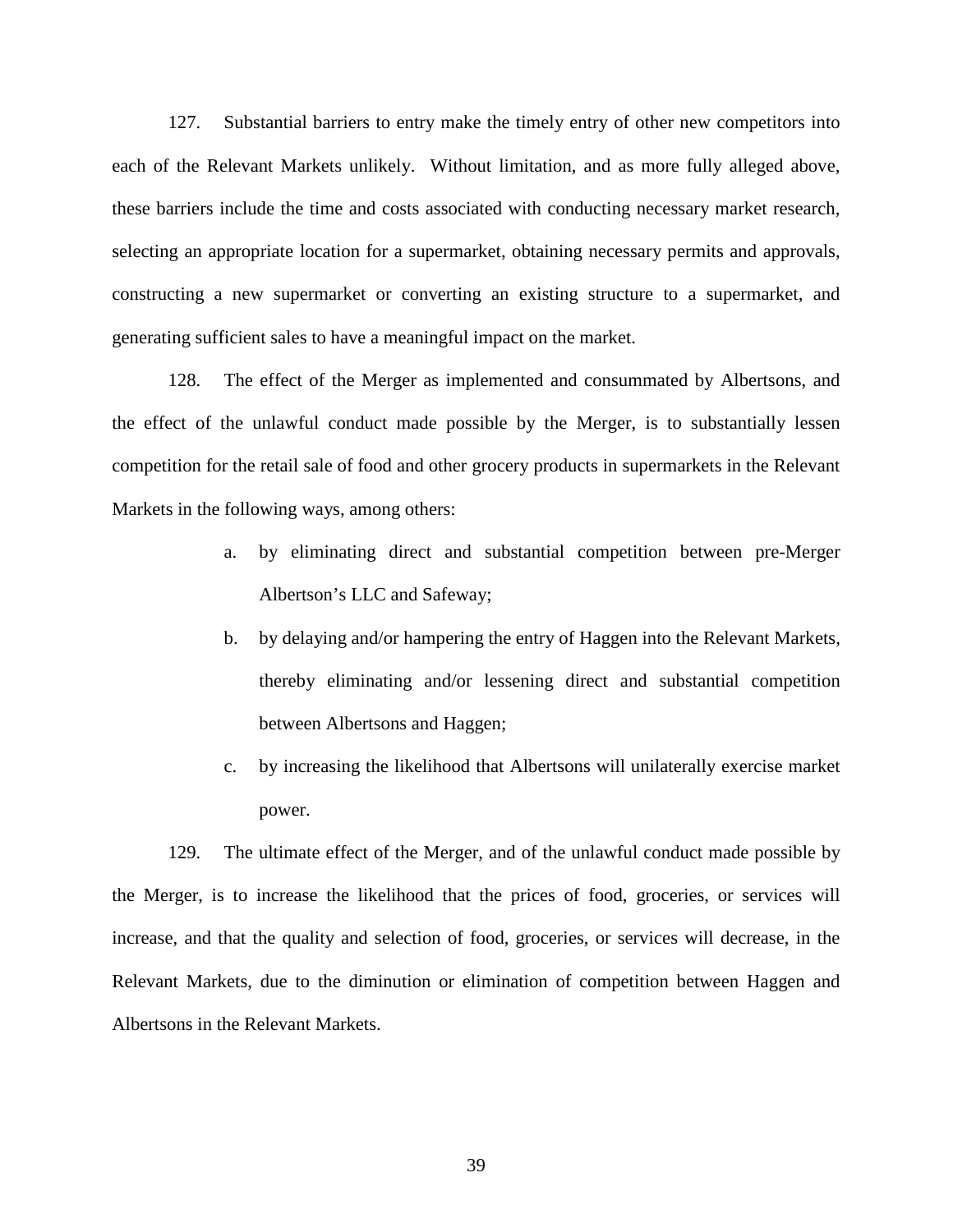130. As a result of Albertsons' violations of Section 7, Haggen has been damaged in an amount to be determined at trial.

131. Further, as a result of Albertsons' violations of Section 7, Haggen is entitled to treble damages, as well as reasonable attorneys' fees pursuant to 15 U.S.C.A. § 15 (West).

### **COUNT II**

# **(Attempted Monopolization Under the Sherman Act, 15 U.S.C.A. § 2 (West))**

132. Haggen repeats and realleges each and every allegation contained in paragraphs 1 through 122 as if set forth fully herein.

133. In violation of Section 2 of the Sherman Act, 15 U.S.C.A. § 2, Albertsons has knowingly and intentionally, and with specific intent to do so, attempted to monopolize the Relevant Markets.

134. Albertsons' attempt to monopolize the Relevant Markets has been effectuated by the means and overt acts set forth above, among others.

135. Albertsons' actions were intended to eliminate, reduce, limit and foreclose Haggen from competing in the Relevant Markets and to injure and eliminate competition in the Relevant Markets.

136. As a result of the conduct alleged herein, Albertsons controls such a substantial share of the Relevant Markets, which are protected by substantial barriers to entry, that a dangerous likelihood exists that Albertsons will successfully monopolize the Relevant Markets, increasing the likelihood that the prices of food, groceries, or services will increase, and that the quality and selection of food, groceries, or services will decrease, in the Relevant Markets

137. As a result of Albertsons' violations of Section 2, Haggen has been damaged in an amount to be determined at trial.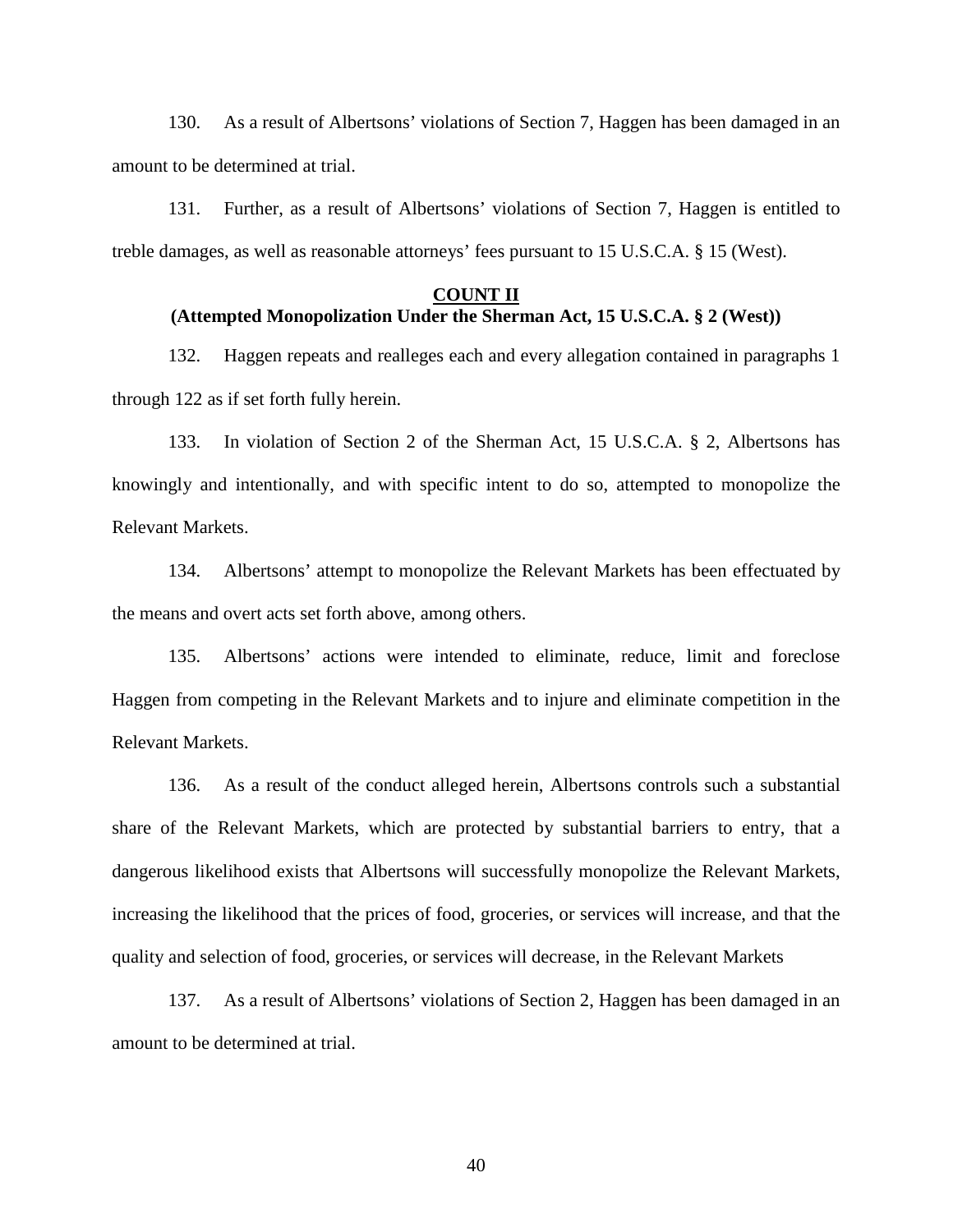138. Further, as a result of Albertsons' violations of Section 2, Haggen is entitled to treble damages, as well as reasonable attorneys' fees pursuant to 15 U.S.C.A. § 15.

### **COUNT III (Breach of Contract)**

139. Haggen repeats and reasserts the allegations contained in paragraphs 1 through 122 above as if fully set forth herein.

140. Pursuant to Section 21.4 of the Purchase Agreement, Albertsons was required to refrain from changing or modifying its current existing advertising practices, programs and policies; maintain customary levels of inventory at each Store; use commercially reasonable efforts to preserve the existing relationships with each of the Store's suppliers, customers and employees; and refrain from removing equipment from the Stores.

141. Albertsons breached the Purchase Agreement by, among other things, transferring inventory out of the Stores, substantially overstocking and understocking inventory at the Stores, failing to continue normal advertising at the Stores prior to Closing and increasing discounts at Stores prior to Closing.

142. Haggen fully complied with the Purchase Agreement and performed all of its required obligations under the Purchase Agreement.

143. As a result of Albertsons' breaches of the Purchase Agreement, Haggen is entitled to damages in an amount to be determined at trial.

### **COUNT IV (Indemnification)**

144. Haggen repeats and reasserts the allegations contained in paragraphs 1 through 122 above as if fully set forth herein.

145. Pursuant to Section 21.4 of the Purchase Agreement, Albertsons was required to refrain from changing or modifying its current existing advertising practices, programs and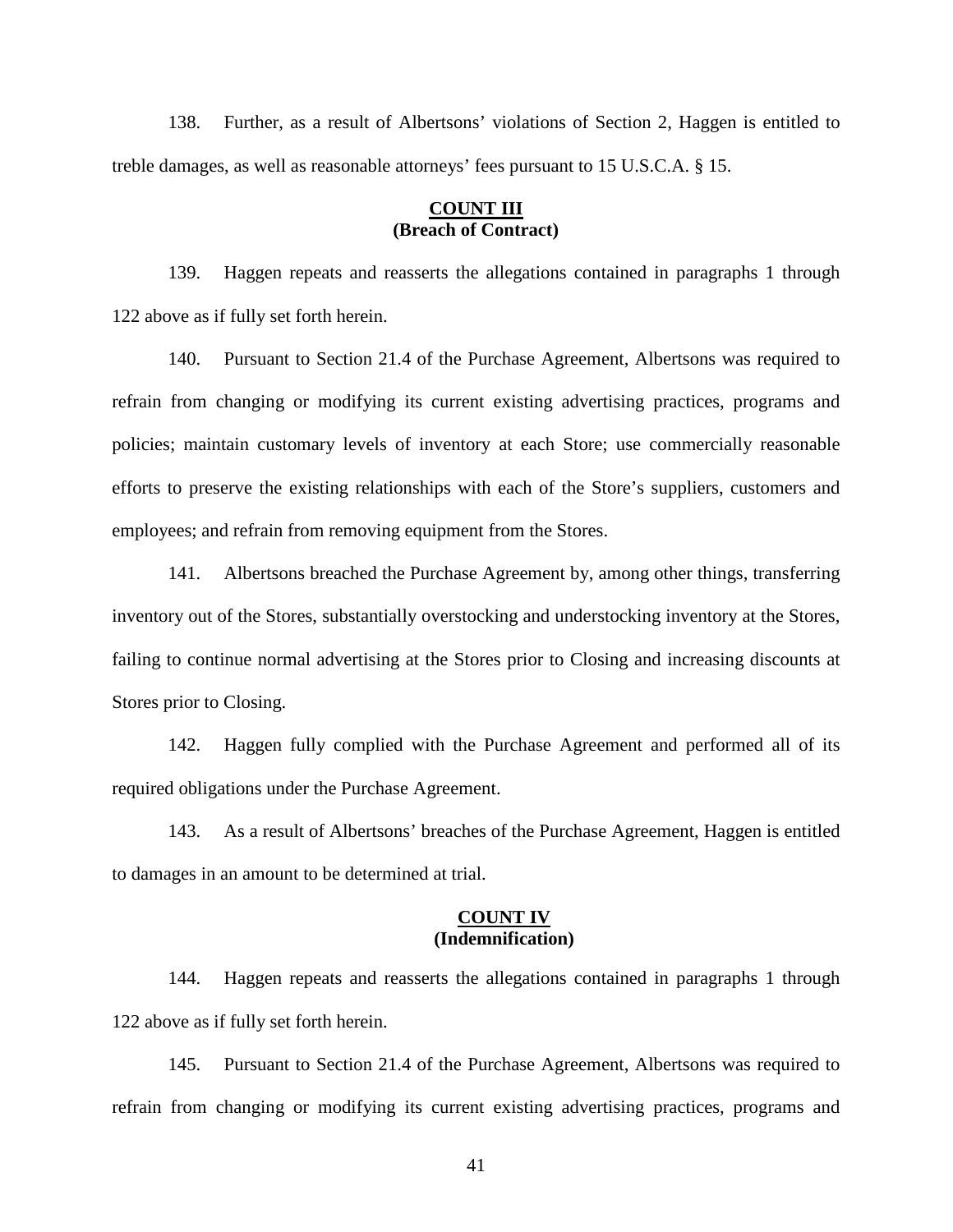policies; maintain customary levels of inventory at each Store; use commercially reasonable efforts to preserve the existing relationships with each of the Store's suppliers, customers and employees; and refrain from removing equipment from the Stores.

146. Albertsons breached the Purchase Agreement by, among other things, transferring inventory out of the Stores, substantially overstocking and understocking inventory at the Stores, failing to continue normal advertising at the Stores prior to Closing, and increasing discounts at Stores prior to Closing.

147. Pursuant to Section 21.4(b) of the Purchase Agreement, on June 29, 2015, Haggen provided Albertsons with the June 29, 2015 Notice, which detailed Albertsons' breaches of the Purchase Agreement.

148. Pursuant to Section 21.4(b) of the Purchase Agreement, the June 29, 2015 Notice was delivered to Albertsons within thirty days of learning of Albertsons' breaches of the Purchase Agreement. Haggen was unable to provide notice earlier due to Albertsons' active concealment of its misconduct.

149. Haggen fully complied with the Purchase Agreement and performed all of its required obligations under the Purchase Agreement.

150. As a result of Albertsons' breaches of the Purchase Agreement, Haggen is entitled to indemnification pursuant to Section 17 of the Purchase Agreement for all losses suffered, in an amount to be determined at trial. Due to the intentional and fraudulent conduct alleged, there is no contractual limitation applicable to these claims.

### **COUNT V (Breach of Implied Covenant of Good Faith and Fair Dealing)**

151. Haggen repeats and reasserts the allegations contained in paragraphs 1 through 122 above as if fully set forth herein.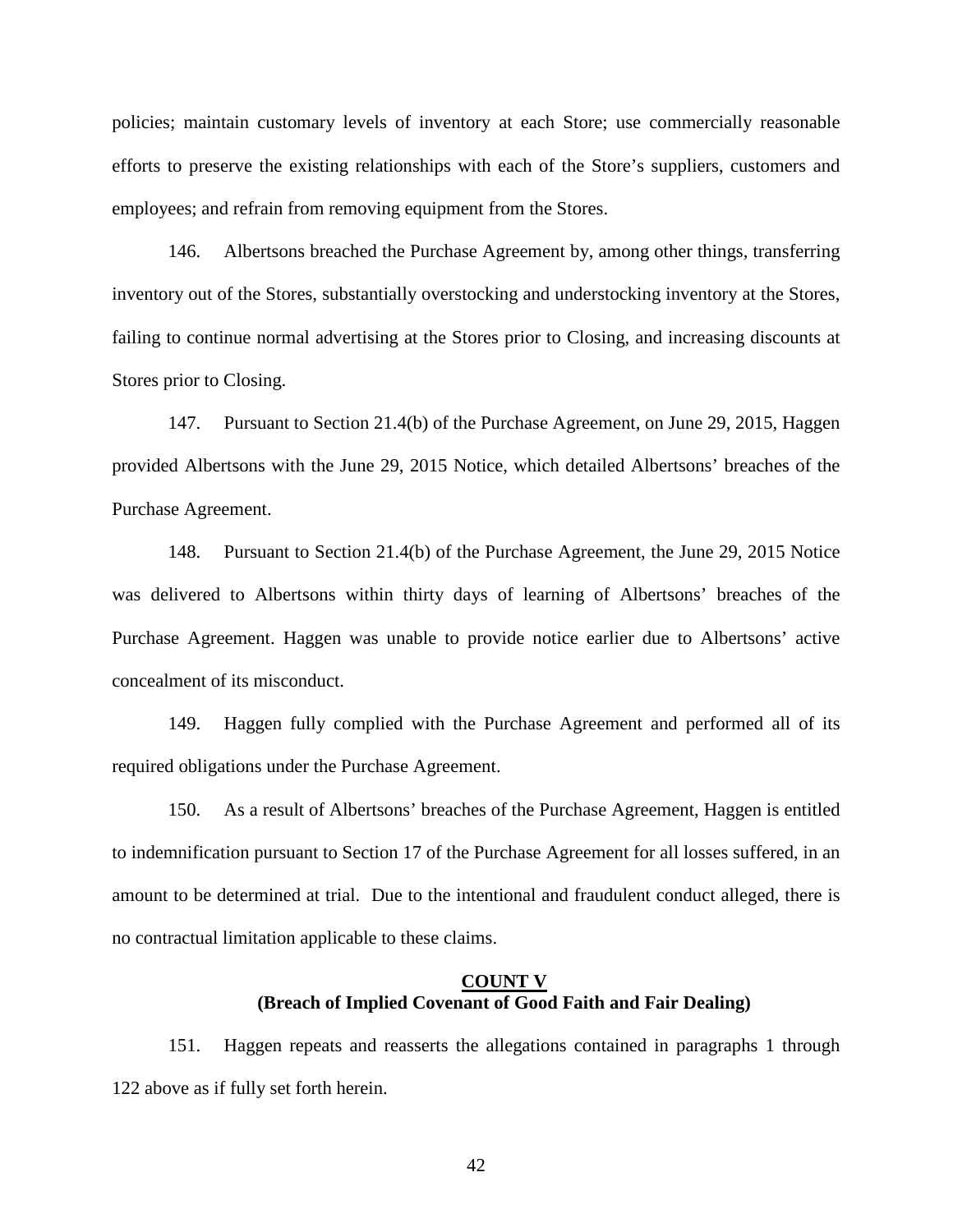152. The Purchase Agreement created duties of good faith and fair dealing on the part of Albertsons to use commercially reasonably efforts to preserve the existing relationships with each Store's suppliers, employees and customers. The Purchase Agreement also created duties of good faith and fair dealing on the part of Albertsons in executing its obligations with regard to the transition of the Stores to Haggen. More specifically, and without limitation, these implied covenants and duties obligated Albertsons to:

- a. Provide complete, accurate and current/active data, information, explanation, and training with respect to pricing for each item of transferred inventory;
- b. Provide complete, accurate and current/active data, information, explanation, and training with respect to discounting for each item of transferred inventory;
- c. Provide complete explanation and training with respect to standup of the PM2 system;
- d. Maintain levels of inventory, in both quantity and selection, at levels that would meet consumer expectations upon reopening of the Stores;
- e. Not target Store customers for post-transfer aggressive and unprecedented advertising and discounting that would lure those customers to retained Albertsons and Safeway stores;
- f. Timely and completely perform each of the remedial obligations set forth in the FTC Orders.

153. Albertsons breached these implied obligations by, among other things, providing incomplete, inaccurate, misleading and out of date pricing information on transferred inventory, refusing to train Haggen and/or the BPO provider; transferring inventory out of the Stores,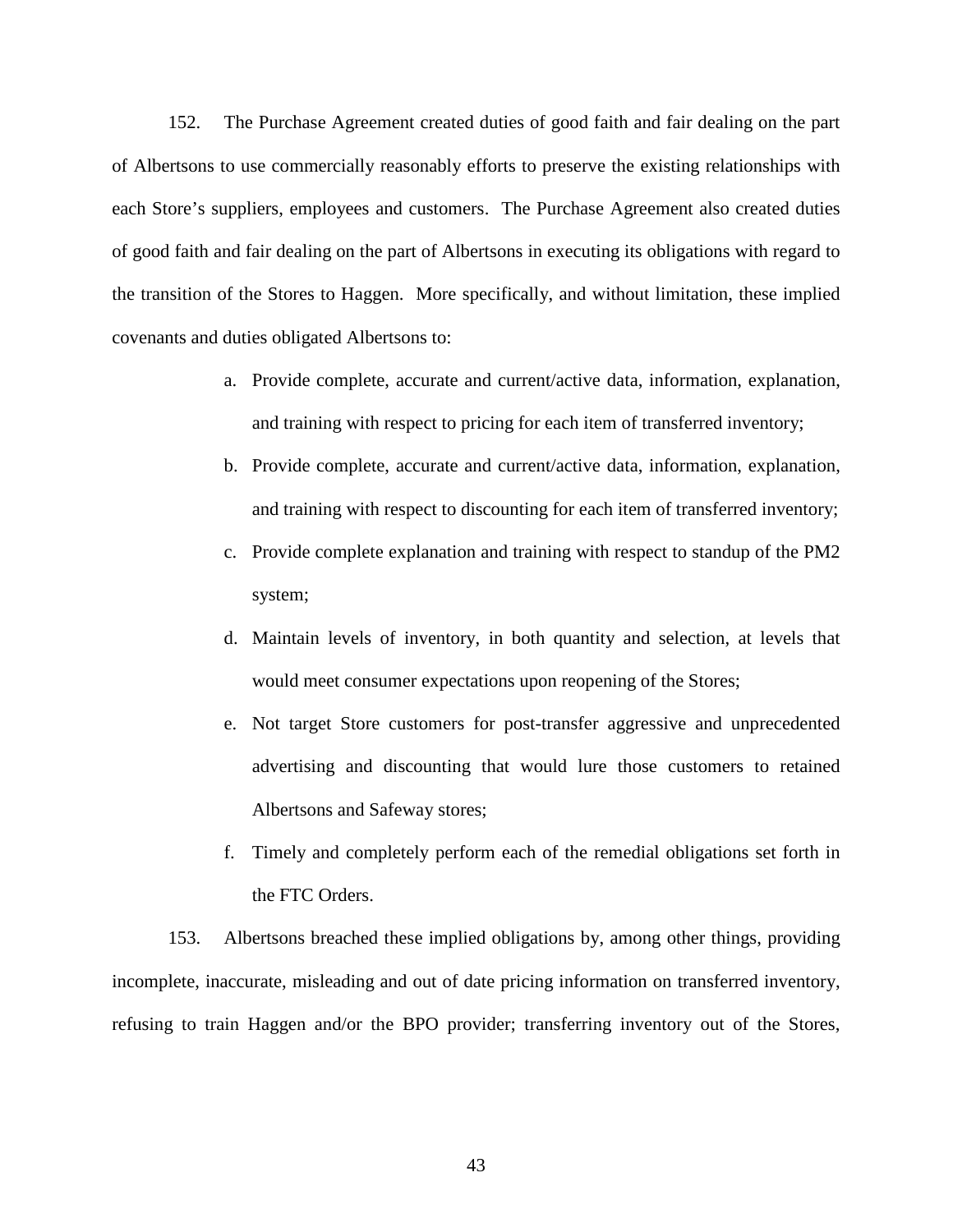substantially overstocking and understocking inventory at the Stores, failing to continue normal advertising at the Stores prior to Closing, and increasing discounts at Stores prior to Closing.

154. Albertsons is liable to Haggen for Haggen's damages and losses resulting from Albertsons' breaches of their duties of good faith and fair dealing toward Haggen.

155. As a result of the breach, Haggen is entitled to damages in an amount to be determined at trial.

### **COUNT VI (Fraud)**

156. Haggen repeats and realleges each and every allegation contained in paragraphs 1 through 122 as is set forth fully herein.

157. The acts engaged in by Albertsons, as alleged herein, constitute fraud, including fraudulent inducement, fraud by intentional misrepresentation, false promise and concealment.

158. Albertsons' success in divesting the Stores hinged on its ability to convince a prospective buyer that the store transition would be supported by a highly integrated infrastructure platform in a very compressed time period. Albertsons therefore needed to convince Haggen that it could de-risk the transition by using a "proven" Business Process Outsourcing ("BPO") service provider with strong transition capabilities in order to combine a vast array of functional areas.

159. At the November 2014 Meeting, as alleged above, Albertsons represented to Haggen that a built-out infrastructure was already in place, and that Albertson would cooperate with Haggen and the BPO provider to ensure a successful and seamless transition. In particular but without limitation, Albertsons knew that a pivotal aspect of a successful transition was accurate pricing information for transferred inventory. In connection therewith, and as Albertsons knew, a key component of the Business Processing Suite discussed at the November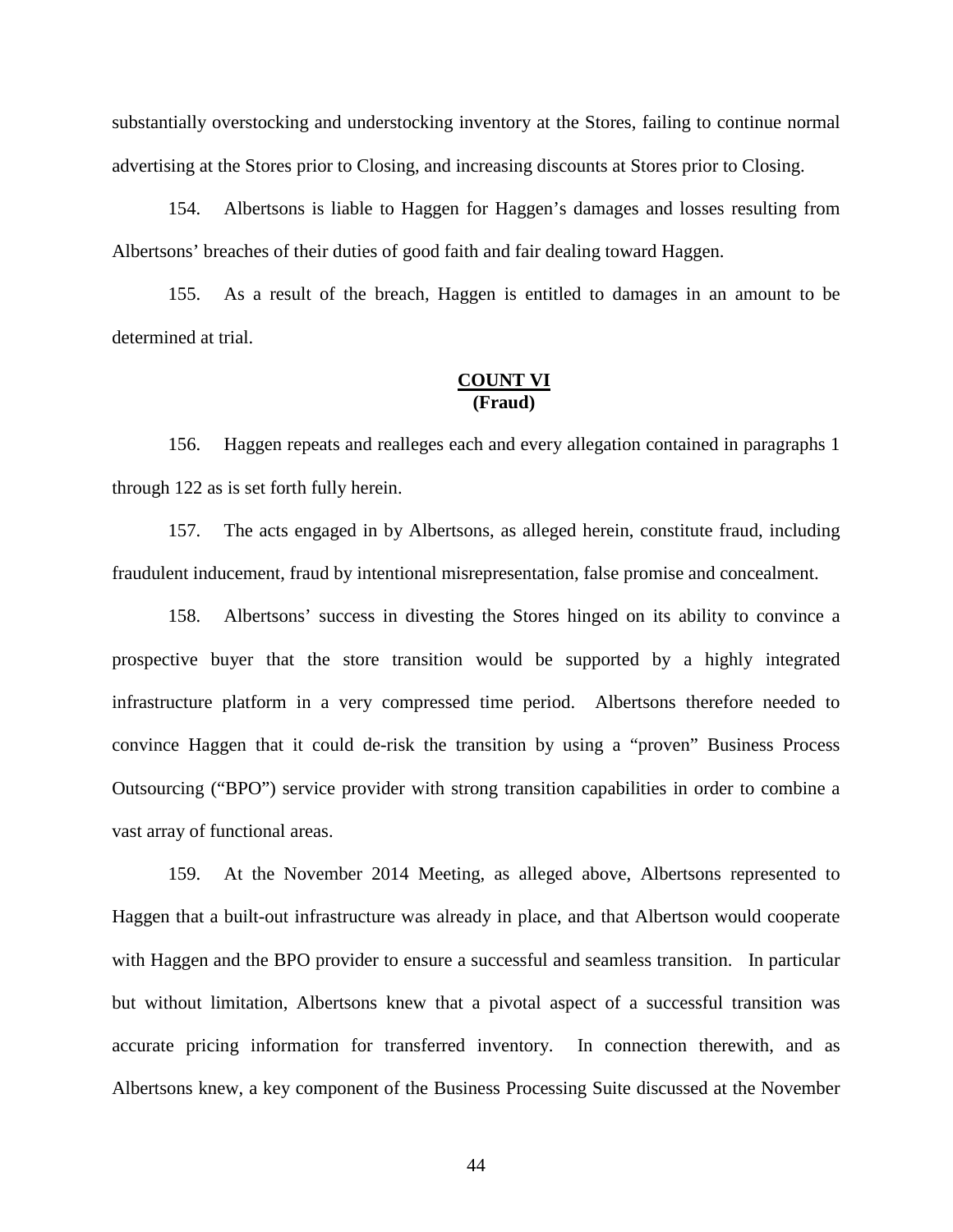2014 Meeting was the merchandising system known as "PM2." The primary function of PM2 is price management of inventory. As relevant here, PM2 provides historical and active (or current) retail prices for each product on store shelves. The efficient operation of PM2 allows for the creation of printed price tags for each item that the store displays on shelves, that consumers rely on in making purchasing decisions, and that cashiers scan at checkout. The number of "active" prices to be processed through PM2 at any given time in each Store ranged between 60,000 to 100,000 or more.

160. Albertsons developed PM2 for use at the Albertsons' stores, and since its creation, PM2 has been used exclusively at Albertsons stores. Neither Safeway nor Haggen used PM2, and neither Haggen nor the Safeway employees who would staff the Safeway stores acquired by Haggen had any expertise or working familiarity with PM2.

161. Compared to other merchandising systems, PM2 is complicated, and it requires extensive training in order to use it properly. Albertsons knew that Haggen needed extensive training in order to "standup" and operate the PM2 system at the Stores. Albertsons also knew and represented that, with respect to PM2, Albertsons' expertise and knowledge was superior even to the BPO provider that had historically supported PM2 at Albertsons' stores. Albertsons therefore promised to provide PM2 training to no fewer than six Haggen operators for a period of four to six months.

162. Haggen projected and based the success and profitability of the Stores, in large part, on the fundamental premise and business strategy that, upon entering a Haggen store for the first time, customers would see no pricing changes on familiar items—*i.e.,* the staple basket of groceries that shoppers customarily purchase. Albertsons knew and understood that the "no immediate pricing changes" was a key part of Haggen's transition strategy, and Albertsons knew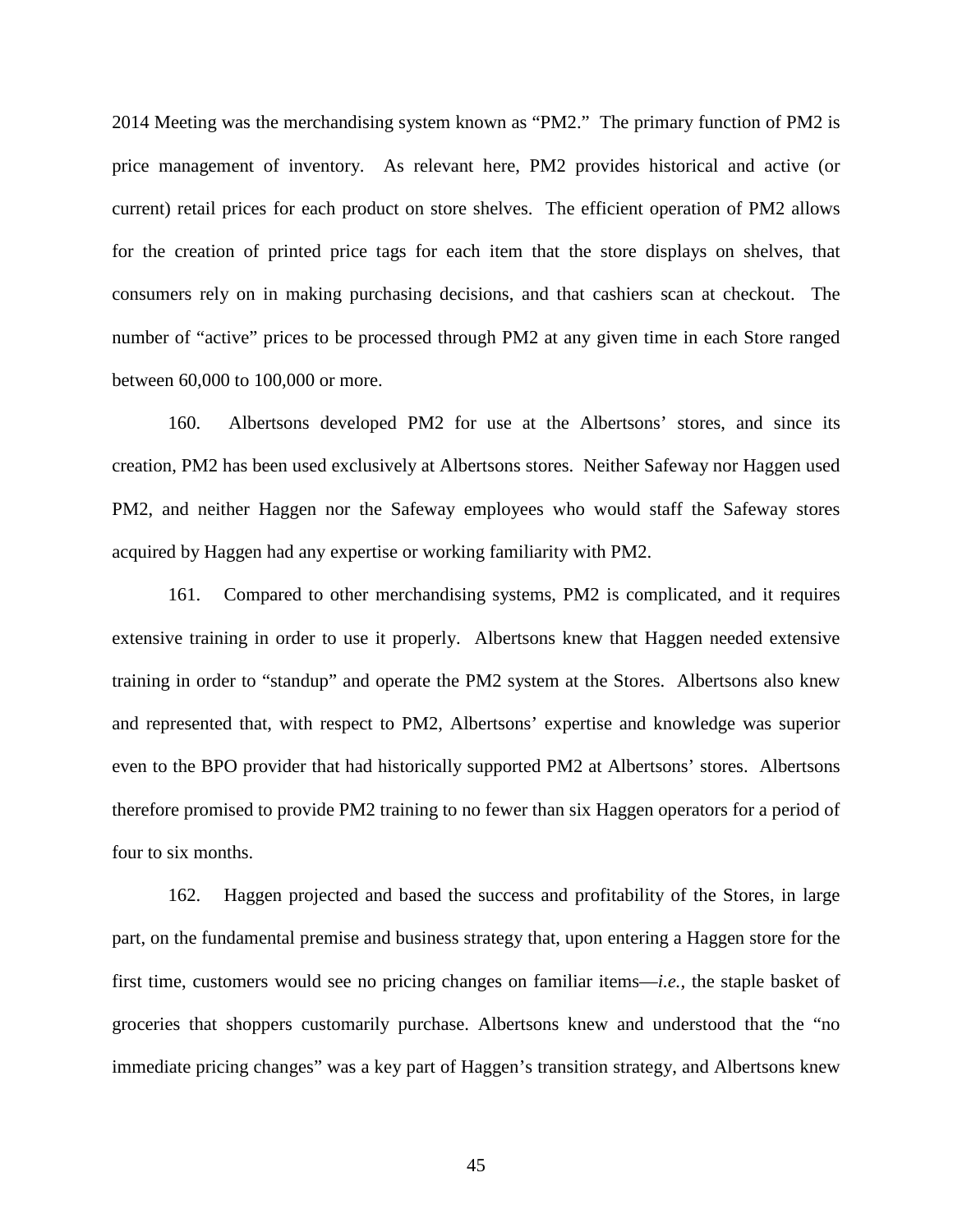and understood that Haggen's successful transformation of the divested Stores depended on the successful implementation of this pricing strategy. Albertsons also knew that, historically and in each of the local grocery markets, even slight changes in prices have a dramatic impact on consumer purchasing.

163. Albertsons promised to authorize, initiate, allow and take all commercially reasonable steps to cause the efficient flow of relevant, necessary and "active" data to Haggen; to avoid and/or prevent the flow of irrelevant, extraneous, misleading and/or outdated data to Haggen; to explain the difference between relevant/necessary/active data and irrelevant/extraneous/misleading/outdated data; and to identify relevant/necessary/active data.

164. Albertsons' promises to provide the necessary cooperation and to allow for the free flow of essential data were false. Albertsons had no intention to honor its promise at the time it was made. In fact, Albertsons had already begun to plan its willful and malicious campaign against Haggen to undermine a successful transition. Without limitation, Albertsons had no intention of providing, identifying and explaining relevant/necessary/active data, and it had every intention of providing irrelevant/extraneous/misleading/outdated data, through PM2 or otherwise. Nor did Albertsons intend to provide the level of cooperation, support and training necessary for the BPO provider to provide essential and accurate pricing information and for Haggen to implement and operate the system, through PM2 or otherwise.

165. Albertsons acted willfully and intended that Haggen rely on its false promises, and Haggen did in fact reasonably rely to its detriment. In November 2014, in reliance on Albertsons' promises, Haggen presented its "no immediate price increase" strategy to the FTC as an essential part of its business plan before the execution of the Purchase Agreement. The "no immediate price increase" was an essential part of the overall business plan which convinced the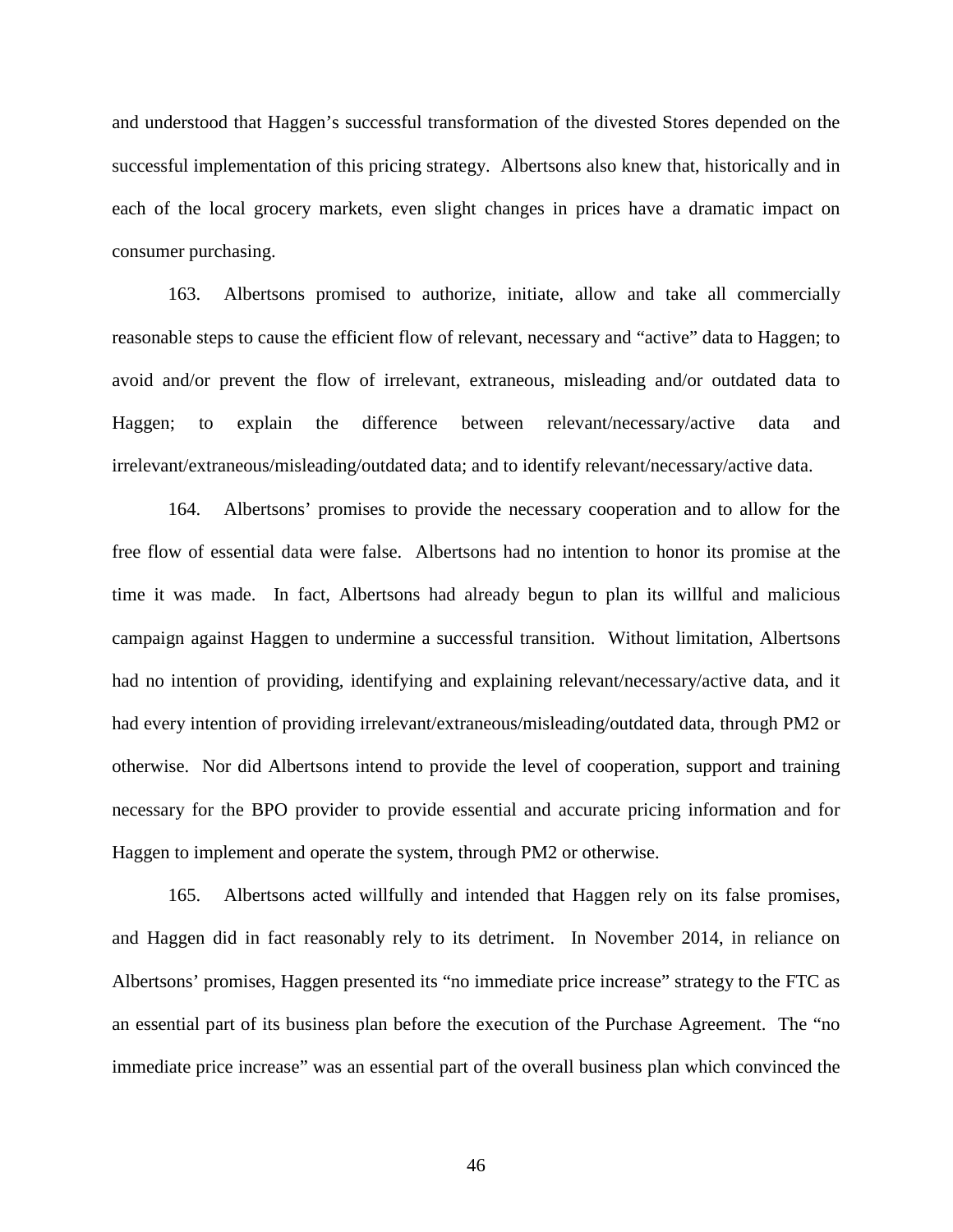FTC that the Stores would succeed under the Haggen banner, and which led the FTC to approve Haggen as a buyer of the divested stores.

166. Had Haggen known Albertsons' true intentions, Haggen would have known that the transitions were sabotaged and it would not have purchased the Stores, nor would the FTC have permitted the purchase.

167. By way of further example, and in particular, in November 2014 Albertsons made false representations to Haggen with respect to 21 "underperforming" Stores that Albertsons wished to sell to Haggen. Those stores were the subject of extensive review and consideration by the FTC to determine whether, in fact, they had a realistic chance to be viable competitors after their conversion to Haggen Stores. On November 14, 2014, in a presentation to the FTC, Albertsons stated that the stores were showing signs of improvement under Albertsons ownership, and Albertsons further asserted that "the buyers have an even better chance at improving the profitability of these stores" under new ownership because "[r]e-branding and regrand opening of stores will give the stores a fresh start in the eyes of consumers."

168. On November 17 and at other times prior to the execution of the Purchase Agreement, Albertsons shared this FTC presentation with Haggen either verbatim or in substance. For example, by e mail with attachment dated November 17, 2014, counsel for Albertsons transmitted the November 14 PowerPoint to counsel for Haggen, and in the body of the e mail confirmed that Albertsons had assured the FTC that Haggen "will get a boost from the rebranding/grand re-opening by new ownership."

169. Albertsons' assurances regarding a sales boost and other benefits from a successful grand opening were false and misleading when made: Albertsons had already begun to plan its campaign against Haggen to undermine a successful grand-opening and transition.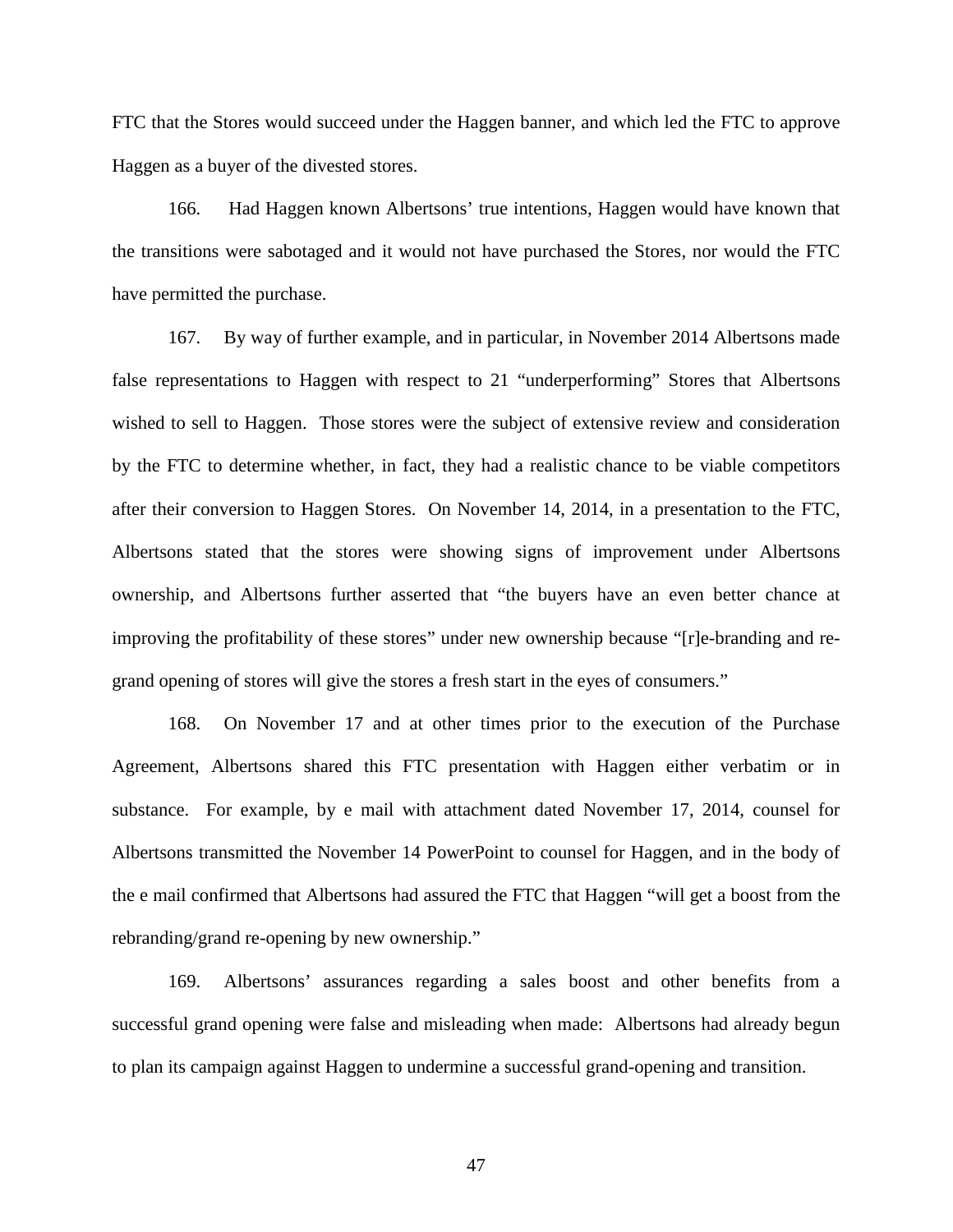170. Additionally, these willful and malicious statements regarding price information and the boost Haggen would receive from a successful transition were made in the context of numerous other misrepresentations that Albertsons would not improperly interfere with or undermine Haggen's efforts to become a new competitor in the Relevant Markets. For example, Albertsons promised to refrain from changing or modifying its current existing advertising practices, programs and policies; maintain customary levels of inventory at each Store; use commercially reasonable efforts to preserve the existing relationships with each of the Stores suppliers, customers and employees; and refrain from removing equipment from the Stores.

171. However, Albertsons willfully knew at the time that it made those promises and representations to Haggen that it had no intention of fulfilling them.

172. Instead, consistent with its plan from the very beginning, during the months that ownership of the Stores transferred from Albertsons to Haggen, Albertsons deliberately and overstocked or understocked inventory at the Stores outside of the ordinary course of business; ceased existing advertising practices, programs and policies; engaged in aggressive discounting through coupon drops; provided false and misleading pricing files; and removed and diverted equipment from the Stores to stores that were not changing ownership.

173. Further, Albertsons intentionally concealed and/or omitted material information, to wit: Albertsons' intent not to allow Haggen to enter the Relevant Markets.

174. At the time the promises were made by Albertsons, Haggen was unaware of Albertsons' secret intention not to allow Haggen to enter the Relevant Markets and fairly compete, and could not, in the exercise of reasonable diligence, have discovered Albertsons' secret intention.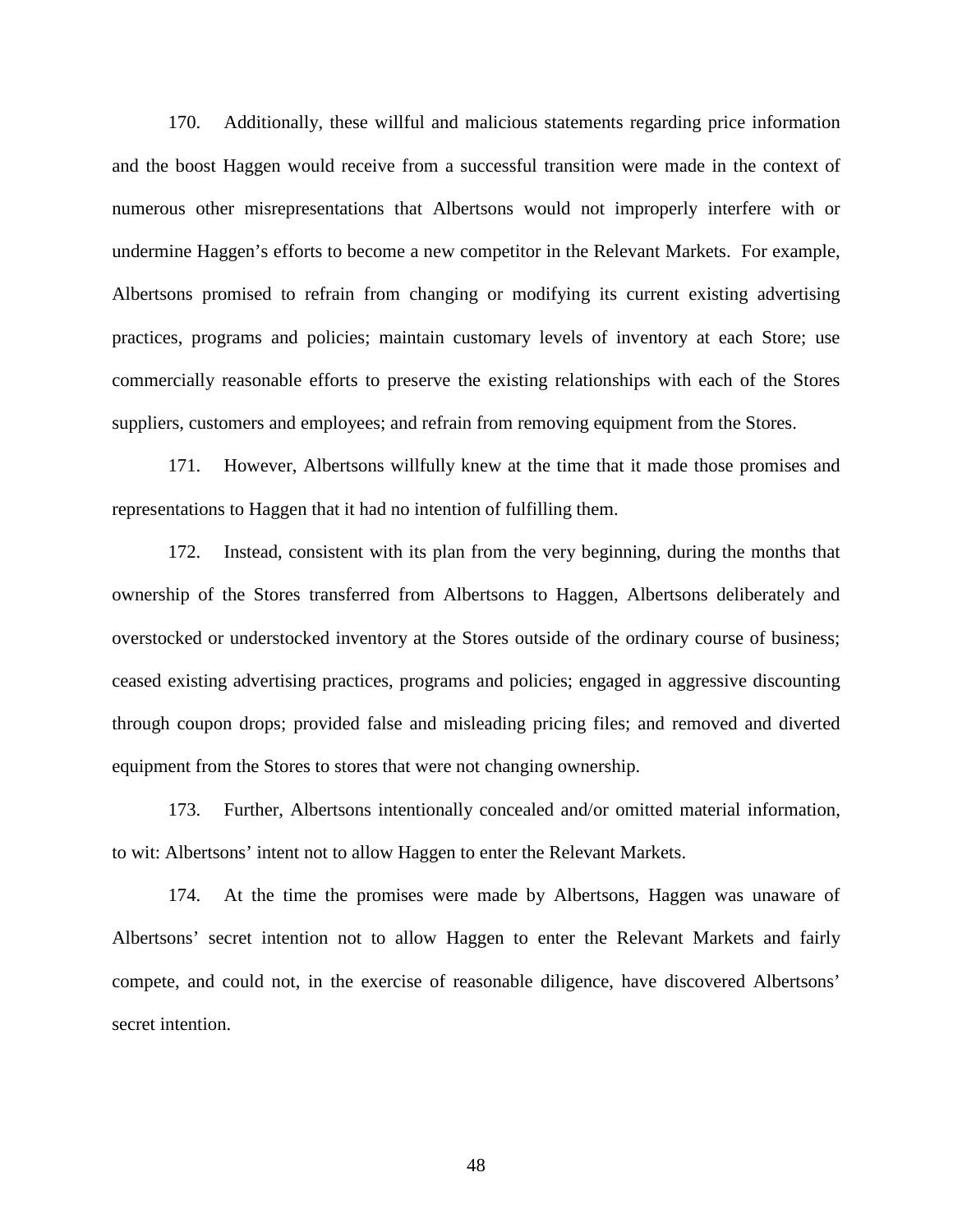175. Haggen relied to its detriment upon Albertsons' aforementioned promises and representations, including acquiring the Stores and entering the Relevant Markets.

176. As a proximate result of Albertsons' willful and malicious fraud and the facts alleged herein, Haggen has suffered damages in an amount to be determined at trial. Albertsons' acts were fraudulent in nature and done with malice and willful disregard for Haggen's rights, and with the intent to cause economic injury to Haggen. As a result of such fraud, no limitation on the amount of indemnification and other recovery exists. In addition, as a result of such fraudulent intent with respect to the divested stores, Haggen is entitled to seek rescission of the Purchase Agreement. Also, as a result of such willful, intentional malicious and oppressive conduct, Haggen is entitled to an award of punitive damages.

### **COUNT VII (Unfair Competition)**

177. Haggen repeats and reasserts the allegations contained in paragraphs 1 through 122 above as if fully set forth herein.

178. Albertsons represented to Haggen that Albertsons would, and the FTC Orders required Albertsons to, afford Haggen a fair opportunity to compete with Albertsons for customers in each of the markets where it acquired Stores.

179. Instead, Albertsons improperly used its knowledge of Haggen's Store Closing Cadence to decrease or eliminate advertising at Stores prior to conversion; decrease or increase inventory levels outside of the normal course of business; remodel and rebrand its closest competing store to unfairly compete with a newly acquired Haggen Store; and engage in an aggressive couponing campaign, all of which had the effect of diverting customers away from Haggen before Haggen had an opportunity to compete in the Relevant Markets.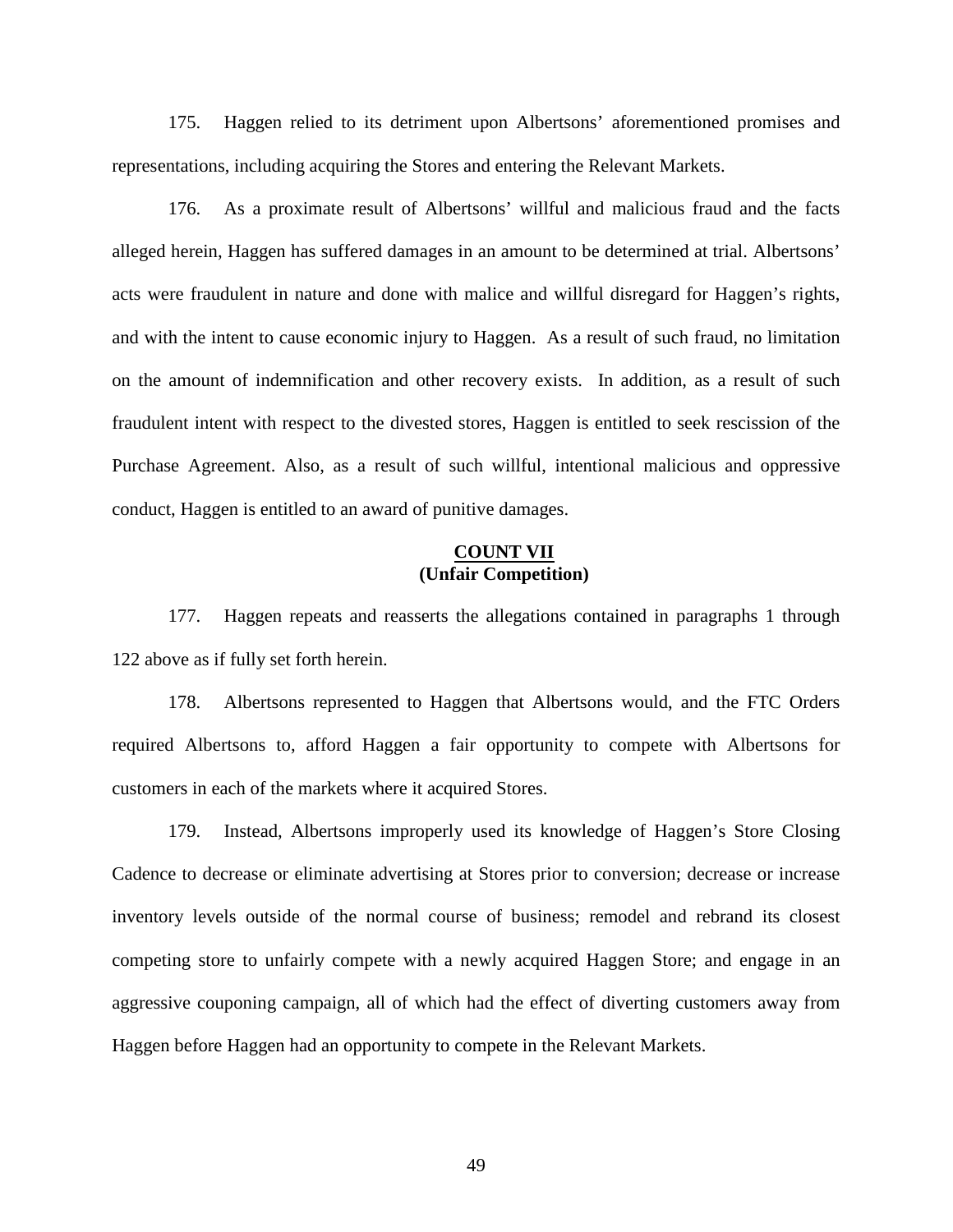180. Albertsons also undermined Haggen's pricing strategy by intentionally providing false, misleading and incomplete pricing files, and secretly accessing Haggen's private data in order to unfairly compete and gain a competitive edge in the Relevant Markets.

181. Such conduct, which was willful and malicious, constitutes unfair competition.

182. Albertsons is liable to Haggen for Haggen's damages and losses resulting from Albertsons' unfair competition.

183. As a result of Albertsons' unfair competition, Haggen is entitled to damages in an amount to be determined at trial, including but not limited to punitive damages, resulting from Albertsons' willful and malicious unfair competition.

#### **COUNT VIII**

**(Misappropriation of Trade Secrets Under the Uniform Trade Secrets Acts) (California** Cal. Civ. Code § 3426 (West)**– 3426.11) (Arizona -** Ariz. Rev. Stat. Ann. § 44-401**– 44-407) (Nevada -** Nev. Rev. Stat. Ann. § 600A.010 (West)**– 600A.100) (Oregon -** Or. Rev. Stat. Ann. § 646.461 (West)**– 646.475) (Washington -** Wash. Rev. Code Ann. § 19.108.010 (West)**– 19.108.940)** 

184. Haggen repeats and reasserts the allegations contained in paragraphs 1 through 122 above as if fully set forth herein.

185. Haggen's Store Closing Cadence derived independent economic value from not being generally known to, and not being readily accessible by proper means by, other persons who could obtain economic value from their disclosure or use. Therefore, Haggen's Store Closing Cadence constitutes a trade secret within the meaning of the Uniform Trade Secrets Acts of California, Arizona, Nevada, Oregon and Washington. *See* Cal. Civ. Code § 3426 et seq.; Ariz. Rev. Stat. Ann. § 44-401 et seq.; Nev. Rev. Stat. Ann. § 600A.010 et seq.; Or. Rev. Stat. Ann. § 646.461 et seq.; RCW §§ 19.108.100, *et seq.* (the "Uniform Trade Secrets Acts")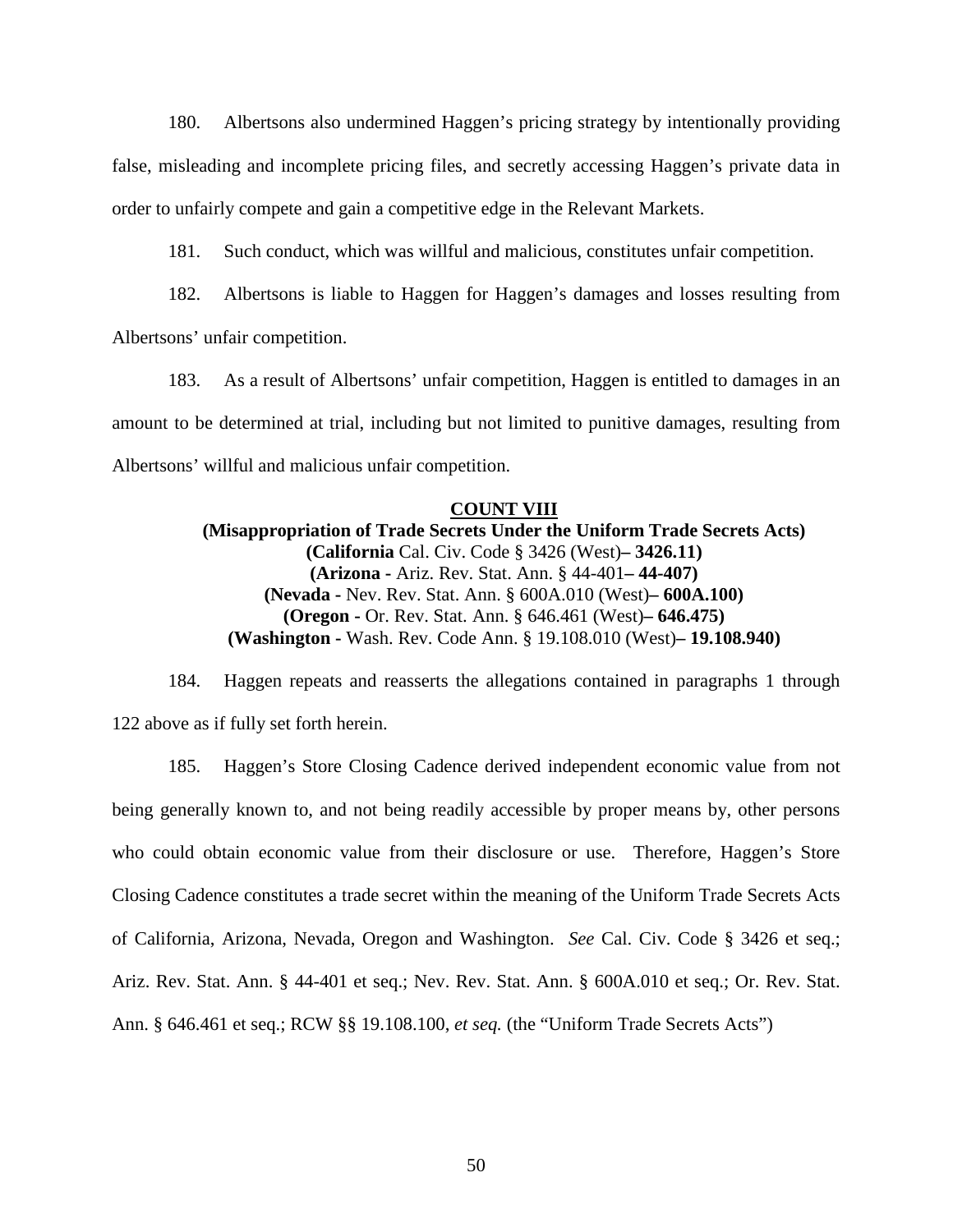186. Haggen took measures that were reasonable under the circumstances to maintain the confidentiality of the Store Closing Cadence.

187. Albertsons had access to Haggen's Store Closing Cadence pursuant to the Purchase Agreement, but such access was limited to use only for the purpose of transitioning Stores to Haggen and not for use to compete with or cause financial harm to Haggen.

188. As further described above, Albertsons misappropriated Haggen's trade secret, in violation of the Uniform Trade Secrets Acts, by using Haggen's Store Closing Cadence to decrease or eliminate advertising at Stores prior to conversion; decrease or increase inventory levels outside of the normal course of business; remodel and rebrand its closest competing store to unfairly compete with a newly acquired Haggen Store; and engage in an aggressive and unprecedented coupon campaign before and after Store conversions, all of which had the effect of diverting customers away from Haggen before Haggen had an opportunity to compete in the Relevant Markets.

189. Albertsons' misappropriation of Haggen's trade secrets was willful and malicious.

190. Albertsons was unjustly enriched and personally benefitted from the misappropriation of Haggen's trade secret.

191. As a direct and proximate result of Albertsons' unlawful conduct, Haggen has sustained damages in an amount to be determined at trial.

192. Because Albertsons' misappropriation of Haggen's trade secret was willful and malicious, Haggen is entitled to exemplary damages of twice any award of compensatory damages.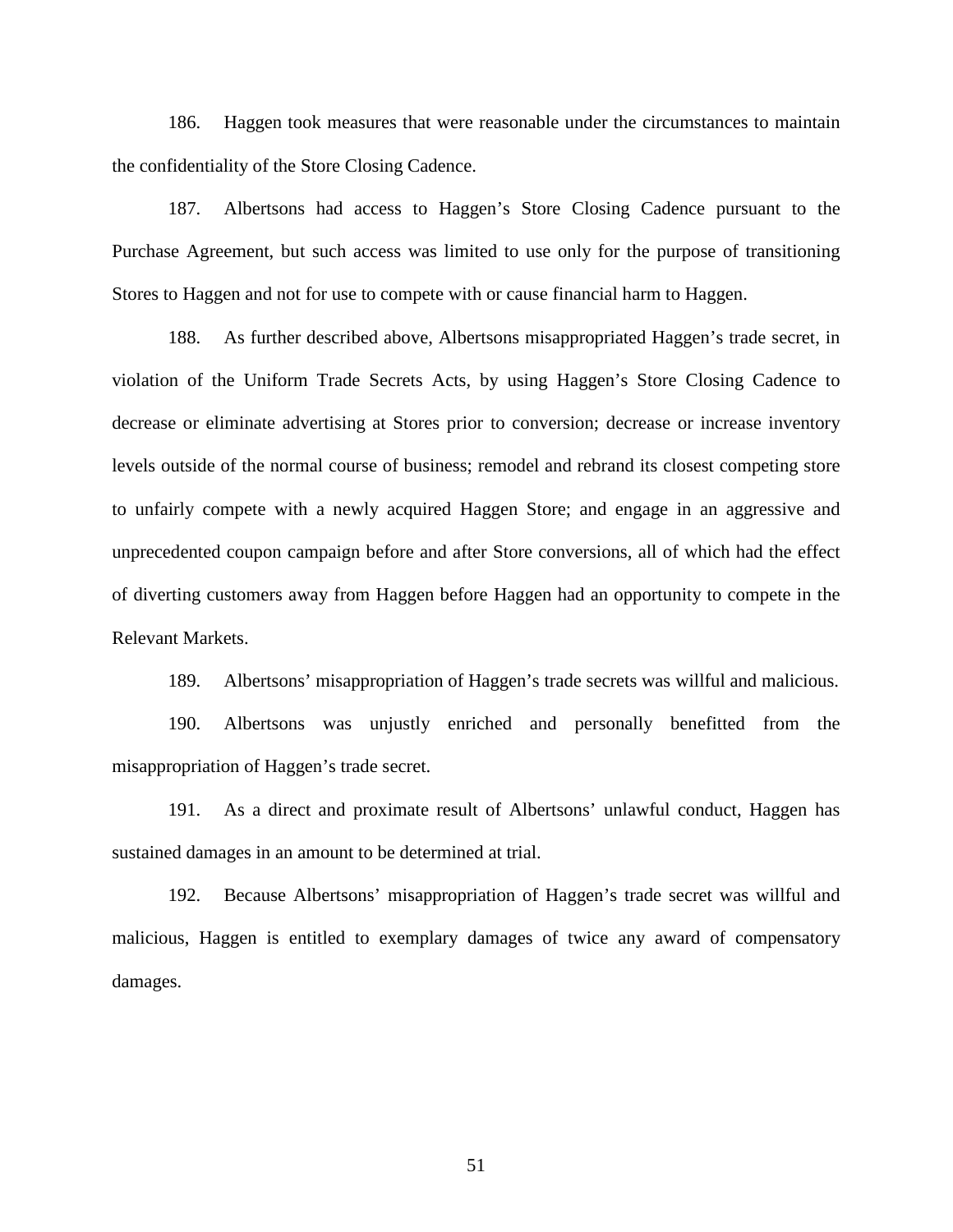### **Count IX (Conversion)**

193. Haggen repeats and reasserts the allegations contained in paragraphs 1 through 122 above as if fully set forth herein.

194. Albertsons transferred equipment and inventory out of Stores that were changing ownership and improperly diverted such equipment and inventory to stores that were not changing ownership.

195. Haggen had a property interest and a right of possession in the equipment and inventory located in each of the Stores it purchased from Albertsons, which were unlawfully converted by Albertsons.

196. Albertsons' conversion was willful and malicious.

197. Haggen has suffered damages as a result of Albertsons' conversion of Haggen's property.

198. As a result of Albertsons' conversion of Haggen's equipment and inventory, Haggen is entitled to damages in an amount to be determined at trial, including punitive damages resulting from Albertsons' willful and malicious acts.

# **Count X**

# **(Violation of the Washington Consumer Protection Act,** Wash. Rev. Code Ann. § 19.86.020 (West)**)**

199. Haggen repeats and reasserts the allegations contained in paragraphs 1 through 122 above as if fully set forth herein.

200. Albertsons' misconduct as alleged herein occurred in the conduct of trade or commerce and directly and/or indirectly affects the people of the state of Washington, where Haggen is headquartered. The impact of Albertsons' conduct affected the Stores in Washington,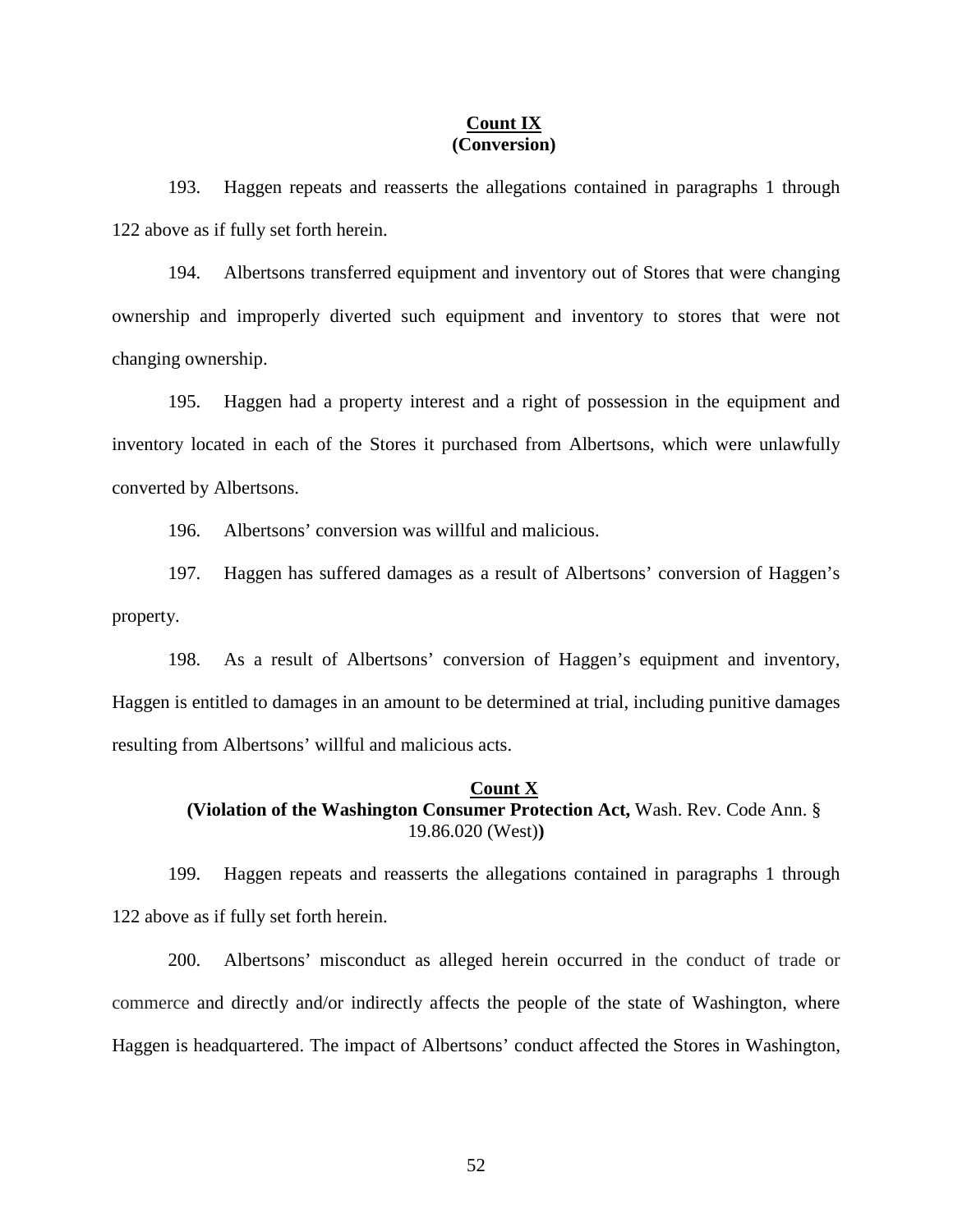Oregon, California, Arizona, and Nevada, and caused damage to Haggen in each of the Relevant Markets.

201. The following intentional and calculated actions of Albertsons, as more fully alleged above, amount to unfair methods of competition and unfair and deceptive acts or practices in the conduct of trade or commerce pursuant to Wash. Rev. Code Ann. § 19.86.020, and attempts to monopolize supermarket trade or commerce pursuant to Wash. Rev. Code Ann. § 19.86.040 (West); (i) decreasing or eliminating advertising at Stores; (ii) undermining Haggen's pricing strategy by intentionally providing false, misleading and incomplete pricing files; (iii) secretly accessing Haggen's private data in order to unfairly compete and gain a competitive edge in the Relevant Markets; (iv) decreasing inventory levels in Stores; and (v) launching aggressive and unprecedented promotional and discounting campaigns to correspond with Haggen Store openings.

202. Albertsons' misconduct interfered with the promotion and conduct of Haggen's Stores, thus injuring Haggen in its business and/or property.

203. Albertsons' misconduct is injurious to the public interest because it created a likelihood of consumer confusion or misunderstanding as to the local supermarket options available in their geographic regions, with the capacity to deceive a substantial portion of the public.

204. Albertsons' misconduct harmed Haggen by diverting consumers to stores retained by Albertsons and negatively impacting Haggen's sales, profits, and good-will during the time period that was critical to Haggen's successful breakthrough into new markets.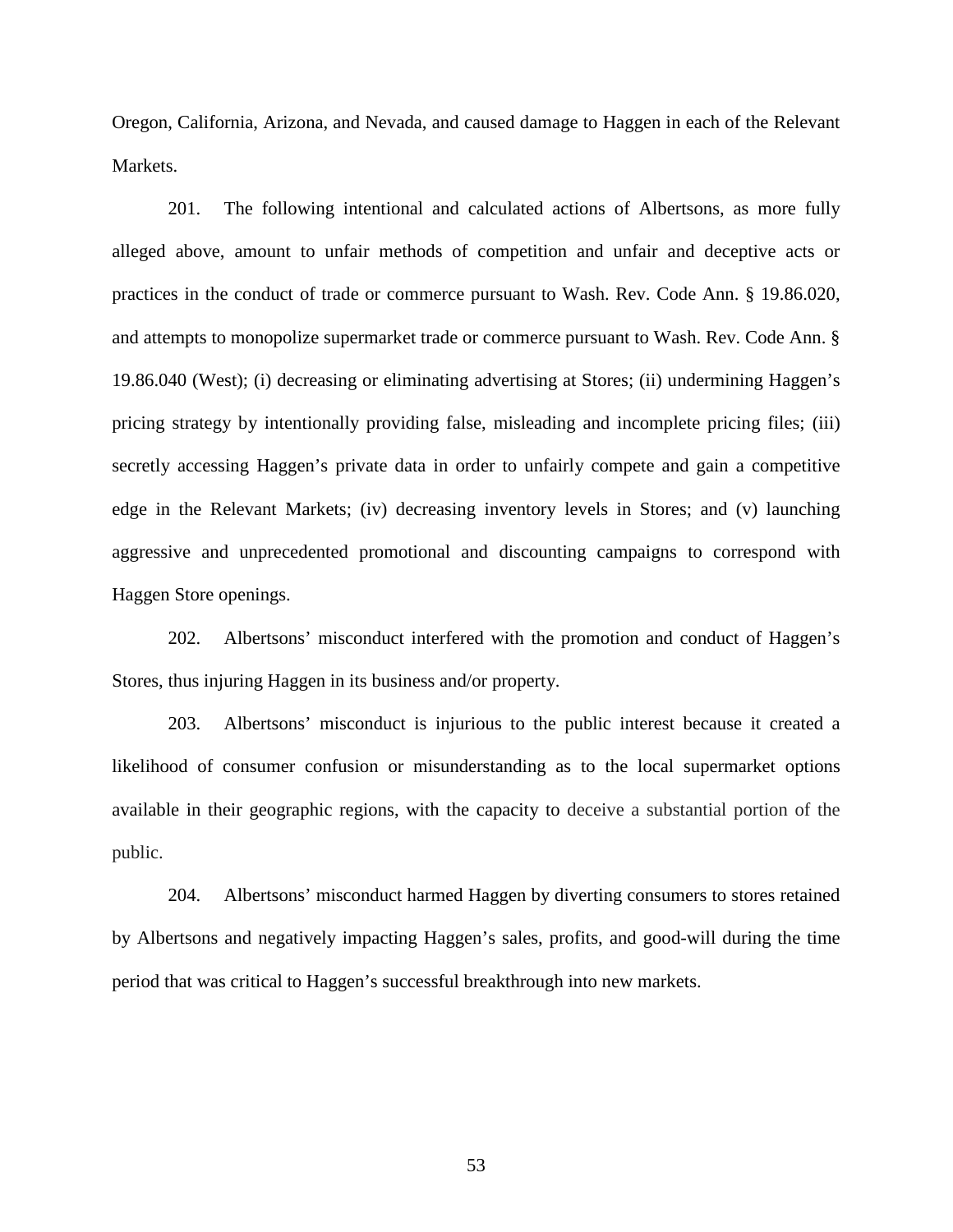205. Albertsons used confidential information to deceive consumers and the public at large into reasonably believing that their supermarket options were limited to the stores being retained by Albertsons around the time of Store conversions.

206. Albertsons' deceptive and unfair trade practices harmed Haggen and are injurious to the public interest because Albertsons unfairly eliminated available grocery products being offered for sale at newly opened Haggen Stores.

207. Albertsons' deceptive and unfair trade practices harmed Haggen and is injurious to the public interest because it caused the ultimate failure of at least 26 Stores recently acquired from Albertsons, thus impacting a Washington business and eliminating Haggen as an alternative supermarket option to Albertsons' retained stores in those areas.

208. As a result, Haggen is entitled to damages in an amount to be determined at trial, including actual damages, treble damages, and reasonable attorneys' fees and costs.

### **PRAYER FOR RELIEF**

WHEREFORE, Haggen respectfully prays for judgment against Albertsons as follows:

a. Judgment in an amount to be determined at trial, including, but not limited to, compensatory damages; treble damages pursuant to 15 U.S.C.A. § 15; punitive damages for Albertsons' fraud and willful and malicious unfair competition; exemplary damages pursuant to the Uniform Trade Secrets Acts; punitive damages for Albertsons' willful and malicious conversion; and treble damages for Albertsons' violation of the Washington Consumer Protection Act;

b. Alternatively, declare Haggen has the right to rescind the Asset Purchase Agreement;

c. Prejudgment and post judgment interest;